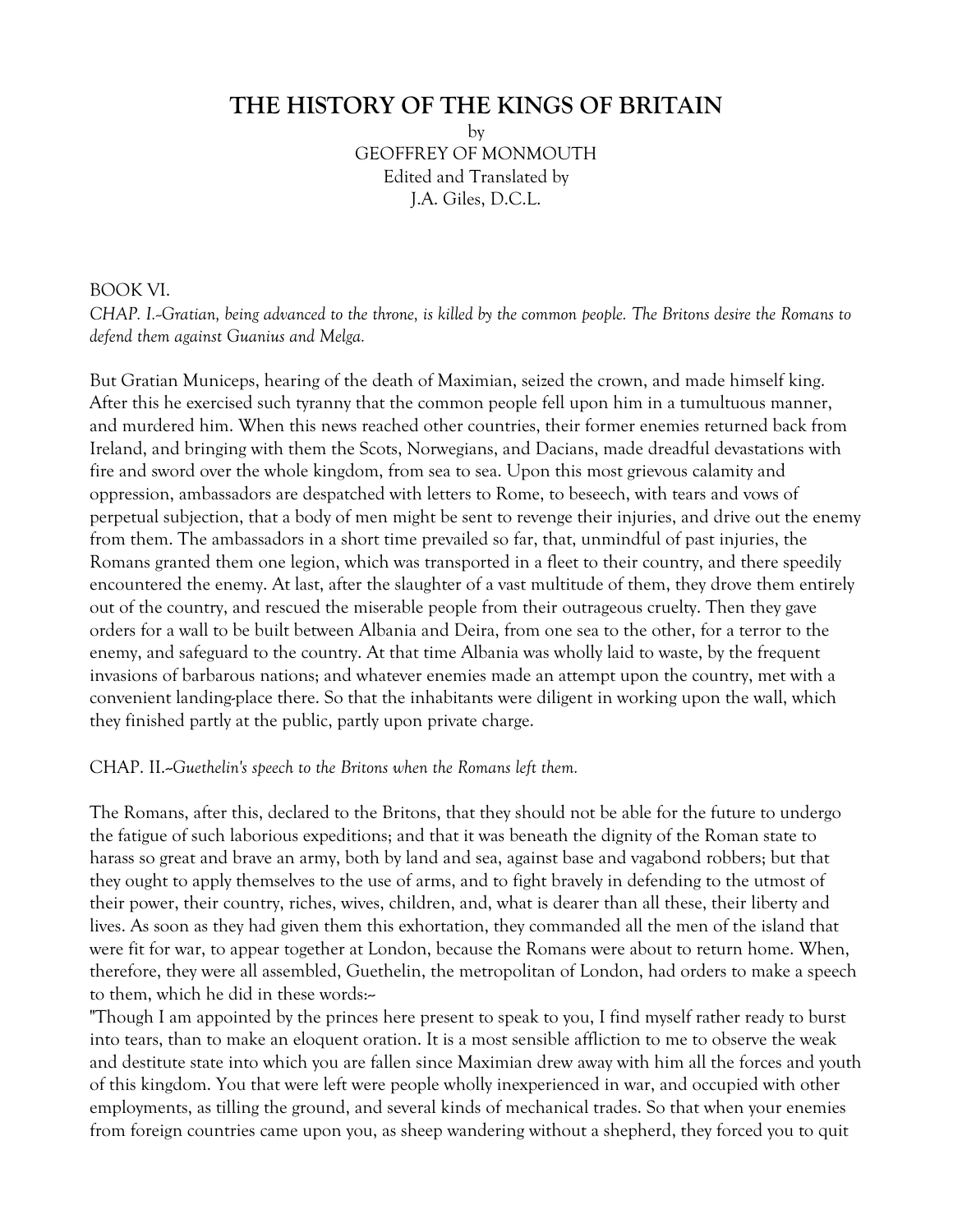your folds, till the Roman power restored you to them again. Must your hopes, therefore, always depend upon foreign assistance? And will you never use yourselves to handle arms against a band of robbers, that are by no means stronger than yourselves, if you are not dispirited by sloth and cowardice? The Romans are now tired with the continual voyages wherewith they are harassed to defend you against your enemies: they rather choose to remit to you the tribute you pay them, than undergo any longer this fatigue by land and sea. Because you were only the common people at the time when we had soldiers of our own, do you therefore think that manhood had quite forsaken you? Are not men in the course of human generation often the reverse of one another? Is not a ploughman often the father of a soldier, and a soldier of a ploughman? Does not the same diversity happen in a mechanic and a soldier? Since then, in this manner, one produces another, I cannot think it possible for manhood to be lost among them. As then you are men, behave yourselves like men: call upon the name of Christ, that he may inspire you with courage to defend your liberties."

No sooner had he concluded his speech, than the people raised such a shout, that one would have thought them on a sudden inspired with courage from heaven.

#### CHAP. III.--*The Britons are again cruelly harassed by Guanius and Melga.*

After this the Romans encouraged the timorous people as much as they could, and left them patterns of their arms. They likewise commanded towers, having a prospect towards the sea, to be placed at proper distances along the all the south coast, where their ships were, and from whence they feared the invasions of the barbarians. But, according to the proverb, "It is easier to make a hawk of a kite, than a scholar of a ploughman;" all learning to him is but as a pearl thrown before swine. Thus, no sooner had the Romans taken their farewell of them, than the two leaders, Guanius and Melga, issued forth from their ships, in which they had fled over into Ireland, and with their bands of Scots, Picts, Norwegians, Dacians, and others, whom they had brought along with them, seized upon all Albania as far as the very wall. Understanding, likewise, that the Romans were gone, never to return any more, they now, in a more insolent manner than before, began their devastations in the island. Hereupon the country fellows upon the battlements of the walls sat night and day with quaking hearts, not daring to stir from their seats, and readier for flight than making the least resistance. In the meantime the enemies ceased not with their hooks to pull them down headlong, and dash the wretched herd to pieces upon the ground; who gained at least this advantage by their speedy death, that they avoided the sight of that most deplorable calamity, which forthwith threatened their relations and dearest children. Such was the terrible vengeance of God for that most wicked madness of Maximian, in draining the kingdom of all its forces, who, had they been present, would have repulsed any nation that invaded them; an evident proof of which they gave, by the vast conquests they made abroad, even in remote countries; and also by maintaining their own country in peace, while they continued here. But thus it happens when a country is left to the defence of country clowns. In short, quitting their high wall and their cities, the country people were forced again to fly, and to suffer a more fatal dispersion, a more furious pursuit of the enemy, a more cruel and more general slaughter than before; and like lambs before wolves, so was that miserable people torn to pieces by the merciless barbarians. Again, therefore, the wretched remainder send letters to Agitius, a man of great power among the Romans, to this effect. "To Agitius, thrice consul, the groans of the Britons." And after some few other complaints they add: "The sea drives us to the barbarians, and the barbarians drive us back to the sea: thus we are tossed to and fro between two kinds of death, being either drowned or put to the sword." Notwithstanding this most moving address, they procured no relief, and the ambassadors returning back in great heaviness, declared to their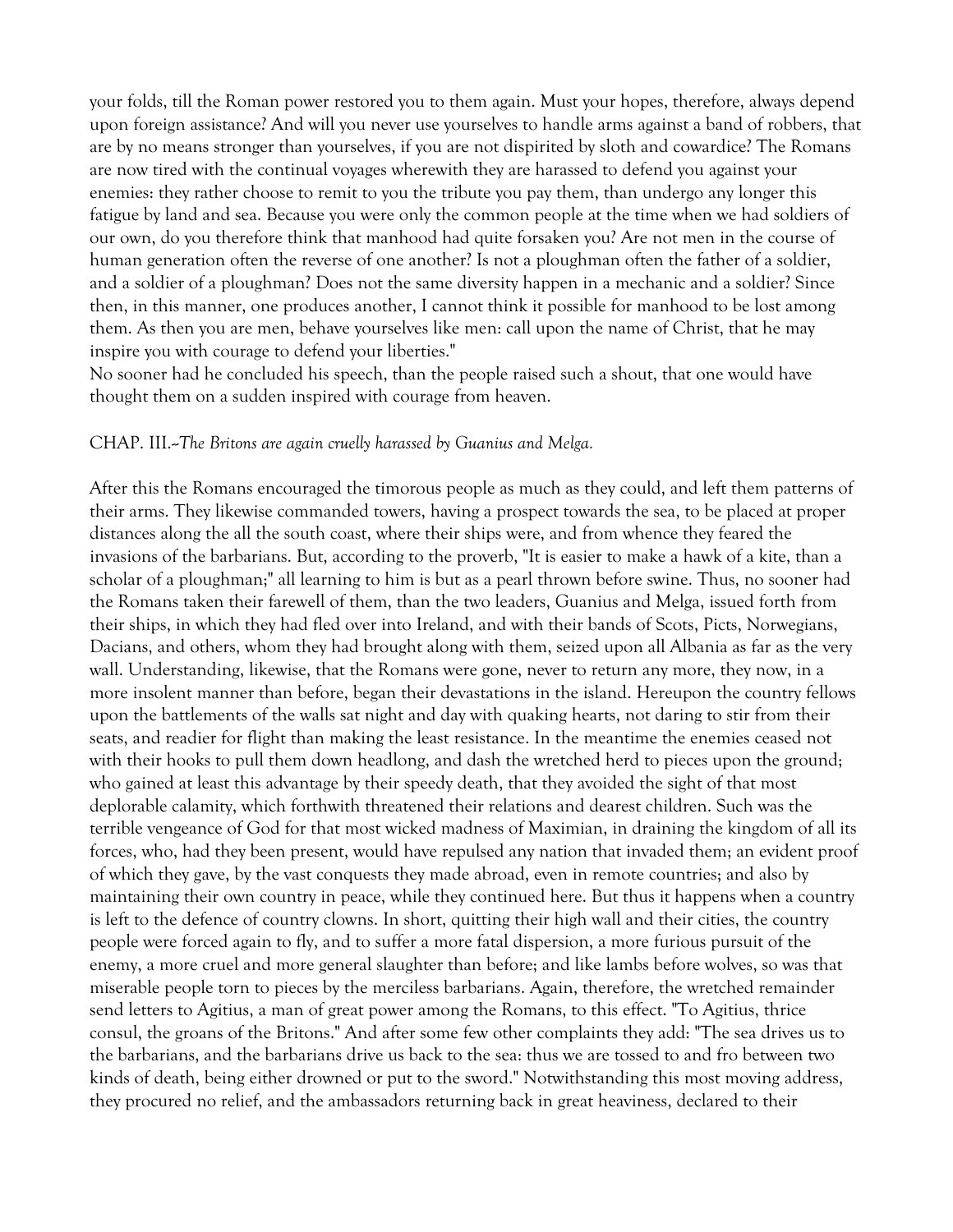countrymen the repulse which they had suffered.

#### CHAP. IV.--*Guethelin desires succours of Aldroen.*

Hereupon, after a consultation together, Guethelin, archbishop of London, passed over into Lesser Britain, called them Armorica, or Letavia, to desire assistance of their brethren. At that time Aldroen reigned there, being the fourth king from Conan, to whom, as has been already related, Maximian had given that kingdom. This prince, seeing a prelate of so great dignity arrive, received him with honour, and inquired after the occasion of his coming. To whom Guethelin:-

"Your majesty can be no stranger to the misery which we, your Britons, have suffered (which may even demand your tears), since the time that Maximian drained our island of its soldiers, to people the kingdom which you enjoy, and which God grant you may long enjoy in peace. For against us the poor remains of the British race, all the people of the adjacent islands, have risen up, and made an utter devastation in our country, which then abounded with all kinds of riches; so that the people now are wholly destitute of all manner of sustenance, but what they can get in hunting. Nor had we any power or knowledge of military affairs left among us to encounter the enemy. For the Romans are tired of us, and have absolutely refused their assistance. So that now, deprived of all other hope, we come to implore your clemency, that you would furnish us with forces, and protect a kingdom, which is of right your own, from the incursions of barbarians. For who but yourself, ought, without your consent, to wear the crown of Constantine and Maximian, since the right your ancestors had to it is now devolved upon you? Prepare then your fleet, and go with me. Behold! I deliver the kingdom of Britain into your hands." To this Aldroen made answer: "There was a time formerly when I would not have refused to accept of the island of Britain, if it had been offered me; for I do not think there was anywhere a more fruitful country while it enjoyed peace and tranquillity. But now, since the calamities that have befallen it, it is become of less value, and odious both to me and all other princes. But above all things the power of the Romans was so destructive to it, that nobody could enjoy any settled state or authority in it, without loss of liberty, and bearing the yoke of slavery under them. And who would not prefer the possession of a lesser country with liberty, to all the riches of that island in servitude? The kingdom that is now under my subjection I enjoy with honour, and without paying homage to any superior; so that I prefer it to all other countries, since I can govern it without being controlled. Nevertheless, out of respect to the right that my ancestors for many generations have had to your island, I deliver to you my brother Constantine with two thousand men, that with the good providence of God, he may free your country from the inroads of barbarians, and obtain the crown for himself. For I have a brother called by that name, who is an expert soldier, and in all other respects an accomplished man. If you please to accept of him, I will not refuse to send him with you, together with the said number of men; for indeed a larger number I do not mention to you, because I am daily threatened with disturbance from the Gauls." He had scarcely done speaking before the archbishop returned him thanks, and when Constantine was called in, broke out into these expressions of joy: "Christ conquers; Christ commands; Christ reigns: behold the king of desolate Britain! Be Christ only present, and behold our defence, our hope and joy." In short, the ships being got ready, the men who were chosen out from all parts of the kingdom, were delivered to Guethelin.

CHAP. V.--*Constantine, being made king of Britain, leaves three sons.* 

When they had made all necessary preparations, they embarked, and arrived at the port of Totness; and then without delay assembled together the youth that was left in the island, and encountered the enemy;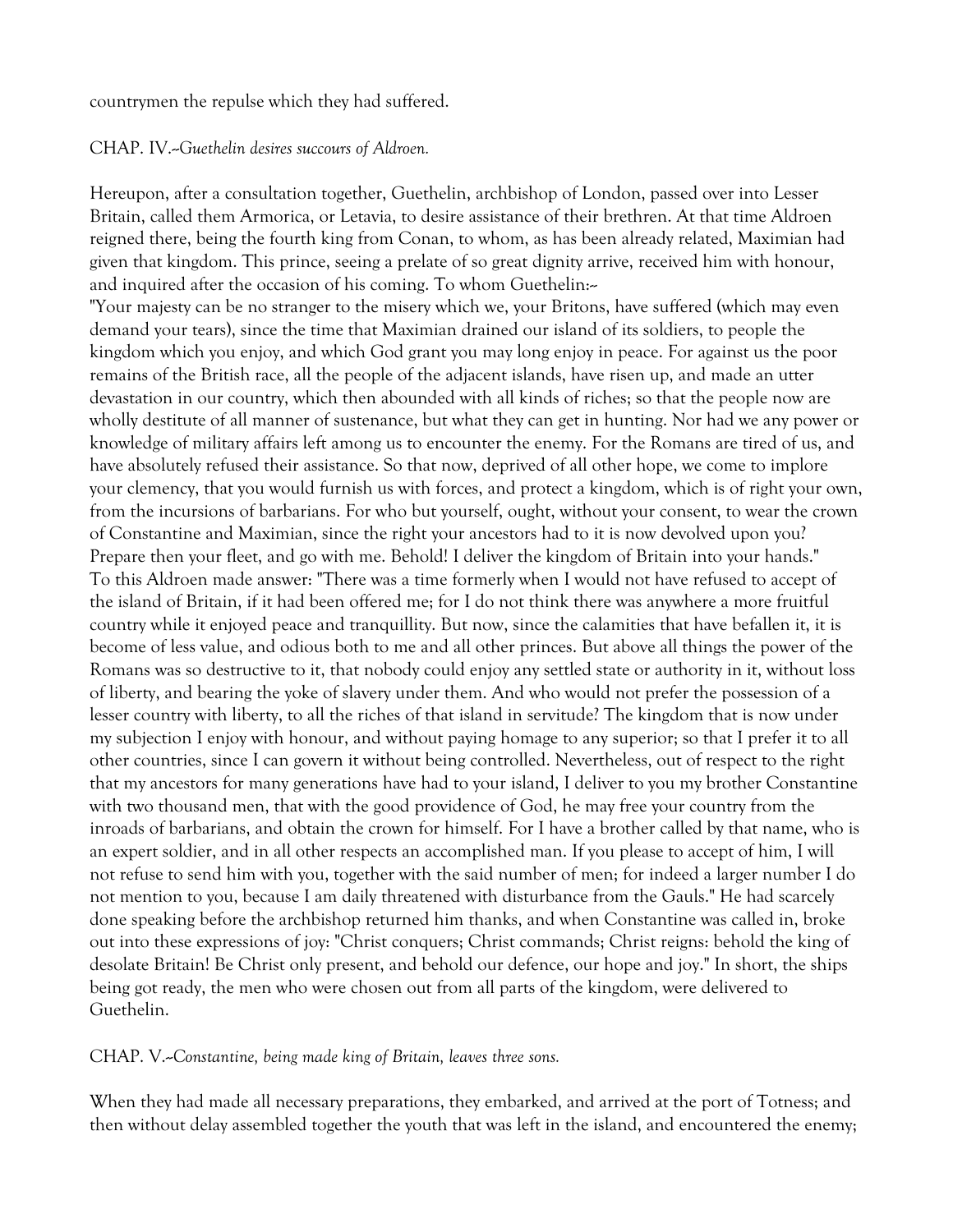over whom, by the merit of the holy prelate, they obtained the victory. After this the Britons, before dispersed, flocked together from all parts and in a council held at Silchester, promoted Constantine to the throne, and there performed the ceremony of his coronation. They also married him to a lady, descended from a noble Roman family, whom archbishop Guethelin had educated, and by whom the king had afterwards three sons, Constans, Aurelius Ambrosius, and Uther Pendragon. Constans, who was the eldest, he delivered to the church of Amphibalus in Winchester, that he might there take upon him the monastic order. But the other two, viz. Aurelius and Uther, he committed to the care of Guethelin for their education. At last, after ten years were expired, there came a certain Pict, who had entered in his service, and under pretence of holding some private discourse with him, in a nursery of young trees where nobody was present, stabbed him with a dagger.

### CHAP. VI.--*Constans is by Vortigern crowned king of Britain.*

Upon the death of Constantine, a dissension arose among the nobility, about a successor to the throne. Some were for setting up Aurelius Ambrosius; others Uther Pendragon; others again some other persons of the royal family. At last, when they could come to no conclusion, Vortigern, consul of the Gewisseans, who was himself very ambitious of the crown, went to Constans the monk, and thus addressed himself to him: "You see your father is dead, and your brothers on account of their age are incapable of the government; neither do I see any of your family besides yourself, whom the people ought to promote to the kingdom. If you will therefore follow my advice, I will, on condition of your increasing my private estate, dispose the people to favour your advancement, and free you from that habit, notwithstanding that it is against the rule of your order." Constans, overjoyed at the proposal, promised, with an oath, that upon these terms he would grant him whatever he would desire. Then Vortigern took him, and investing him in his regal habiliments, conducted him to London, and made him king, though not with the free consent of the people. Archbishop Guethelin was then dead, nor was there any other that durst perform the ceremony of his unction, on account of his having quitted the monastic order. However, this proved no hindrance to his coronation, for Vortigern himself performed the ceremony instead of a bishop.

#### CHAP. VII.--*Vortigern treacherously contrives to get king Constans assassinated.*

Constans, being thus advanced, committed the whole government of the kingdom to Vortigern, and surrendered himself up so entirely to his counsels, that he did nothing without his order. His own incapacity for government obliged him to do this, for he had learned any thing else rather than state affairs within his cloister. Vortigern became sensible of this, and therefore began to deliberate with himself what course to take to obtain the crown, of which he had been before extremely ambitious. He saw that now was his proper time to gain his end easily, when the kingdom was wholly intrusted to his management; and Constans, who bore the title of king, was no more than the shadow of one; for he was of a soft temper, a bad judge in matters of right, and not in the least feared, either by his own people, or by the neighbouring states. And as for his two brothers, Uther Pendragon and Aurelius Ambrosius, they were only children in their cradles, and therefore incapable of the government. There was likewise this farther misfortune, that all the older persons of the nobility were dead, so that Vortigern seemed to be the only man surviving, that had craft, policy, and experience in matters of state; and all the rest in a manner children, or raw youths, who only inherited the honours of their parents and relations that had been killed in the former wars. Vortigern, finding a concurrence of so many favourable circumstances, contrived how he might easily and cunningly depose Constans the monk, and immediately establish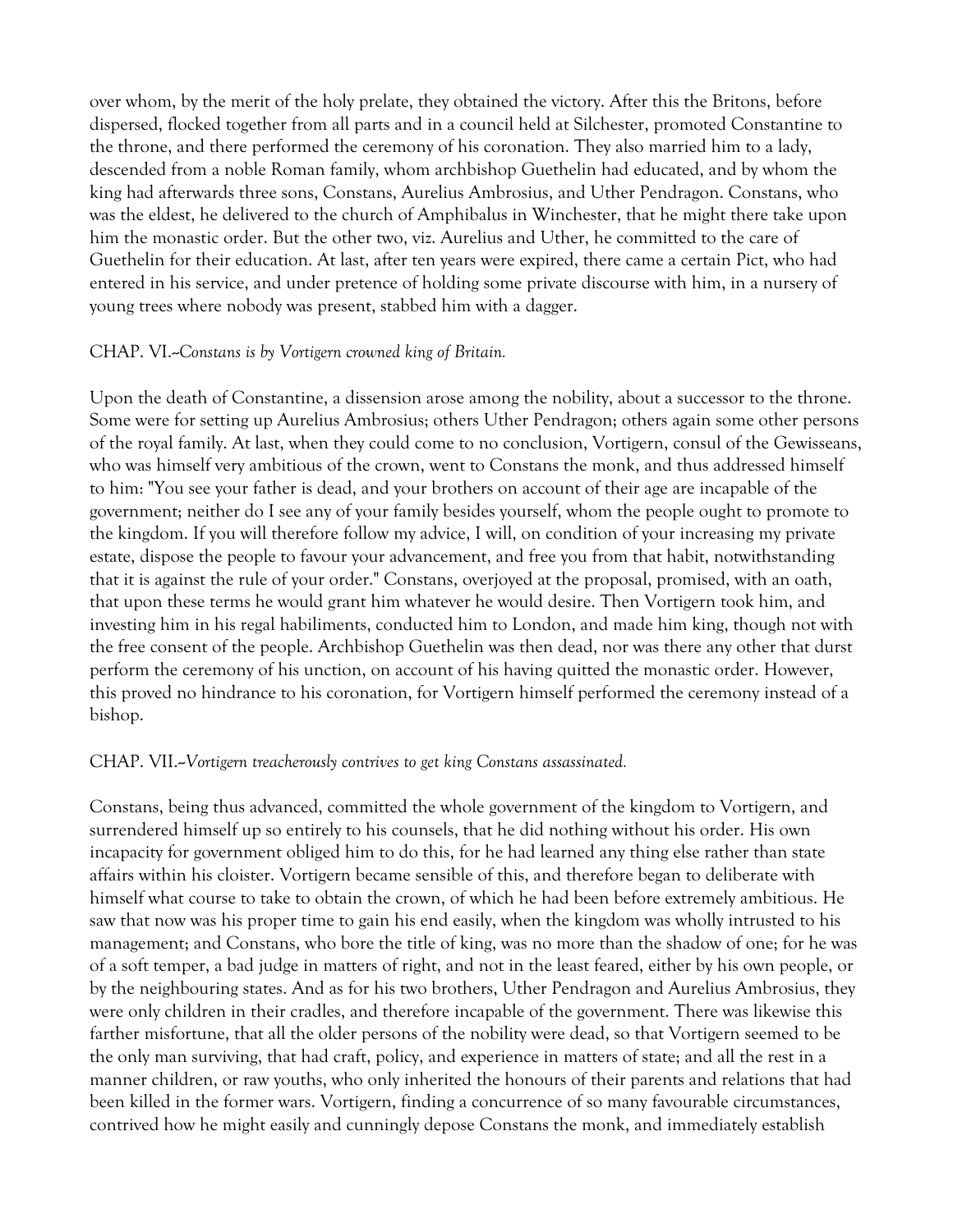himself in his place. But in order to do this, he waited until he had first well established his power and interest in several countries. He therefore petitioned to have the king's treasures, and his fortified cities, in his own custody; pretending there was a rumour, that the neighbouring islanders designed an invasion of the kingdom. This being granted him, he placed his own creatures in those cities, to secure them for himself. Then having formed a scheme how to execute his treasonable designs, he went to the king, and represented to him the necessity of augmenting the number of his domestics, that he might more safely oppose the invasion of the enemy. "Have I not left all things to your disposal?" said Constans: "Do what you will as to that, so that they be but faithful to me." Vortigern replied, "I am informed that the Picts are going to bring the Dacians and Norwegians in upon us, with a design to give us very great annoyance. I would therefore advise you, and in my opinion it is the best course you can take, that you maintain some Picts in your court, who may do you good service among those of that nation. For if it is true that they are preparing to begin a rebellion, you may employ them as spies upon their countrymen in their plots and stratagems, so as easily to escape them." This was the dark treason of a secret enemy; for he did not recommend this out of regard to the safety of Constans, but because he knew the Picts to be a giddy people, and ready for all manner of wickedness; so that, in a fit of drunkenness or passion, they might easily be incensed against the king, and make no scruple to assassinate him. And such an accident, when it should happen, would make an open way for his accession to the throne, which he so often had in view. Hereupon he despatched messengers into Scotland, with an invitation to a hundred Pictish soldiers, whom accordingly he received into the king's household; and when admitted, he showed them more respect than all the rest of the domestics, by making them several presents, and allowing them a luxurious table, insomuch that they looked upon him as the king. So great was the regard they had for him, that they made songs of him about the streets, the subject of which was, that Vortigern deserved the government, deserved the sceptre of Britain; but that Constans was unworthy of it. This encouraged Vortigern to show them still more favour, in order the more firmly to engage them in his interest; and when by these practices he had made them entirely his creatures, he took an opportunity, when they were drunk, to tell them, that he was going to retire out of Britain, to see if he could get a better estate; for the small revenue he had then, he said, would not so much as enable him to maintain a retinue of fifty men. Then putting on a look of sadness, he withdrew to his own apartment, and left them drinking in the hall. The Picts at this sight were in inexpressible sorrow, as thinking what he had said was true, and murmuring said one to another, "Why do we suffer this monk to live? Why do not we kill him, that Vortigern may enjoy his crown? Who is so fit to succeed as he? A man so generous to us is worthy to rule, and deserves all the honour and dignity that we can bestow upon him."

#### CHAP. VIII.--*Aurelius Ambrosius and Uther Pendragon flee from Vortigern, and go to Lesser Britain.*

After this, breaking into Constan's bed-chamber, they fell upon him and killed him, and carried his head to Vortigern. At the sight of it, he put on a mournful countenance, and burst forth into tears, though at the same time he was almost transported with joy. However, he summoned together the citizens of London, (for there the fact was committed,) and commanded all the assassins to be bound, and their heads to be cut off for this abominable parricide. In the meantime there were some who had a suspicion, that this piece of villany was wholly the contrivance of Vortigern, and that the Picts were only his instruments to execute it. Others again as positively asserted his innocence. At last the matter being left in doubt, those who had the care of the two brothers, Aurelius Ambrosius, and Uther Pendragon, fled over with them into Lesser Britain, for fear of being killed by Vortigern. There they were kindly received by king Budes, who took care to give them an education suitable to their royal birth.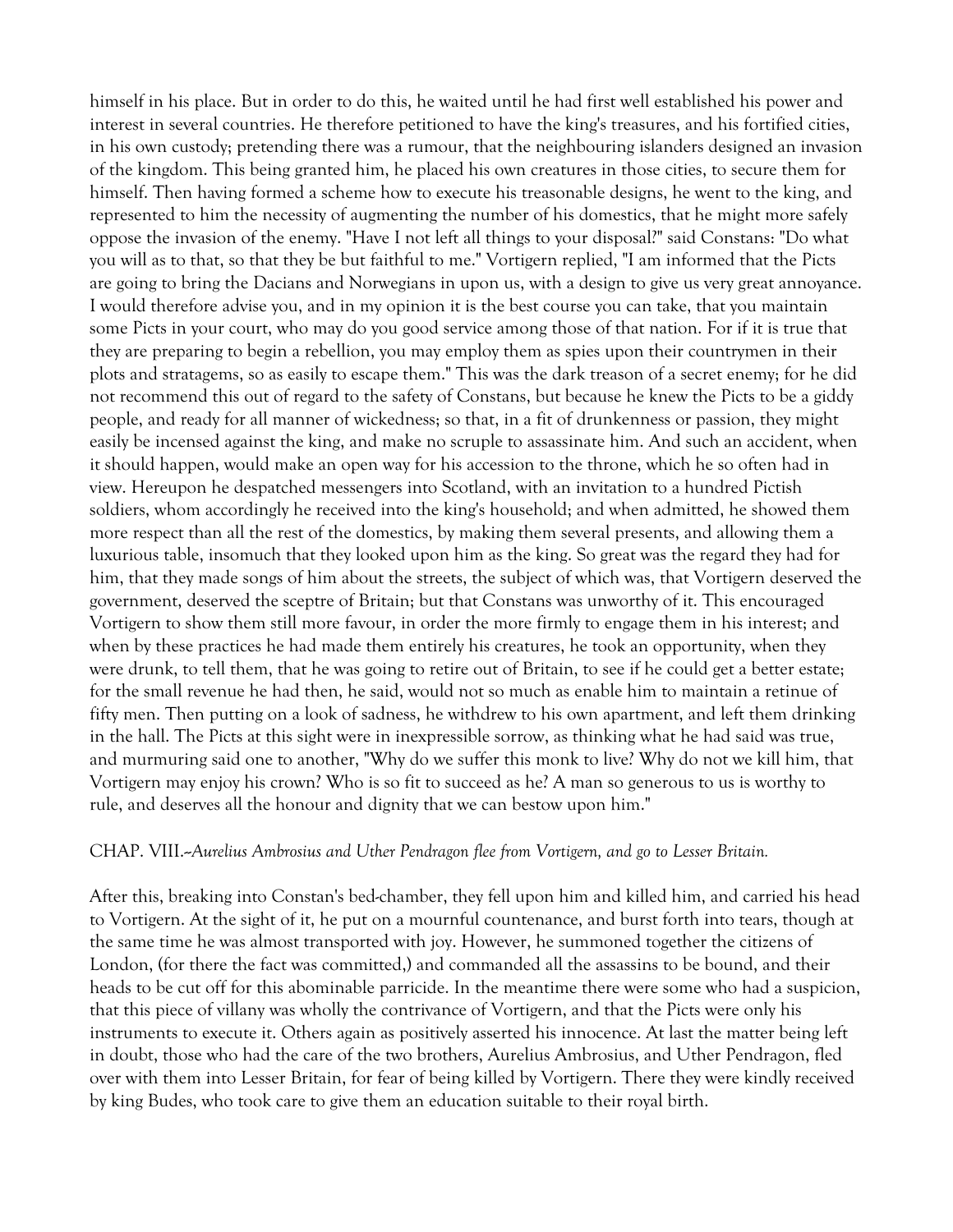### CHAP. IX.--*Vortigern makes himself king of Britain.*

Now Vortigern, seeing nobody to rival him in the kingdom, placed the crown on his own head, and thus gained the preeminence over all the rest of the princes. At last his treason being discovered, the people of the adjacent islands, whom the Picts had brought into Albania, made insurrection against him. For the Picts were enraged on account of the death of their fellow soldiers, who had been slain for the murder of Constans, and endeavoured to revenge that injury upon him. Vortigern therefore was daily in great distress, and lost a considerable part of his army in a war with them. He had likewise no less trouble from another quarter, for fear of Aurelius Ambrosius, and his brother Uther Pendragon, who, as we said before, had fled, on his account, into Lesser Britain. For he heard it rumoured, day after day, that they had now arrived at man's estate, and had built a vast fleet, with a design to return back to the kingdom, which was their undoubted right.

#### CHAP. X.--*Vortigern takes the Saxons that were new-comers, to his assistance.*

In the meantime there arrived in Kent three brigandines, or long galleys, full of armed men, under the command of two brothers, Horsa and Hengist. Vortigern was then at Dorobernia, now Canterbury, which city he used often to visit; and being informed of the arrival of some tall strangers in large ships, he ordered that they should be received peaceably, and conducted into his presence. As soon as they were brought before him, he cast his eyes upon the two brothers, who excelled all the rest both in nobility and gracefulness of person; and having taken a view of the whole company, asked them of what country they were, and what was the occasion of their coming into his kingdom. To whom Hengist (whose years and wisdom entitled him to a precedence), in the name of the rest, made the following answer:--

"Most noble king, Saxony, which is one of the countries of Germany, was the place of our birth; and the occasion of our coming was to offer our service to you or some other prince. For we were driven out of our native country, for no other reason, but that the laws of the kingdom required it. It is customary among us, that when we come to be overstocked with people, our princes from all the provinces meet together, and command all the youths of the kingdom to assemble before them; then casting lots, they make choice of the strongest and ablest of them, to go into foreign nations, to procure themselves a subsistence, and free their native country from a superfluous multitude of people. Our country, therefore, being of late overstocked, our princes met, and after having cast lots, made choice of the youth which you see in your presence, and have obliged us to obey the custom which has been established of old. And us two brothers, Hengist and Horsa, they made generals over them, out of respect to our ancestors, who enjoyed the same honour. In obedience, therefore, to the laws so long established, we put out to sea, and under the good guidance of Mercury have arrived in your kingdom." The king, at the name of Mercury, looking earnestly upon them, asked them what religion they professed. "We worship," replied Hengist, "our country's gods, Saturn and Jupiter, and the other deities that govern the world, but especially Mercury, whom in our language we call Woden, and to whom our ancestors consecrated the fourth day of the week, still called after his name Wodensday. Next to him we worship the powerful goddess, Frea, to whom they also dedicated the sixth day, which after her name we call Friday." Vortigern replied, "For your credulity, or rather incredulity, I am much grieved, but I rejoice at your arrival, which, whether by God's providence or some other agency, happens very seasonably for me in my present difficulties. For I am oppressed by my enemies on every side, and if you will engage with me in my wars, I will entertain you honourably in my kingdom, and bestow upon you lands and other possessions." The barbarians readily accepted his offer, and the agreement between them being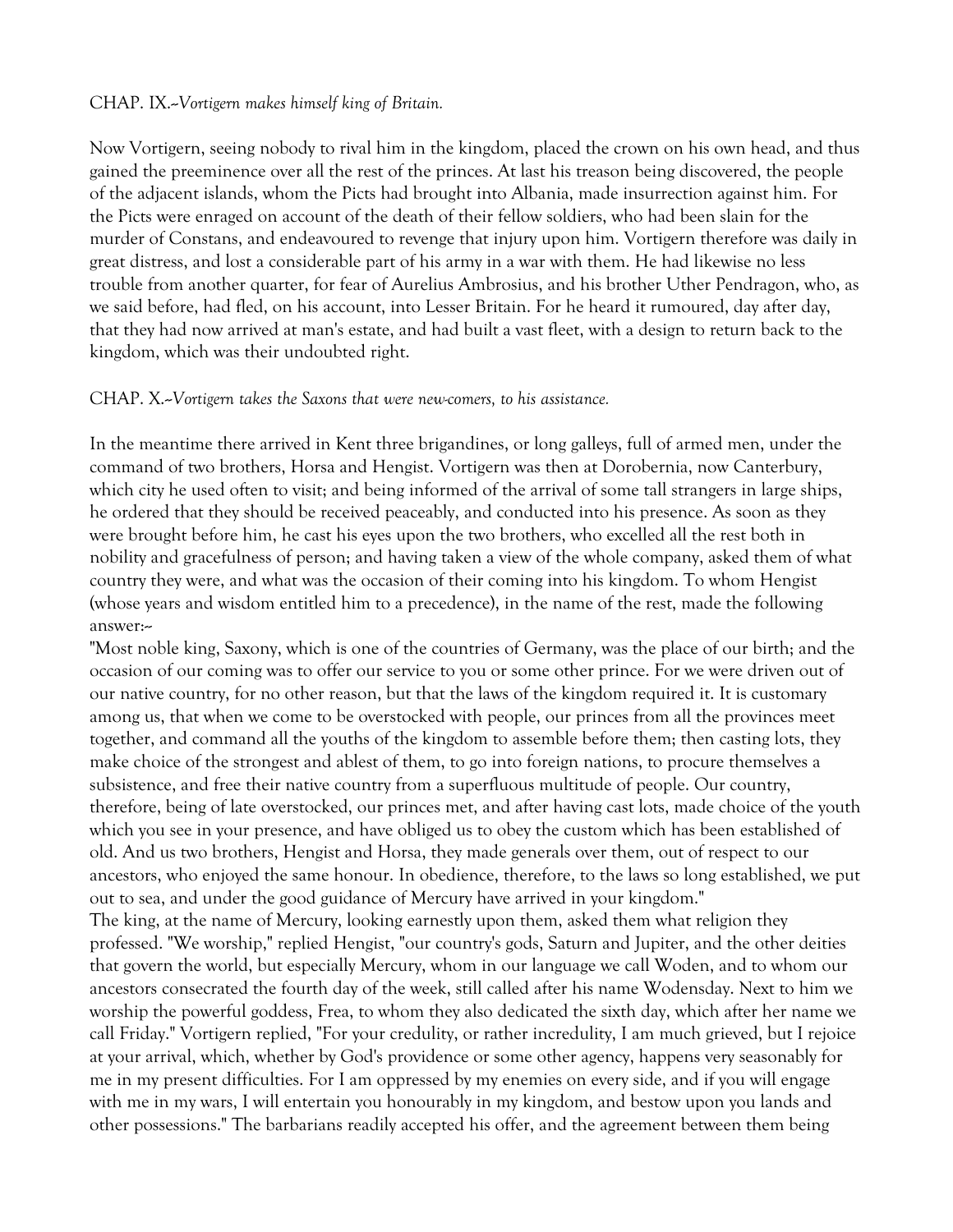ratified, they resided at his court. Soon after this, the Picts, issuing forth from Albania, with a very great army, began to lay waste the northern parts of the island. When Vortigern had information of it, he assembled his forces, and went to meet them beyond the Humber. Upon their engaging, the battle proved very fierce on both sides, though there was but little occasion for the Britons to exert themselves, for the Saxons fought so bravely, that the enemy, formerly so victorious, were speedily put to flight.

#### CHAP. XI.--*Hengist brings over great numbers of Saxons into Britain: his crafty petition to Vortigern.*

Vortigern, therefore, as he owed the victory to them, increased his bounty to them, and gave their general, Hengist, large possessions of land in Lindesia, for the subsistence of himself and his fellow soldiers. Hereupon Hengist, who was a man of experience and subtilty, finding how much interest he had with the king, addressed him in this manner:-"Sir, your enemies give you disturbance from all quarters, and few of your subjects love you. They all threaten you, and say, they are going to bring over Aurelius Ambrosius from Armorica, to depose you, and make him king. If you please, let us send to our country to invite over some more soldiers, that with our forces increased we may be better able to oppose them. But there is one thing which I would desire of your clemency, if I did not fear a refusal." Vortigern made answer, "Send your messengers to Germany, and invite over whom you please, and you shall have no refusal from me in whatever you shall desire." Hengist, with a low bow, returned to him thanks, and said, "The possessions which you have given me in land and houses are very large, but you have not yet done me that honour which becomes my station and birth, because, among other things, I should have had some town or city granted me, that I might be entitled to greater esteem among the nobility of your kingdom. I ought to have been made a consul or prince, since my ancestors enjoyed both those dignities." "It is not in my power," replied Vortigern, "to do you so much honour, because you are strangers and pagans; neither am I yet so far acquainted with your manners and customs, as to set you upon a level with my natural born subjects. And, indeed, if I did esteem you as my subjects, I should not be forward to do so, because the nobility of my kingdom would strongly dissuade me from it." "Give your servant," said Hengist, "only so much ground in the place you have assigned me, as I can encompass with a leathern thong, for to build a fortresss upon, as a place of retreat if occasion should require. For I will always be faithful to you, as I have been hitherto, and pursue no other design in the request which I have made." With these words the king was prevailed upon to grant him his petition; and ordered him to despatch messengers into Germany, to invite more men over speedily to his assistance. Hengist immediately executed his orders, and taking a bull's hide, made one thong out of the whole, with which he encompassed a rocky place that he had carefully made choice of, and within that circuit began to build a castle, which, when finished, took its name from the thong wherewith it had been measured; for it was afterwards called, in the British tongue, Kaercorrei; in Saxon, Thancastre, that is, Thong Castle.

#### CHAP. XII.--*Vortigern marries Rowen, the daughter of Hengist.*

In the meantime, the messengers returned from Germany, with eighteen ships full of the best soldiers they could get. They also brought along with them Rowen, the daughter of Hengist, one of the most accomplished beauties of that age. After their arrival, Hengist invited the king to his house, to view his new buildings, and the new soldiers that were come over. The king readily accepted of his invitation, but privately, and having highly commended the magnificence of the structure, enlisted the men into his service. Here he was entertained at a royal banquet; and when that was over, the young lady came out of her chamber bearing a golden cup full of wine, with which she approached the king, and making a low courtesy, said to him, "Lauerd king wacht heil!" The king, at the sight of the lady's face, was on a sudden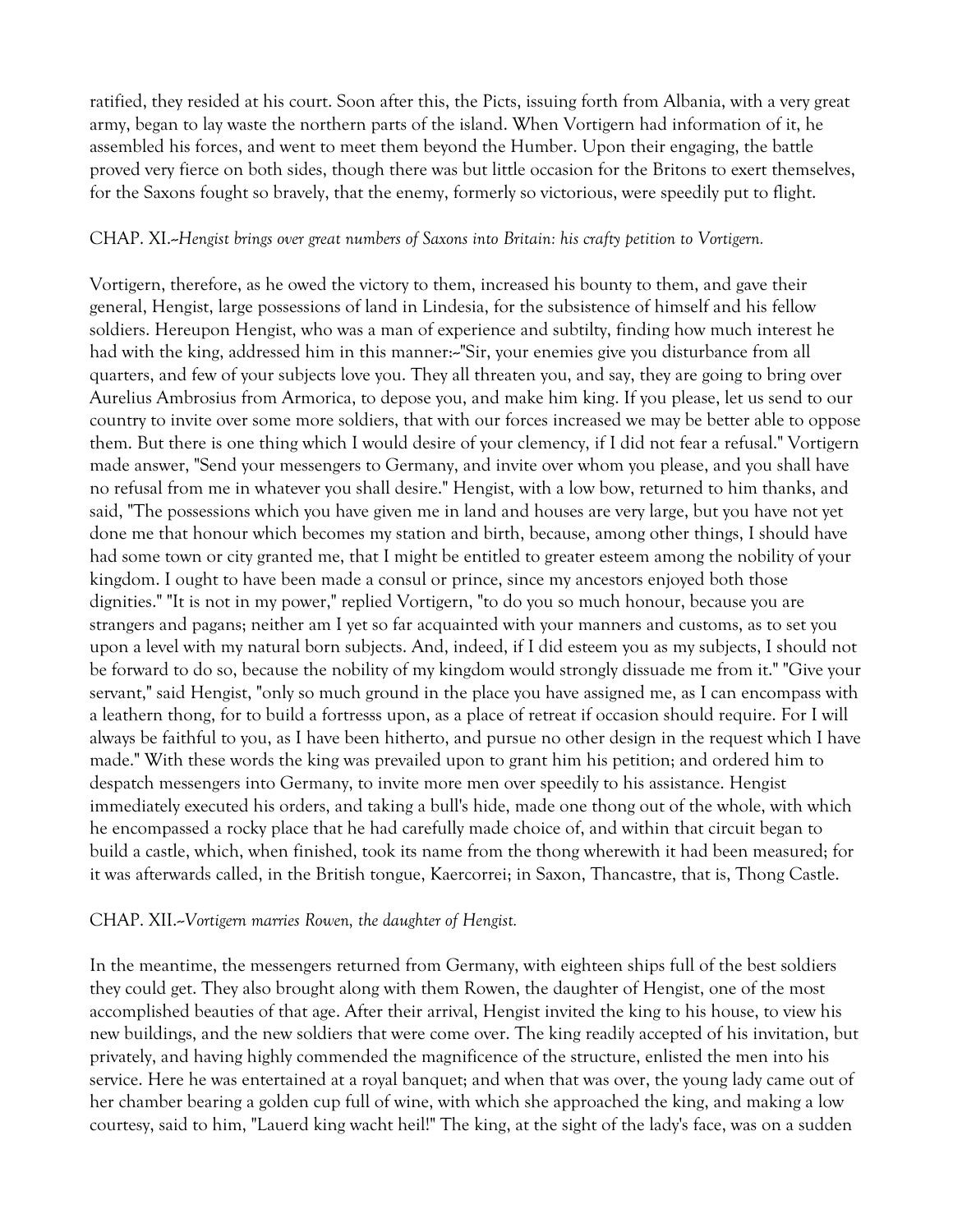both surprised and inflamed with her beauty; and calling to his interpreter, asked him what she said, and what answer he should make her. "She called you, 'Lord king,'" said the interpreter, "and offered to drink your health. Your answer to her must be, 'Drinc heil!'" Vortigern accordingly answered, "Drinc heil!" and bade her drink; after which he took the cup from her hand, kissed her, and drank himself. From that time to this, it has been the custom in Britain, that he who drinks to any one says, "Wacht heil!" and he that pledges him, answers "Drinc heil!" Vortigern being now drunk with the variety of liquors, the devil took this opportunity to enter into his heart, and to make him in love with the damsel, so that he became suitor to her father for her. It was, I say, by the devil's entering into his heart, that he, who was a Christian, should fall in love with a pagan. By this example, Hengist, being a prudent man, discovered the king's levity, and consulted with his brother Horsa and the other ancient men present, what to do in relation to the king's request. They unanimously advised him to give him his daughter, and in consideration of her to demand the province of Kent. Accordingly the daughter was without delay delivered to Vortigern, and the province of Kent to Hengist, without the knowledge of Gorangan, who had the government of it. The king the same night married the pagan lady, and became extremely delighted with her; by which he quickly brought upon himself the hatred of the nobility, and of his own sons. For he had already three sons, whose names were Vortimer, Catigern, and Pascentius.

### CHAP. XIII.--*The bishops, Germanus and Lupus, restore the Christian faith that had been corrupted in Britain. Octa and Ebissa are four times routed by Vortimer.*

At that time came St. Germanus, bishop of Auxerre, and Lupus, bishop of Troyes, to preach the gospel to the Britons. For the Christian faith had been corrupted among them, partly by the pagans whom the king had brought into society with them, partly by the Pelagian heresy, with the poison whereof they had been a long time infected. But by the preaching of these holy men, the true faith and worship was again restored, the many miracles they wrought giving success to their labours. Gildas has in his elegant treatise given an account of the many miracles God wrought by them. The king being now, as we have said, possessed of the lady, Hengist said to him: "As I am your father, I claim the right of being your counsellor: do not therefore slight my advice, since it is to my countrymen you must owe the conquest of all your enemies. Let us invite over my son Octa and his brother Ebissa, who are brave soldiers, and give them the countries that are in the northern parts of Britain, by the wall, between Deira and Albania. For they will hinder the inroads of the barbarians, and so you shall enjoy peace on the other side of the Humber." Vortigern complied with his request, and ordered them to invite over whomsoever they knew able to assist him. Immediately upon the receipt of this message, came Octa, Ebissa, and Cherdich, with three hundred ships filled with soldiers, who were all kindly received by Vortigern, and had ample presents made them. For by their assistance he vanquished his enemies, and in every engagement proved victorious. Hengist in the meantime continued to invite over more and more ships, and to augment his numbers daily. Which when the Britons observed, they were afraid of being betrayed by them, and moved the king to banish them out of his coasts. For it was contrary to the rule of the gospel that Christians should hold fellowship, or have any intercourse, with pagans. Besides which, the number of those that were come over was now so great, that they were a terror to his subjects; and nobody could now know who was a pagan, or who a Christian, since pagans married the daughters and kinswomen of Christians. These things they represented to the king, and endeavoured to dissuade him from entertaining them, lest they might, by some treacherous conspiracy, prove an overmatch for the native inhabitants. But Vortigern, who loved them above all other nations on account of his wife, was deaf to their advice. For this reason the Britons quickly desert him, and unanimously set up Vortimer his son for their king; who at their instigation began to drive out the barbarians, and to make dreadful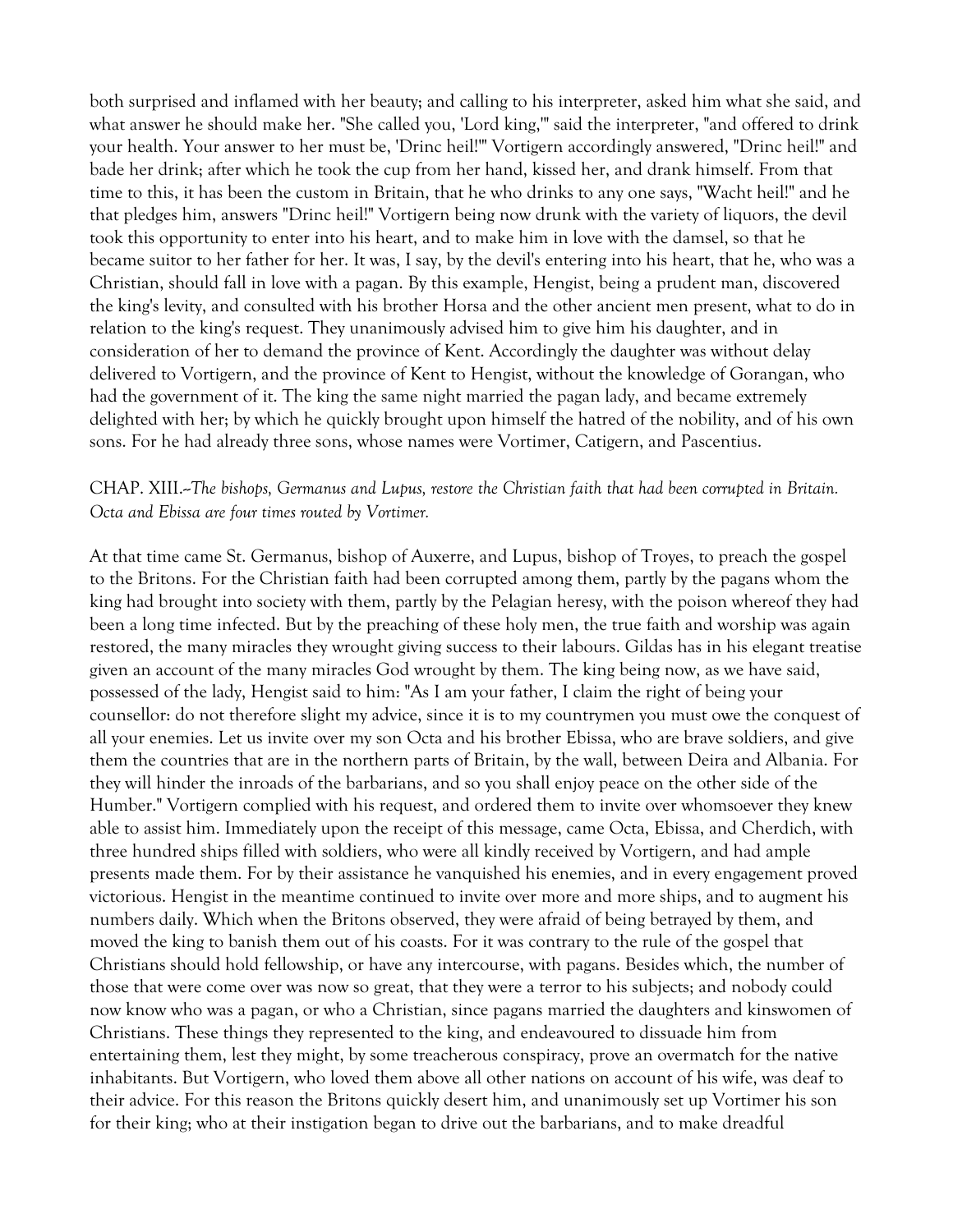incursions upon them. Four battles he fought with them, and was victorious in all: the first upon the river Dereuent; the second upon the ford of Epsford, where Horsa and Catigern, another son of Vortigern, met and, after a sharp encounter, killed each other; the third upon the sea-shore, where the enemies fled shamefully to their ships, and betook themselves for refuge to the Isle of Thanet. But Vortimer besieged them there, and daily distressed them with his fleet. And when they were no longer able to bear the assaults of the Britons, they sent king Vortigern, who was present with them in all those wars, to his son Vortimer, to desire leave to depart, and return back safe to Germany. And while a conference upon this subject was being held, they in the meantime went on board their long galleys, and, leaving their wives and children behind them, returned back to Germany.

#### CHAP. XIV.--*Vortimer's kindness to his soldiers at his death.*

Vortimer, after this great success, began to restore his subjects to their possessions which had been taken from them, and to show them all marks of his affection and esteem, and at the instance of St. Germanus to rebuild their churches. But his goodness quickly stirred up the enmity of the devil against him, who entering into the heart of his stepmother Rowen, excited her to contrive his death. For this purpose she consulted with the poisoners, and procured one who was intimate with him, whom she corrupted with large and numerous presents, to give him a poisonous draught; so that this brave soldier, as soon as he had taken it, was seized with a sudden illness, that deprived him of all hopes of life. Hereupon he forthwith ordered all his men to come to him, and having shown them how near he was to his end, distributed among them all the treasure his predecessors had heaped up, and endeavoured to comfort them in their sorrow and lamentation for him, telling them, he was only going the way of all flesh. But he exhorted those brave and warlike young men, who had attended him in all his victories, to persist courageously in the defence of their country against all hostile invasion; and with wonderful greatness of mind, commanded a brazen pyramid to be placed in the port where the Saxons used to land, and his body when dead to be buried on the top of it, that the sight of his tomb might frighten back the barbarians to Germany. For he said none of them would dare approach the country, that should but get a sight of his tomb. Such was the admirable bravery of this great man, who, as he had been a terror to them while living, endeavoured to be no less so when dead. Notwithstanding which, he was no sooner dead, than the Britons had no regard to his orders, but buried him at London.

#### CHAP. XV.--*Hengist, having wickedly murdered the princes of Britain, keeps Vortigern prisoner.*

Vortigern, after the death of his son, was again restored to the kingdom, and at the request of his wife sent messengers into Germany to Hengist, with an invitation to return into Britain, but privately, and with a small retinue, to prevent a quarrel between the barbarians and his subjects. But Hengist, hearing that Vortimer was dead, raised an army of no less than three hundred thousand men, and fitting out a fleet returned with them to Britain. When Vortigern and the nobility heard of the arrival of so vast a multitude, they were immoderately incensed, and, after consultation together, resolved to fight them, and drive them from their coasts. Hengist, being informed of their design by messengers sent from his daughter, immediately entered into deliberation what course to pursue against them. After several stratagems had been considered, he judged it most feasible, to impose upon the nation by making show of peace. With this view he sent ambassadors to the king, to declare to him, that he had not brought so great a number of men for the purpose either of staying with him, or offering any violence to the country. But the reason why he brought them, was because he thought Vortimer was yet living, and that he should have occasion for them against him, in case of an assault. But now since he no longer doubted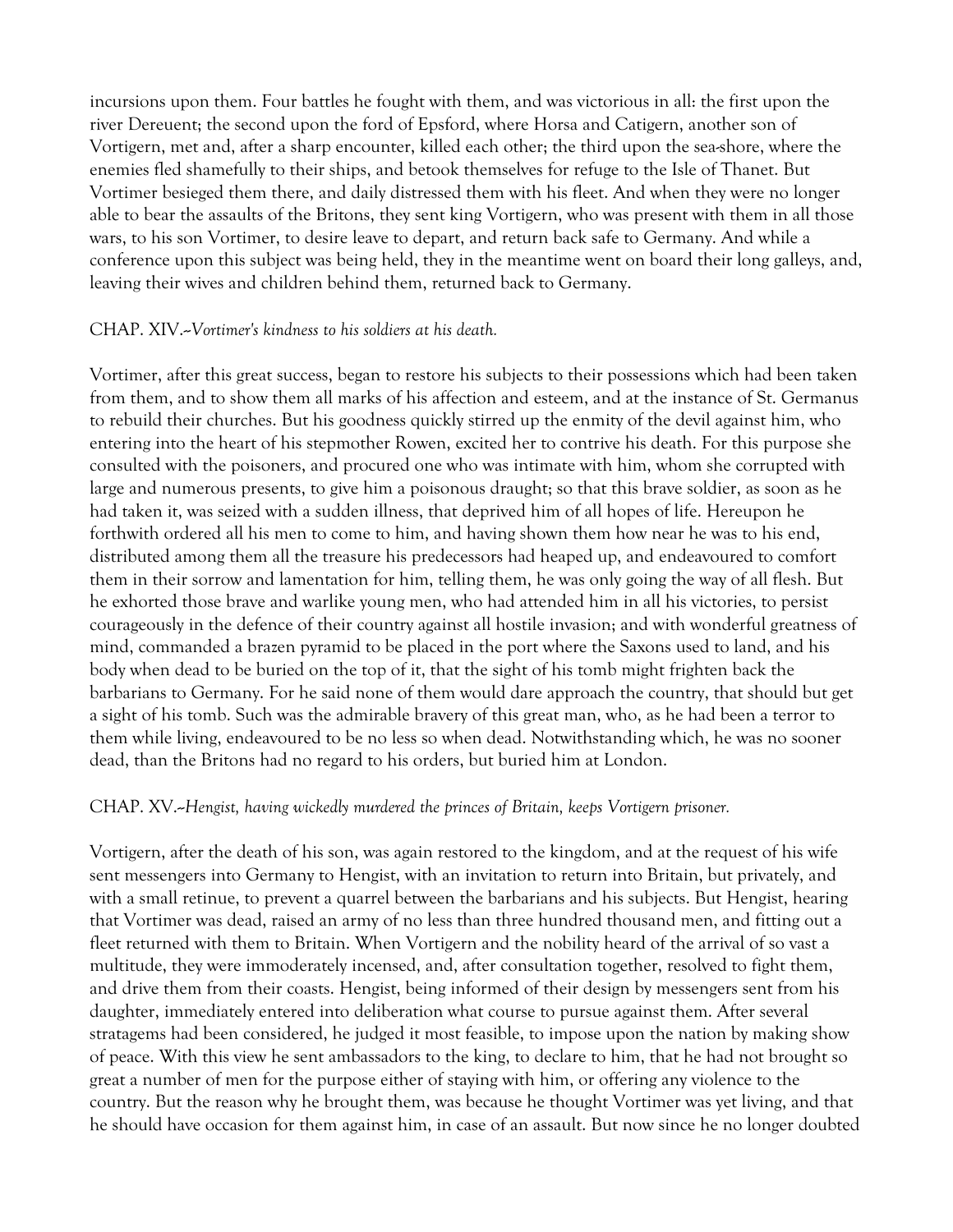of his being dead, he submitted himself and his people to the disposal of Vortigern; so that he might retain as many of them as he should think fit, and whomsoever he rejected Hengist would allow to return back without delay to Germany. And if these terms pleased Vortigern, he desired him to appoint a time and place for their meeting, and adjusting matters according to his pleasure. When these things were represented to the king, he was mightily pleased, as being very unwilling to part with Hengist; and at last ordered his subjects and the Saxons to meet upon the kalends of May, which were now very near, at the monastery of Ambrius, for the settling of the matters above mentioned. The appointment being agreed to on both sides, Hengist, with a new design of villany in his head, ordered his soldiers to carry every one of them a long dagger under their garments; and while the conference should be held with the Britons, who would have no suspicion of them, he would give them this word of command, "Nemet oure Saxas;" at which moment they were all to be ready to seize boldly every one his next man, and with his drawn dagger stab him. Accordingly they all met at the time and place appointed, and began to treat of peace; and when a fit opportunity offered for executing his villany, Hengist cried out, "Nemet oure Saxas," and the same instant seized Vortigern, and held him by his cloak. The Saxons, upon the signal given, drew their daggers, and falling upon the princes, who little suspected any such design, assassinated them to the number of four hundred and sixty barons and consuls; to whose bodies St. Eldad afterwards gave Christian burial; not far from Kaercaradauc, now Salisbury, in a burying-place near the monastery of Ambrius, the abbat, who was the founder of it. For they all came without arms, having no thoughts of anything but treating of peace; which gave the others a fairer opportunity of exercising their villainous design against them. But the pagans did not escape unpunished while they acted this wickedness; a great number of them being killed during this massacre of their enemies. For the Britons, taking up clubs and stones from the ground, resolutely defended themselves, and did good execution upon the traitors.

# CHAP. XVI.--*Eldol's valiant exploit. Hengist forces Vortigern to yield up the strongest fortifications in Britain, in consideration of his release.*

There was present one Eldol, consul of Gloucester, who, at the sight of this treachery, took up a stake which he happened to find, and with that made his defence. Every blow he gave carried death along with it; and by breaking either the head, arms, shoulders, or legs of a great many, he struck no small terror into the traitors, nor did he move from the spot before he had killed with that weapon seventy men. But being no longer able to stand his ground against such numbers, he made his escape from them, and retired to his own city. Many fell on both sides, but the Saxons got the victory; because the Britons, having no suspicion of treachery, came unarmed, and therefore made a weaker defence. After the commission of this detestable villany, the Saxons would not kill Vortigern; but having threatened him with death and bound him, demanded his cities and fortified places in consideration of their granting him his life. He, to secure himself, denied them nothing; and when they had made him confirm his grants with an oath, they released him from his chains, and then marched first to London, which they took, as they did afterwards York, Lincoln, and Winchester; wasting the countries through which they passed, and destroying the people, as wolves do sheep when left by their shepherds. When Vortigern saw the desolation which they made, he retired into the parts of Cambria, not knowing what to do against so barbarous a people.

CHAP. XVII.--*Vortigern, after consultation with magicians, orders a youth to be brought that never had a father.*

At last he had recourse to magicians for their advice, and commanded them to tell him what course to take. They advised him to build a very strong tower for his own safety, since he had lost all his other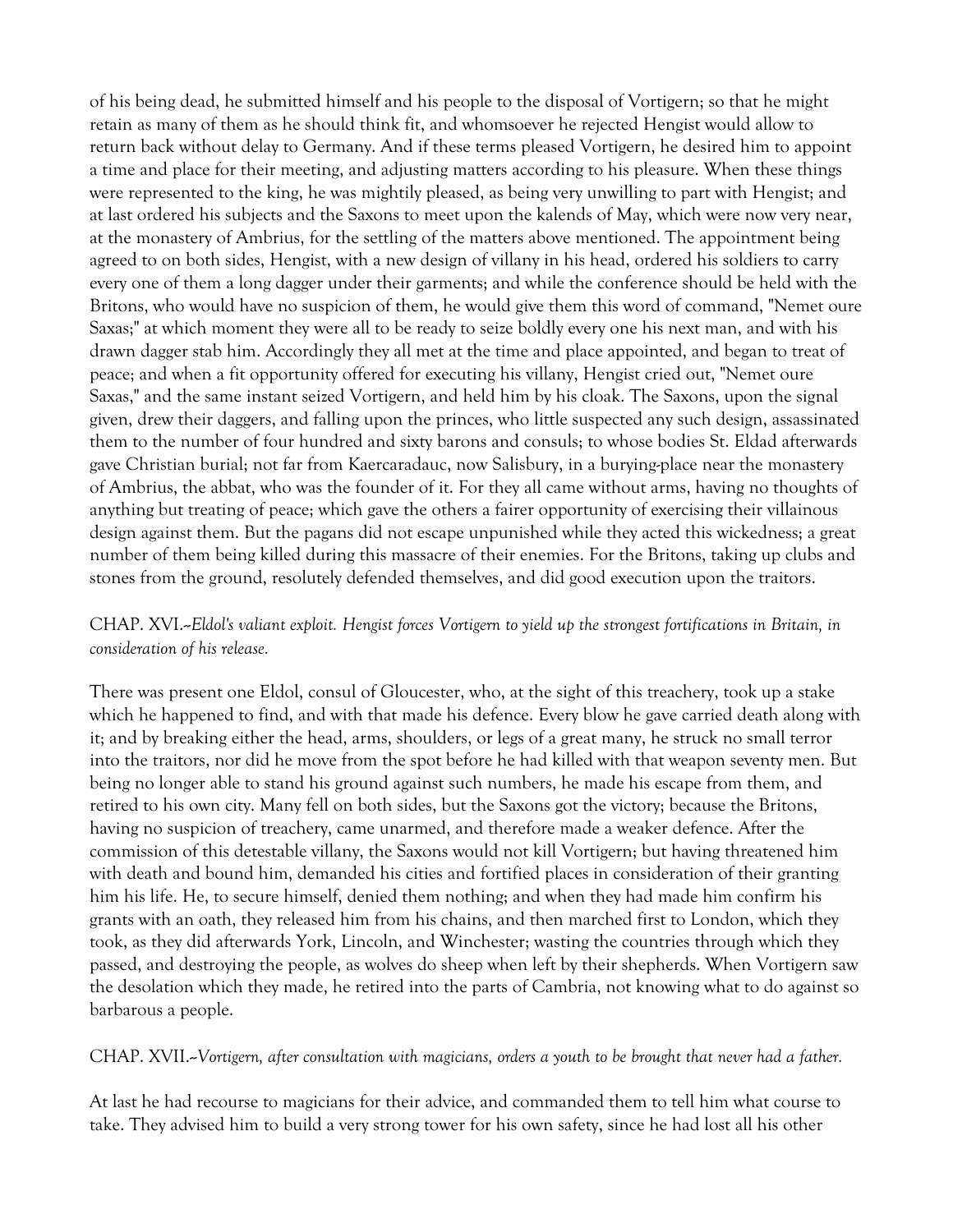fortified places. Accordingly he made a progress about the country, to find out a convenient situation, and came at last to Mount Erir, where he assembled workmen from several countries, and ordered them to build the tower. The builders, therefore, began to lay the foundation; but whatever they did one day the earth swallowed up the next, so as to leave no appearance of their work. Vortigern being informed of this again consulted with his magicians concerning the cause of it, who told him that he must find out a youth that never had a father, and kill him, and then sprinkle the stones and cement with his blood; for by those means, they said, he would have a firm foundation. Hereupon messengers were despatched away over all the provinces, to inquire out such a man. In their travels they came to a city, called afterwards Kaermerdin, where they saw some young men, playing before the gate, and went up to them; but being weary with their journey, they sat down in the ring, to see if they could meet with what they were in quest of. Towards evening, there happened on a sudden quarrel between two of the young men, whose names were Merlin and Dabutius. In the dispute, Dabutius said to Merlin: "You fool, do you presume to quarrel with me? Is their any equality in our birth? I am descended of royal race, both by my father and mother's side. As for you, nobody knows what you are, for you never had a father." At that word the messengers looked earnestly upon Merlin, and asked the by-standers who he was. They told him, it was not known who was his father; but that his mother was daughter to the king of Dimetia, and that she lived in St. Peter's church among the nuns of that city.

#### CHAP. XVIII.--*Vortigern inquires of Merlin's mother concerning her conception of him.*

Upon this the messengers hastened to the governor of the city, and ordered him, in the king's name, to send Merlin and his mother to the king. As soon as the governor understood the occasion of their message, he readily obeyed the order, and sent them to Vortigern to complete his design. When they were introduced into the king's presence, he received the mother in a very respectful manner, on account of her noble birth; and began to inquire of her by what man she had conceived. "My sovereign lord," said she, "by the life of your soul and mine, I know nobody that begot him of me. Only this I know, that as I was once with my companions in our chambers, there appeared to me a person in the shape of a most beautiful young man, who often embraced me eagerly in his arms, and kissed me; and when he had stayed a little time, he suddenly vanished out of my sight. But many times after this he would talk with me when I sat alone, without making any visible appearance. When he had a long time haunted me in this manner, he at last lay with me several times in the shape of a man, and left me with child. And I do affirm to you, my sovereign lord, that excepting that young man, I know no body that begot him of me." The king full of admiration at this account, ordered Maugantius to be called, that he might satisfy him as to the possibility of what the woman had related. Maugantius, being introduced, and having the whole matter repeated to him, said to Vortigern: "In the books of our philosophers, and in a great many histories, I have found that several men have had the like original. For, as Apuleius informs us in his book concerning the Demon of Socrates, between the moon and the earth inhabit those spirits, which we will call incubuses. These are of the nature partly of men, and partly of angels, and whenever they please assume human shapes, and lie with women. Perhaps one of them appeared to this woman, and begot that young man of her."

CHAP. XIX.--*Merlin's speech to the king's magicians, and advice about the building of the tower.*

Merlin in the meantime was attentive to all that had passed, and then approached the king, and said to him, "For what reason am I and my mother introduced into your presence?"~ "My magicians," answered Vortigern, "advised me to seek out a man that had no father, with whose blood my building is to be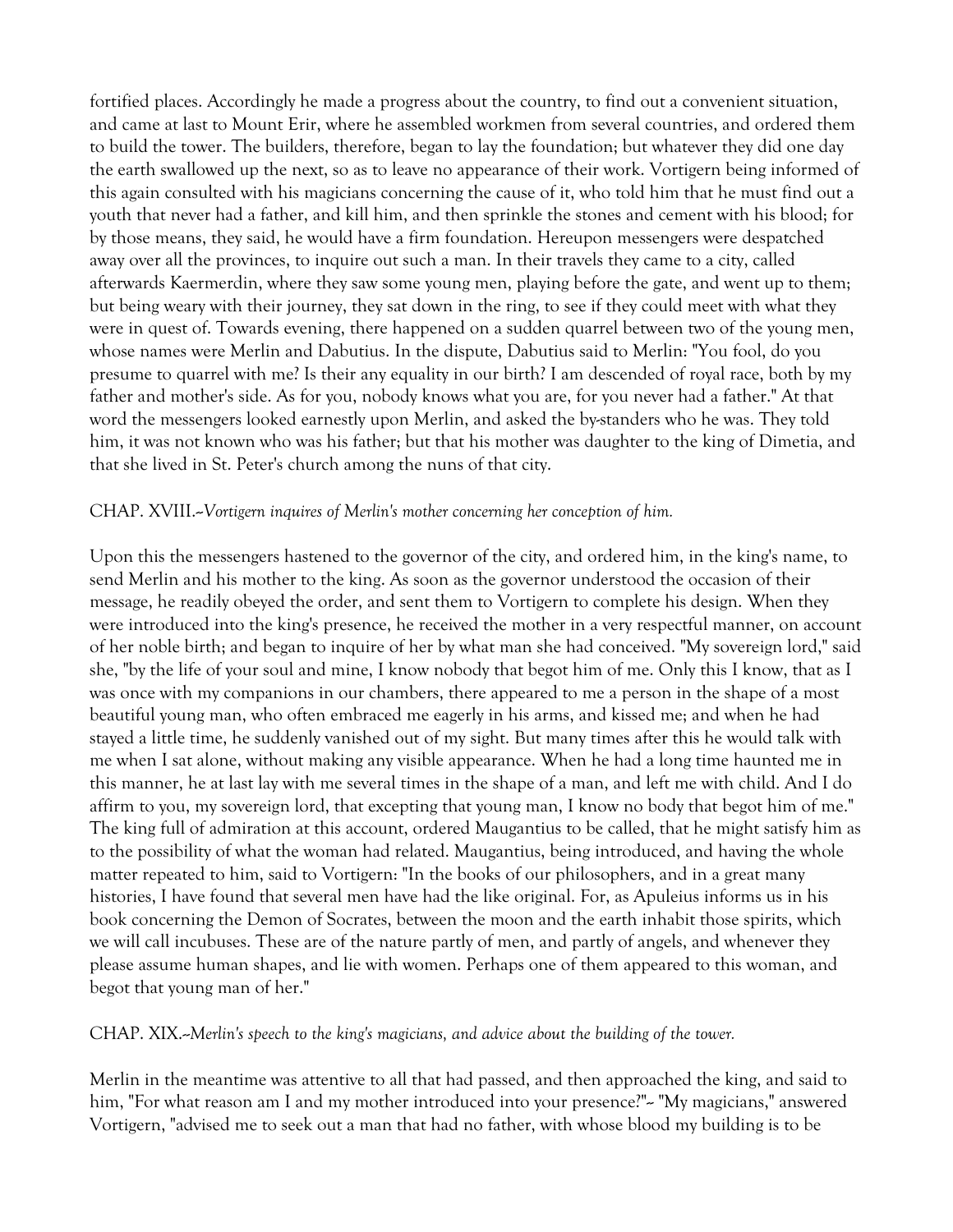sprinkled, in order to make it stand."~ "Order your magicians," said Merlin, "to come before me, and I will convict them of a lie." The king was surprised at his words, and presently ordered the magicians to come, and sit down before Merlin, who spoke to them after this manner: "Because you are ignorant what it is that hinders the foundation of the tower, you have recommended the shedding of my blood for cement to it, as if that would presently make it stand. But tell me now, what is there under the foundation? For something there is that will not suffer it to stand." The magicians at this began to be afraid, and made him no answer. Then said Merlin, who was also called Ambrose, "I entreat your majesty would command your workmen to dig into the ground, and you will find a pond which causes the foundations to sink." This accordingly was done, and then presently they found a pond deep under ground, which had made it give way. Merlin after this went again to the magicians, and said, "Tell me ye false sycophants, what is there under the pond." But they were silent. Then said he again to the king, "Command the pond to be drained, and at the bottom you will see two hollow stones, and in them two dragons asleep." The king made no scruple of believing him, since he had found true what he said of the pond, and therefore ordered it to be drained: which done, he found as Merlin had said; and now was possessed with the greatest admiration of him. Nor were the rest that were present less amazed at his wisdom, thinking it to be no less than divine inspiration.

### BOOK VII. CONCERNING THE PROPHECIES OF MERLIN.

\_\_\_\_\_\_\_\_\_\_

\_\_\_\_\_\_\_\_\_\_

### CHAP. I.--*Geoffrey of Monmouth's preface to Merlin's prophecy.*

I had not got thus far in my history, when the subject of public discourse happening to be concerning Merlin, I was obliged to publish his prophecies at the request of my acquaintance, but especially of Alexander, bishop of Lincoln, a prelate of the greatest piety and wisdom. There was not any person, either among the clergy or laity, that was attended with such a train of knights and noblemen, whom his settled piety and great munificence engaged in his service. Out of a desire, therefore, to gratify him, I translated these prophecies, and sent them to him with the following letter.

### CHAP. II.--*Geoffrey's letter to Alexander, bishop of Lincoln.*

"The regard which I owe to your great worth, most noble prelate, has obliged me to undertake the translation of Merlin's prophecies out of British into Latin, before I had made an end of the history which I had begun concerning the acts of the British kings. For my design was to have finished that first, and afterwards to have taken this work in hand; lest by being engaged on both at once, I should be less capable of attending with any exactness to either. Notwithstanding, since the deference which is paid to your penetrating judgment will screen me from censure, I have employed my rude pen, and in a coarse style present you with a translation out of a language with which you are unacquainted. At the same time, I cannot but wonder at your recommending this matter to one of my low genius, when you might have caused so many men of greater learning, and a richer vein of intellect, to undertake it; who, with their sublime strains, would much more agreeably have entertained you. Besides, without any disparagement to all the philosophers in Britain, I must take the liberty to say, that you yourself, if the business of your high station would give you leisure, are capable of furnishing us with loftier productions of this kind than any man living. However, since it was your pleasure that Geoffrey of Monmouth should be employed in this prophecy, he hopes you will favourably accept of his performance, and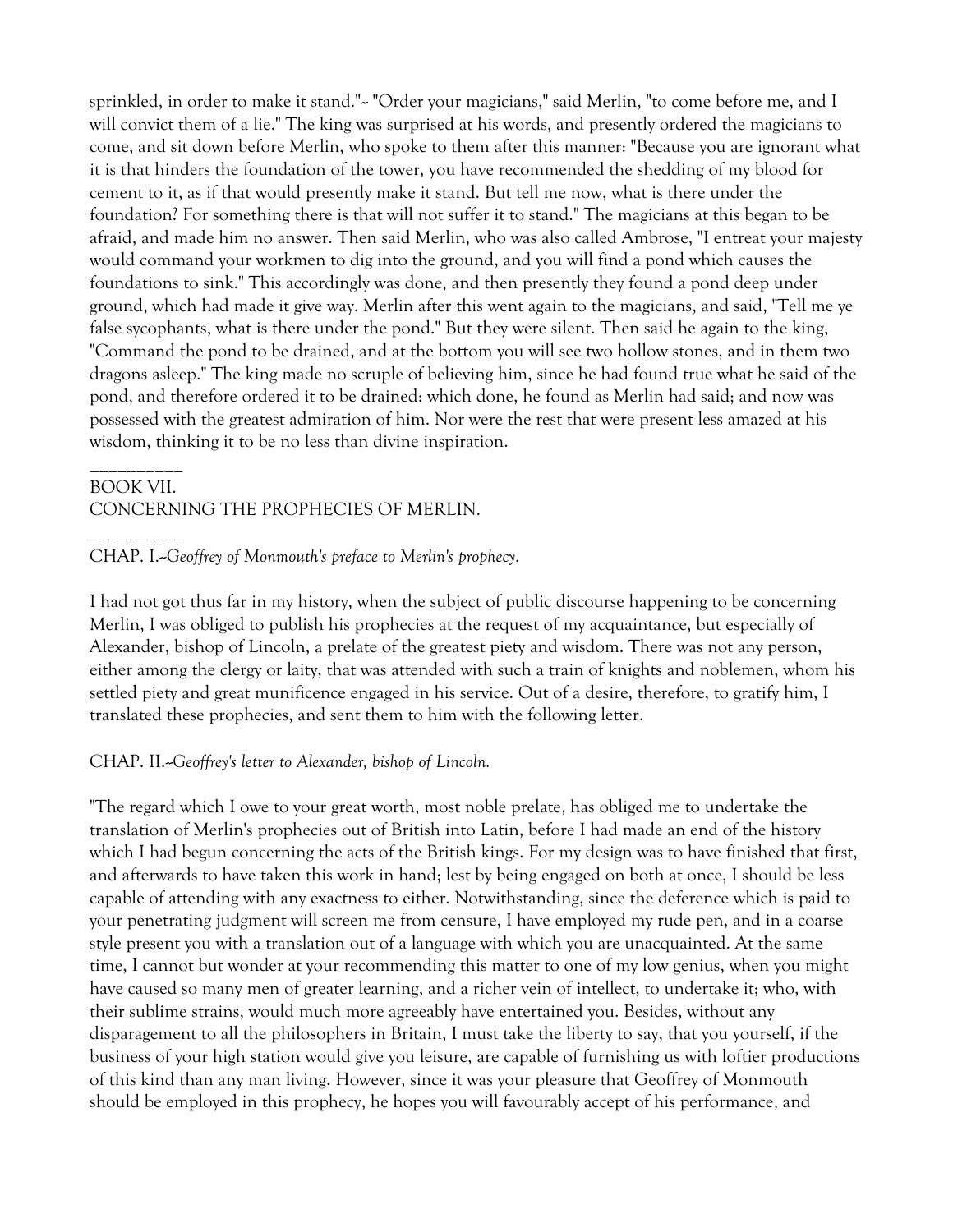vouchsafe to give a finer turn to whatever you shall find unpolished, or otherwise faulty in it.

CHAP. III.--*The prophecy of Merlin.*

As Vortigern, king of the Britons, was sitting upon the bank of the drained pond, the two dragons, one of which was white, the other red, came forth, and, approaching one another, began a terrible fight, and cast forth fire with their breath. But the white dragon had the advantage, and made the other fly to the end of the lake. And he, for grief at his flight, renewed the assault upon his pursuer, and forced him to retire. After this battle of the dragons, the king commanded Ambrose Merlin to tell him what it portended. Upon which he, bursting into tears, delivered what his prophetical spirit suggested to him, as follows:--

"Woe to the red dragon, for his banishment hasteneth on. His lurking holes shall be seized by the white dragon, which signifies the Saxons whom you invited over; but the red denotes the British nation, which shall be oppressed by the white. Therefore shall its mountains be levelled as the valleys, and the rivers of the valleys shall run with blood. The exercise of religion shall be destroyed, and churches be laid open to ruin. At last the oppressed shall prevail, and oppose the cruelty of foreigners. For a boar of Cornwall shall give his assistance, and trample their necks under his feet. The islands of the ocean shall be subject to his power, and he shall possess the forests of Gaul. The house of Romulus shall dread his courage, and his end shall be doubtful. He shall be celebrated in the mouths of the people; and his exploits shall be food to those that relate them. Six of his posterity shall sway the sceptre, but after them shall arise a German worm. He shall be advanced by a sea-wolf, whom the woods of Africa shall accompany. Religion shall be again abolished, and there shall be a translation of the metropolitan sees. The dignity of London shall adorn Dorobernia, and the seventh pastor of York shall be resorted to in the kingdom of Armorica. Menevia shall put on the pall of the City of Legions, and a preacher of Ireland shall be dumb on account of an infant growing in the womb. It shall rain a shower of blood, and a raging famine shall afflict mankind. When these things happen, the red one shall be grieved; but when his fatigue is over, shall grow strong. Then shall misfortunes hasten upon the white one, and the buildings of his gardens shall be pulled down. Seven that sway the sceptre shall be killed, one of whom shall become a saint. The wombs of mothers shall be ripped up, and infants be abortive. There shall be a most grievous punishment of men, that the natives may be restored. He that shall do these things shall put on the brazen man, and upon a brazen horse shall for a long time guard the gates of London. After this, shall the red dragon return to his proper manners, and turn his rage upon himself. Therefore shall the revenge of the Thunderer show itself, for every field shall disappoint the husbandmen. Mortality shall snatch away the people, and make a desolation over all countries. The remainder shall quit their native soil, and make foreign plantations. A blessed king shall prepare a fleet, and shall be reckoned the twelfth in the court among the saints. There shall be a miserable desolation of the kingdom, and the floors of the harvests shall return to the fruitful forests. The white dragon shall rise again, and invite over a daughter of Germany. Our gardens shall be again replenished with foreign seed, and the red one shall pine away at the end of the pond. After that, shall the German worm be crowned, and the brazen prince buried. He has his bounds assigned to him, which he shall not be able to pass. For a hundred and fifty years he shall continue in trouble and subjection, but shall bear sway three hundred. Then shall the north wind rise against him, and shall snatch away the flowers which the west wind produced. There shall be gilding in the temples, nor shall the edge of the sword cease. The German dragon shall hardly get to his holes, because the revenge of his treason shall overtake him. At last he shall flourish for a little time, but the decimation of Neustria shall hurt him. For a people in wood and in iron coats shall come, and revenge upon him his wickedness. They shall restore the ancient inhabitants to their dwellings, and there shall be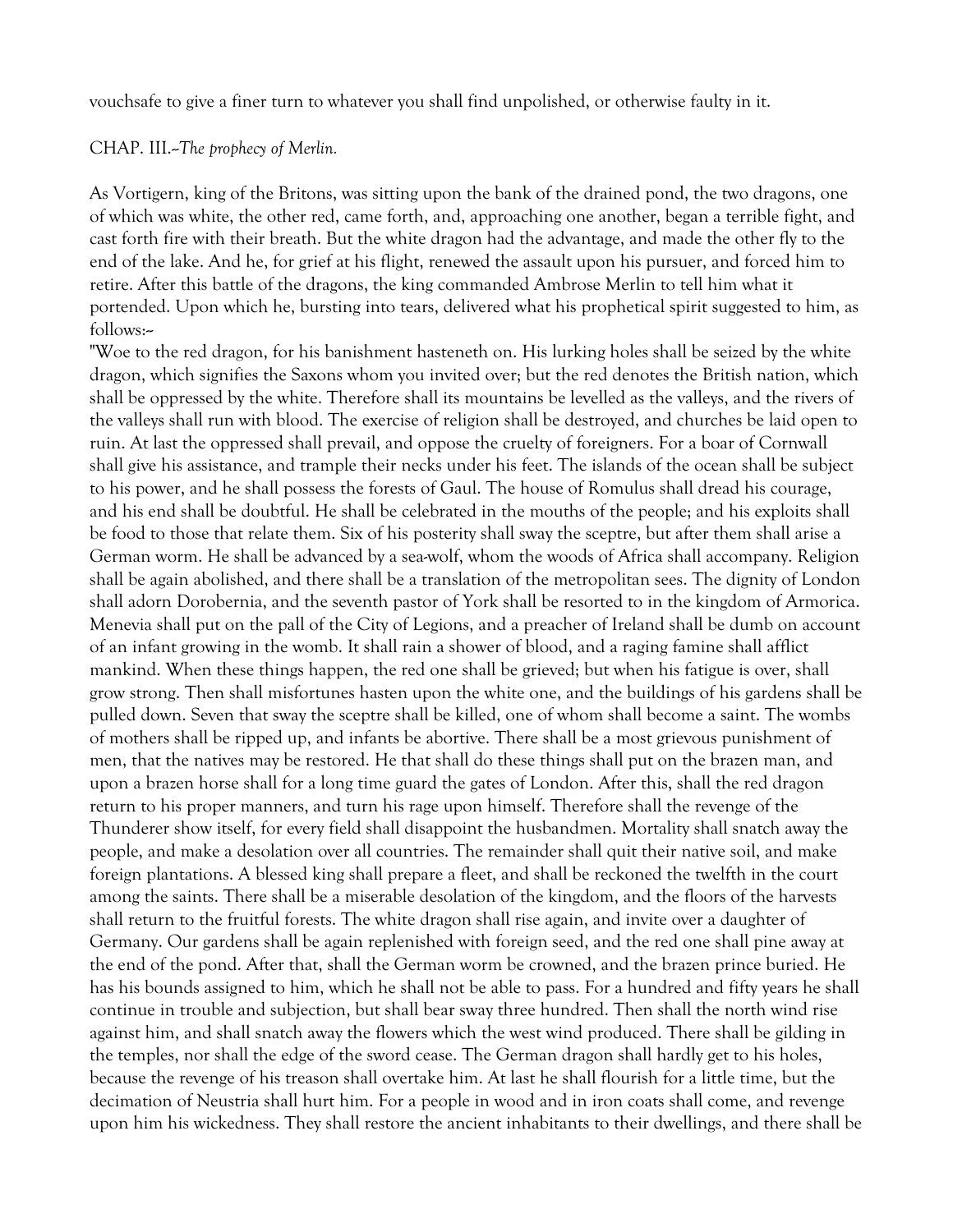an open destruction of foreigners. The seed of the white dragon shall be swept out of our gardens, and the remainder of his generation shall be decimated. They shall bear the yoke of slavery, and wound their mother with spades and ploughs. After this shall succeed two dragons, whereof one shall be killed with the sting of envy, but the other shall return under the shadow of a name. Then shall succeed a lion of justice, at whose roar the Gallican towers and the island dragons shall tremble. In those days gold shall be squeezed from the lily and the nettle, and silver shall flow from the hoofs of bellowing cattle. The frizzled shall put on various fleeces, and the outward habit denote the inward parts. The feet of barkers shall be cut off; wild beasts shall enjoy peace; mankind shall be grieved at their punishment; the form of commerce shall be divided; the half shall be round. The ravenousness of kites shall be destroyed, and the teeth of wolves blunted. The lion's whelps shall be transformed into sea-fishes; and an eagle shall build her nest upon Mount Aravius. Venedotia shall grow red with the blood of mothers, and the house of Corineus kill six brethren. The island shall be wet with night tears; so that all shall be provoked to all things. Woe to thee, Neustria, because the lion's brain shall be poured upon thee; and he shall be banished with shattered limbs from his native soil. Posterity shall endeavour to fly above the highest places; but the favour of new comers shall be exalted. Piety shall hurt the possessor of things got by impiety, till he shall have put on his Father: therefore, being armed with the teeth of a boar, he shall ascend above the tops of mountains, and the shadow of him that wears a helmet. Albania shall be enraged, and, assembling her neighbours, shall be employed in shedding blood. There shall be put into her jaws a bridle that shall be made on the coast of Armorica. The eagle of the broken covenant shall gild it over, and rejoice in her third nest. The roaring whelps shall watch, and, leaving the woods, shall hunt within the walls of cities. They shall make no small slaughter of those that oppose them, and shall cut off the tongues of bulls. They shall load the necks of roaring lions with chains, and restore the times of their ancestors. Then from the first to the fourth, from the fourth to the third, from the third to the second, the thumb shall roll in oil. The sixth shall overturn the walls of Ireland, and change the woods into a plain. He shall reduce several parts to one, and be crowned with the head of a lion. His beginning shall lay open to wandering affection, but his end shall carry him up to the blessed, who are above. For he shall restore the seats of saints in their countries, and settle pastors in convenient places. Two cities he shall invest with two palls, and shall bestow virgin-presents upon virgins. He shall merit by this the favour of the Thunderer, and shall be placed among the saints. From him shall proceed a lynx penetrating all things, who shall be bent upon the ruin of his own nation; for, through him, Neustria shall lose both islands, and be deprived of its ancient dignity. Then shall the natives return back to the island; for there shall arise a dissension among foreigners. Also a hoary old man, sitting upon a snowwhite horse, shall turn the course of the river Periron, and shall measure out a mill upon it with a white rod. Cadwallader shall call upon Conan, and take Albania into alliance. Then shall there be a slaughter of foreigners; then shall the rivers run with blood. Then shall break forth the fountains of Armorica, and they shall be crowned with the diadem of Brutus. Cambria shall be filled with joy; and the oaks of Cornwall shall flourish. The island shall be called by the name of Brutus: and the name given it by foreigners shall be abolished. From Conan shall proceed a warlike boar, that shall exercise the sharpness of his tusks within the Gallic woods. For he shall cut down all the larger oaks, and shall be a defence to the smaller. The Arabians and Africans shall dread him; for he shall pursue his furious course to the farther part of Spain. There shall succeed the goat of the Venereal castle, having golden horns and a silver beard, who shall breathe such a cloud out of his nostrils, as shall darken the whole surface of the island. There shall be peace in his time; and corn shall abound by reason of the fruitfulness of the soil. Women shall become serpents in their gait, and all their motions shall be full of pride. The camp of Venus shall be restored; nor shall the arrows of Cupid cease to wound. The fountain of a river shall be turned into blood; and two kings shall fight a duel at Stafford for a lioness. Luxury shall overspread the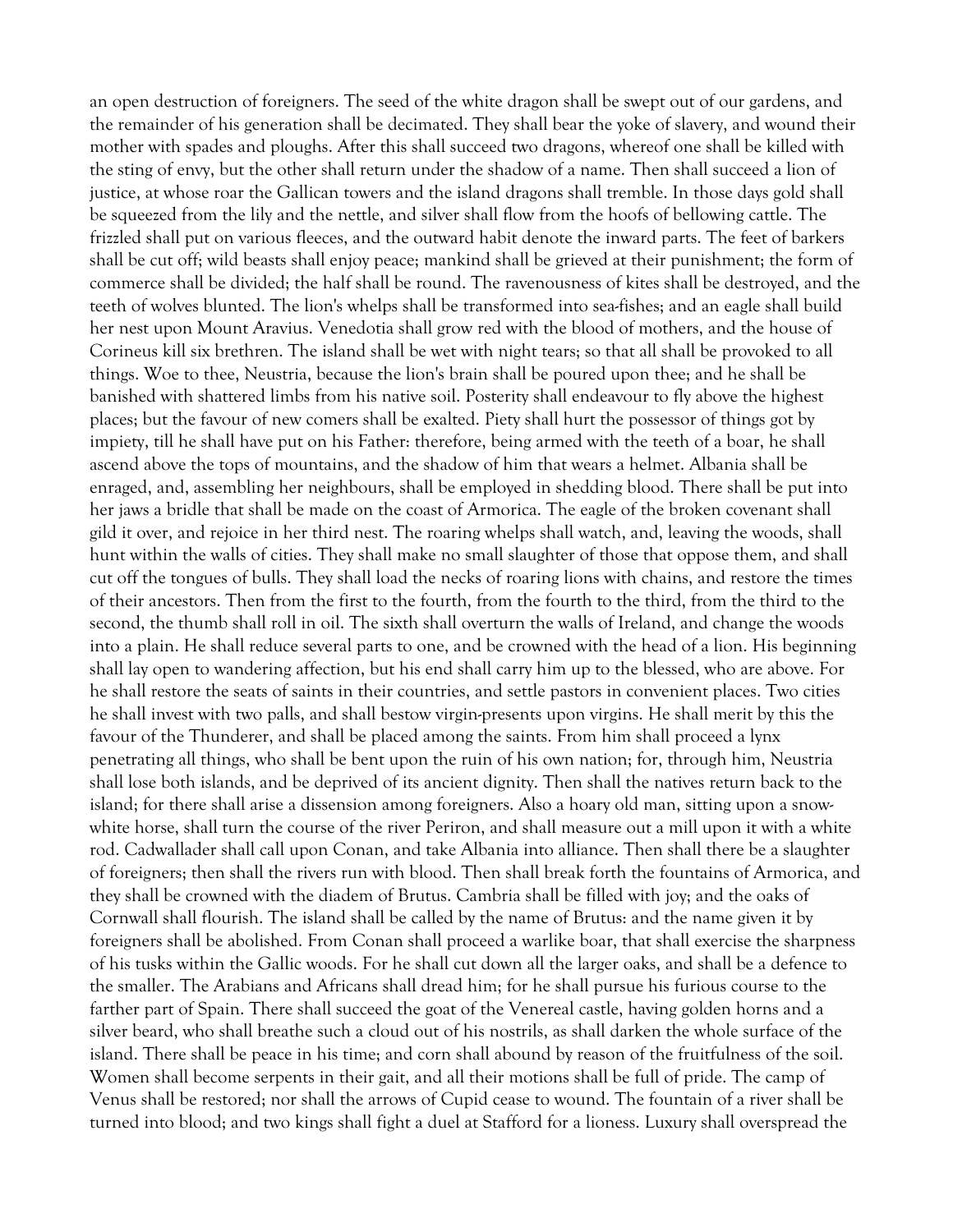whole ground; and fornication not cease to debauch mankind. All these things shall three ages see; till the buried kings shall be exposed to public view in the city of London. Famine shall again return; mortality shall return; and the inhabitants shall grieve for the destruction of their cities. Then shall come the board of commerce, who shall recall the scattered flocks to the pasture they had lost. His breast shall be food to the hungry, and his tongue drink to the thirsty. Out of his mouth shall flow rivers, that shall water the parched jaws of men. After this shall be produced a tree upon the Tower of London, which, having no more than three branches, shall overshadow the surface of the whole island with the breadth of its leaves. Its adversary, the north wind, shall come upon it, and with its noxious blast shall snatch away the third branch; but the two remaining ones shall possess its place, till they shall destroy one another by the multitude of their leaves; and then shall it obtain the place of those two, and shall give sustenance to birds of foreign nations. It shall be esteemed hurtful to native fowls; for they shall not be able to fly freely for fear of its shadow. There shall succeed the ass of wickedness, swift against the goldsmiths, but slow against the ravenousness of wolves. In those days the oaks of the forests shall burn, and acorns grow upon the branches of teil trees. The Severn sea shall discharge itself through seven mouths, and the river Uske burn seven months. Fishes shall die with the heat thereof; and of them shall be engendered serpents. The baths of Badon shall grow cold, and their salubrious waters engender death. London shall mourn for the death of twenty thousand; and the river Thames shall be turned into blood. The monks in their cowls shall be forced to marry, and their cry shall be heard upon the mountains of the Alps."

#### CHAP. IV.--*The continuation of the prophecy.*

"Three springs shall break forth in the city of Winchester, whose rivulets shall divide the island into three parts. Whoever shall drink of the first, shall enjoy long life, and shall never be afflicted with sickness. He that shall drink of the second, shall die of hunger, and paleness and horror shall sit in his countenance. He that shall drink of the third, shall be surprised with sudden death, neither shall his body be capable of burial. Those that are willing to escape so great a surfeit, will endeavour to hide it with several coverings: but whatever bulk shall be laid upon it, shall receive the form of another body. For earth shall be turned into stones; stones into water; wood into ashes; ashes into water, if cast over it. Also a damsel shall be sent from the city of the forest of Canute to administer a cure, who, after she shall have practised all her arts, shall dry up the noxious fountains only with her breath. Afterwards, as soon as she shall have refreshed herself with the wholesome liquor, she shall bear in her right hand the wood of Caledon, and in her left the forts of the walls of London. Wherever she shall go, she shall make sulphureous steps, which will smoke with a double flame. That smoke shall rouse up the city of Ruteni, and shall make food for the inhabitants of the deep. She shall overflow with rueful tears, and shall fill the island with her dreadful cry. She shall be killed by a hart with ten branches, four of which shall bear golden diadems; but the other six shall be turned into buffalo's horns, whose hideous sound shall astonish the three islands of Britain. The Daneian wood shall be stirred up, and breaking forth into a human voice, shall cry: Come, O Cambria, and join Cornwall to thy side, and say to Winchester, the earth shall swallow thee up. Translate the seat of thy pastor to the place where ships come to harbour, and the rest of the members will follow the head. For the day hasteneth, in which thy citizens shall perish on account of the guilt of perjury. The whiteness of wool has been hurtful to thee, and the variety of its tinctures. Woe to the perjured nation, for whose sake the renowned city shall come to ruin. The ships shall rejoice at so great an augmentation, and one shall be made out of two. It shall be rebuilt by Eric, loaden with apples, to the smell whereof the birds of several woods shall flock together. He shall add to it a vast palace, and wall it round with six hundred towers. Therefore shall London envy it, and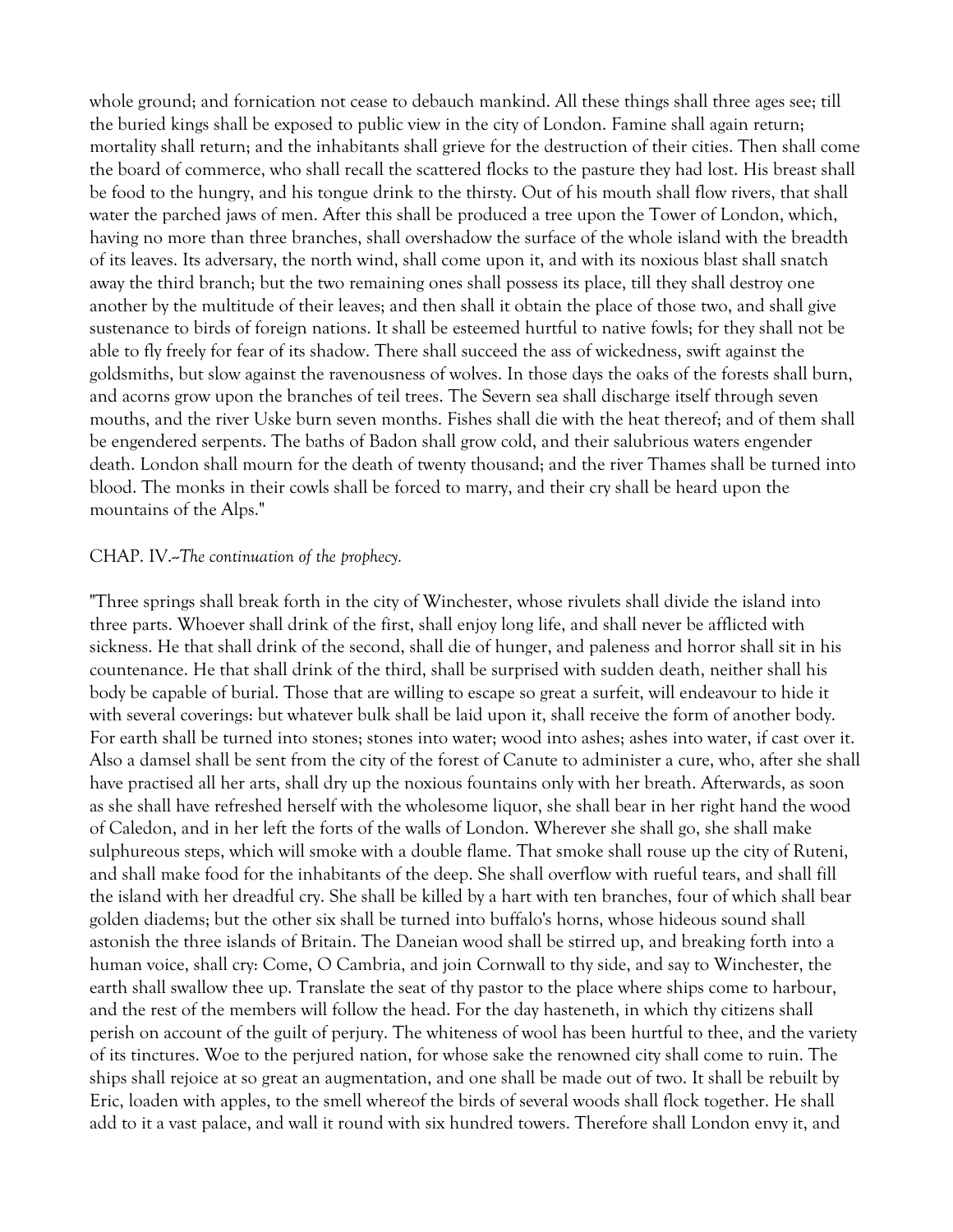triply increase her walls. The river Thames shall encompass it round, and the fame of the work shall pass beyond the Alps. Eric shall hide his apples within it, and shall make subterraneous passages. At that time shall the stones speak, and the sea towards the Gallic coast be contracted into a narrow space. On each bank shall one man hear another, and the soil of the island shall be enlarged. The secrets of the deep shall be revealed, and Gaul shall tremble for fear. After these things shall come forth a hern from the forest of Calaterium, which shall fly round the island for two years together. With her nocturnal cry she shall call together the winged kind, and assemble to her all sorts of fowls. They shall invade the tillage of husbandmen, and devour all the grain of the harvests. Then shall follow a famine upon the people, and a grievous mortality upon the famine. But when this calamity shall be over, a detestable bird shall go to the valley of Galabes, and shall raise it to be a high mountain. Upon the top thereof it shall also plant an oak, and build its nest in its branches. Three eggs shall be produced in the nest, from whence shall come forth a fox, a wolf, and a bear. The fox shall devour her mother, and bear the head of an ass. In this monstrous form shall she frighten her brothers, and make them fly into Neustria. But they shall stir up the tusky boar, and returning in a fleet shall encounter with the fox; who at the beginning of the fight shall feign herself dead, and move the boar to compassion. Then shall the boar approach her carcass, and standing over her, shall breathe upon her face and eyes. But she, not forgetting her cunning, shall bite his left foot, and pluck it off from his body. Then shall she leap upon him, and snatch away his right ear and tail, and hide herself in the caverns of the mountains. Therefore shall the deluded boar require the wolf and bear to restore him his members; who, as soon as they shall enter into the cause, shall promise two feet of the fox, together with the ear and tail, and of these they shall make up the members of a hog. With this he shall be satisfied, and expect the promised restitution. In the meantime shall the fox descend from the mountains, and change herself into a wolf, and under pretence of holding a conference with the boar, she shall go to him, and craftily devour him. After that she shall transform herself into a boar, and feigning a loss of some members, shall wait for her brothers; but as soon as they are come, she shall suddenly kill them with her tusks, and shall be crowned with the head of a lion. In her days shall a serpent be brought forth, which shall be a destroyer of mankind. With its length it shall encompass London, and devour all that pass by it. The mountain ox shall take the head of a wolf, and whiten his teeth in the Severn. He shall gather to him the flocks of Albania and Cambria, which shall drink the river Thames dry. The ass shall call the goat with the long beard, and shall borrow his shape. Therefore shall the mountain ox be incensed, and having called the wolf, shall become a horned bull against them. In the exercise of his cruelty he shall devour their flesh and bones, but shall be burned upon the top of Urian. The ashes of his funeral-pyre shall be turned into swans, that shall swim on dry ground as on a river. They shall devour fishes in fishes, and swallow up men in men. But when old age shall come upon them, they shall become sea-wolves, and practise their frauds in the deep. They shall drown ships, and collect no small quantity of silver. The Thames shall again flow, and assembling together the rivers, shall pass beyond the bounds of its channel. It shall cover the adjacent cities, and overturn the mountains that oppose its course. Being full of deceit and wickedness, it shall make use of the fountain Galabes. Hence shall arise factions provoking the Venedotians to war. The oaks of the forest shall meet together, and encounter the rocks of the Gewisseans. A raven shall attend with the kites, and devour the carcasses of the slain. An owl shall build her nest upon the walls of Gloucester, and in her nest shall be brought forth an ass. The serpent of Malvernia shall bring him up, and put him upon many fraudulent practices. Having taken the crown, he shall ascend on high, and frighten the people of the country with his hideous braying. In his days shall the Pachaian mountains tremble, and the provinces be deprived of their woods. For there shall come a worm with a fiery breath, and with the vapour it sends forth shall burn up the trees. Out of it shall proceed seven lions deformed with the heads of goats. With the stench of their nostrils they shall corrupt women, and make wives turn common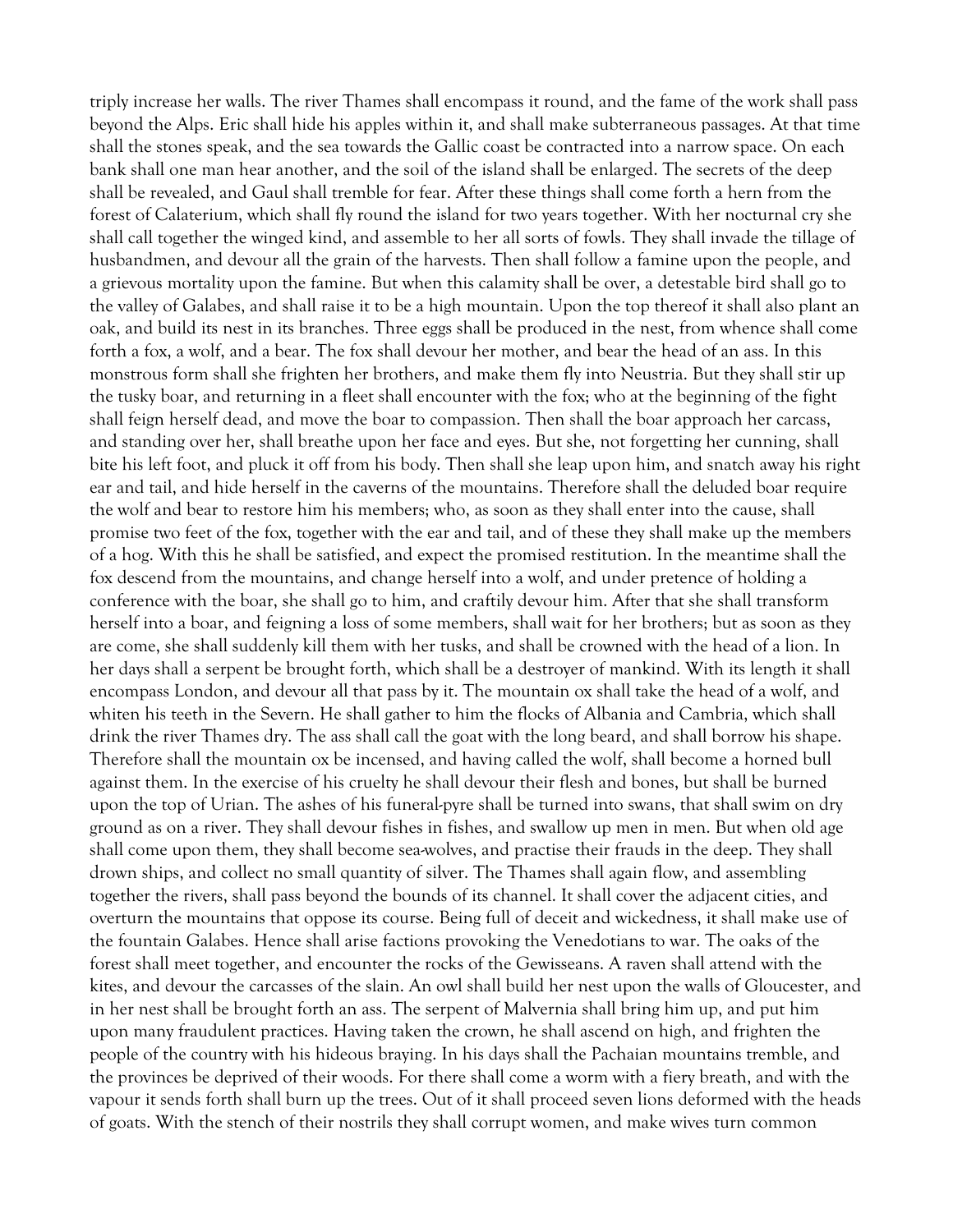prostitutes. The father shall not know his own son, because they shall grow wanton like brute beasts. Then shall come the giant of wickedness, and terrify all with the sharpness of his eyes. Against him shall arise the dragon of Worcester, and shall endeavour to banish him. But in the engagement the dragon shall be worsted, and oppressed by the wickedness of the conqueror. For he shall mount upon the dragon, and putting off his garment shall sit upon him naked. The dragon shall bear him up on high, and beat his naked rider with his tail erected. Upon this the giant rousing up his whole strength, shall break his jaws with his sword. At last the dragon shall fold itself up under its tail, and die of poison. After him shall succeed the boar of Totness, and oppress the people with grievous tyranny. Gloucester shall send forth a lion, and shall disturb him in his cruelty, in several battles. He shall trample him under his feet, and terrify him with open jaws. At last the lion shall quarrel with the kingdom, and get upon the backs of the nobility. A bull shall come into the quarrel, and strike the lion with his right foot. He shall drive him through all the inns in the kingdom, but shall break his horns against the walls of Oxford. The fox of Kaerdubalem shall take revenge on the lion, and destroy him entirely with her teeth. She shall be encompassed by the adder of Lincoln, who with a horrible hiss shall give notice of his presence to a multitude of dragons. Then shall the dragons encounter, and tear one another to pieces. The winged shall oppress that which wants wings, and fasten its claws into the poisonous cheeks. Others shall come into the quarrel, and kill one another. A fifth shall succeed those that are slain, and by various stratagems shall destroy the rest. He shall get upon the back of one with his sword, and sever his head from his body. Then throwing off his garment, he shall get upon another, and put his right and left hand upon his tail. Thus being naked shall he overcome him, whom when clothed he was not able to deal with. The rest he shall gall in their flight, and drive them round the kingdom. Upon this shall come a roaring lion dreadful for his monstrous cruelty. Fifteen parts shall he reduce to one, and shall alone possess the people. The giant of the snow white colour shall shine, and cause the white people to flourish. Pleasures shall effeminate the princes, and they shall suddenly be changed into beasts. Among them shall arise a lion swelled with human gore. Under him shall a reaper be placed in the standing corn, who, while he is reaping, shall be oppressed by him. A charioteer of York shall appease them, and having banished his lord, shall mount upon the chariot which he shall drive. With his sword unsheathed shall he threaten the East, and fill the tracks of his wheels with blood. Afterwards he shall become a seafish, who, being roused up with the hissing of a serpent, shall engender with him. From hence shall be produced three thundering bulls, who having eaten up their pastures shall be turned into trees. The first shall carry a whip of vipers, and turn his back upon the next. He shall endeavour to snatch away the whip, but shall be taken by the last. They shall turn away their faces from one another, till they have thrown away the poisoned cup. To him shall succeed a husbandman of Albania, at whose back shall be a serpent. He shall be employed in ploughing the ground, that the country may become white with corn. The serpent shall endeavour to diffuse his poison, in order to blast the harvest. A grievous mortality shall sweep away the people, and the walls of cities shall be made desolate. There shall be given for a remedy the city of Claudius, which shall interpose the nurse of the scourger. For she shall bear a dose of medicine, and in a short time the island shall be restored. Then shall two successively sway the sceptre, whom a horned dragon shall serve. One shall come in armour, and shall ride upon a flying serpent. He shall sit upon his back with his naked body, and cast his right hand upon his tail. With his cry shall the seas be moved, and he shall strike terror into the second. The second therefore shall enter into confederacy with the lion; but a quarrel happening, they shall encounter one another. They shall distress one another, but the courage of the beast shall gain the advantage. Then shall come one with a drum, and appease the rage of the lion. Therefore shall the people of the kingdom be at peace, and provoke the lion to a dose of physic. In his established seat he shall adjust the weights, but shall stretch out his hands into Albania. For which reason the northern provinces shall be grieved, and open the gates of the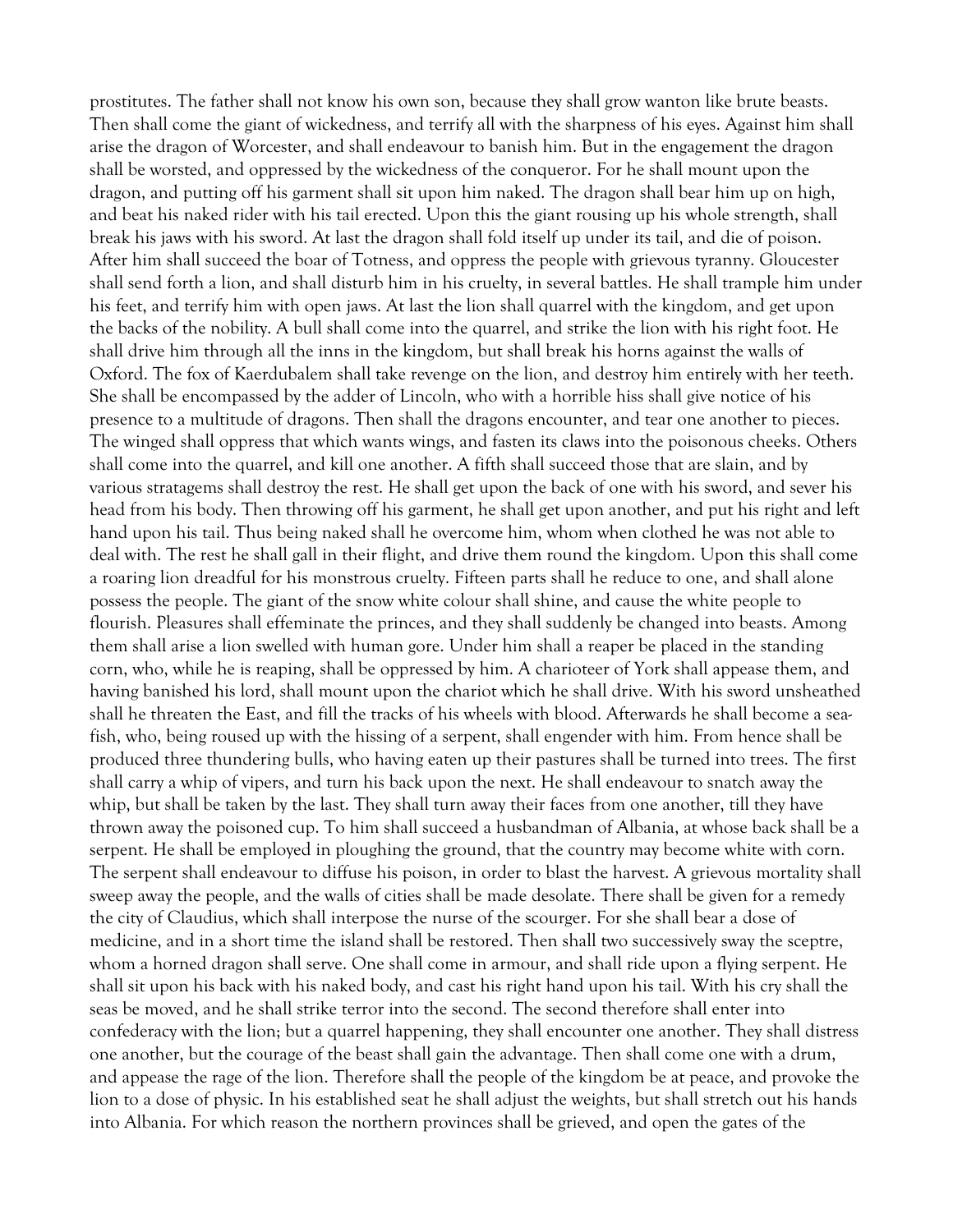temples. The sign-bearing wolf shall lead his troops, and surround Cornwall with his tail. He shall be opposed by a soldier in a chariot, who shall transform that people into a boar. The boar therefore shall ravage the provinces, but shall hide his head in the depth of Severn. A man shall embrace the lion in wine, and the dazzling brightness of gold shall blind the eyes of beholders. Silver shall whiten in the circumference, and torment several wine presses. Men shall be drunk with wine, and, regardless of heaven, shall be intent upon the earth. From them shall the stars turn away their faces, and confound their usual course. Corn will wither at their malign aspects; and there shall fall no dew from heaven. The roots and branches will change their places, and the novelty of the thing shall pass for a miracle. The brightness of the sun shall fade at the amber of Mercury, and horror shall seize the beholders. Stilbon of Arcadia shall change his shield; the helmet of Mars shall call Venus. The helmet of Mars shall make a shadow; and the rage of Mercury pass his bounds. Iron Orion shall unsheath his sword: the marine Phoebus shall torment the clouds; Jupiter shall go out of his lawful paths; and Venus forsake her stated lines. The malignity of the star Saturn shall fall down in rain, and slay mankind with a crooked sickle. The twelve houses of the star shall lament the irregular excursions of their guests; and Gemini omit their usual embraces, and call the urn to the fountains. The scales of Libra shall hang obliquely, till Aries puts his crooked horns under them. The tail of Scorpio shall produce lightning, and Cancer quarrel with the Sun. Virgo shall mount upon the back of Sagittarius, and darken her virgin flowers. The chariot of the Moon shall disorder the zodiac, and the Pleiades break forth into weeping. No offices of Janus shall hereafter return, but his gate being shut shall lie hid in the chinks of Ariadne. The seas shall rise up in the twinkling of an eye, and the dust of ancients shall be restored. The winds shall fight together with a dreadful blast, and their sound shall reach the stars.

### \_\_\_\_\_\_\_\_\_\_ BOOK VIII.

#### CHAP. I.--*Vortigern asks Merlin concerning his own death.*

Merlin, by delivering these and many other prophecies, caused in all that were present an admiration at the ambiguity of his expressions. But Vortigern above all the rest both admired and applauded the wisdom, and prophetical spirit of the young man: for that age had produced none that ever talked in such a manner before him. Being therefore curious to learn his own fate, he desired the young man to tell him what he knew concerning that particular. Merlin answered:-- "Fly the fire of the sons of Constantine, if you are able to do it: already are they fitting out their ships: already are they leaving the Armorican shore: already are they spreading out their sails to the wind. They will steer towards Britain: they will invade the Saxon nation: they will subdue that wicked people; but they will first burn you being shut up in a tower. To your own ruin did you prove a traitor to their father, and invite the Saxons into the island. You invited them for your safeguard; but they came for a punishment to you. Two deaths instantly threaten you; nor is it easy to determine, which you can best avoid. For on the one hand the Saxons shall lay waste your country, and endeavour to kill you: on the other shall arrive the two brothers, Aurelius Ambrosius and Uther Pendragon, whose business will be to revenge their father's murder upon you. Seek out some refuge if you can: to-morrow they will be on the shore of Totness. The faces of the Saxons shall look red with blood, Hengist shall be killed, and Aurelius Ambrosius shall be crowned. He shall bring peace to the nation; he shall restore the churches; but shall die of poison. His brother Uther Pendragon shall succeed him, whose days also shall be cut short by poison. There shall be present at the commission of this treason your own issue, whom the boar of Cornwall shall devour." Accordingly the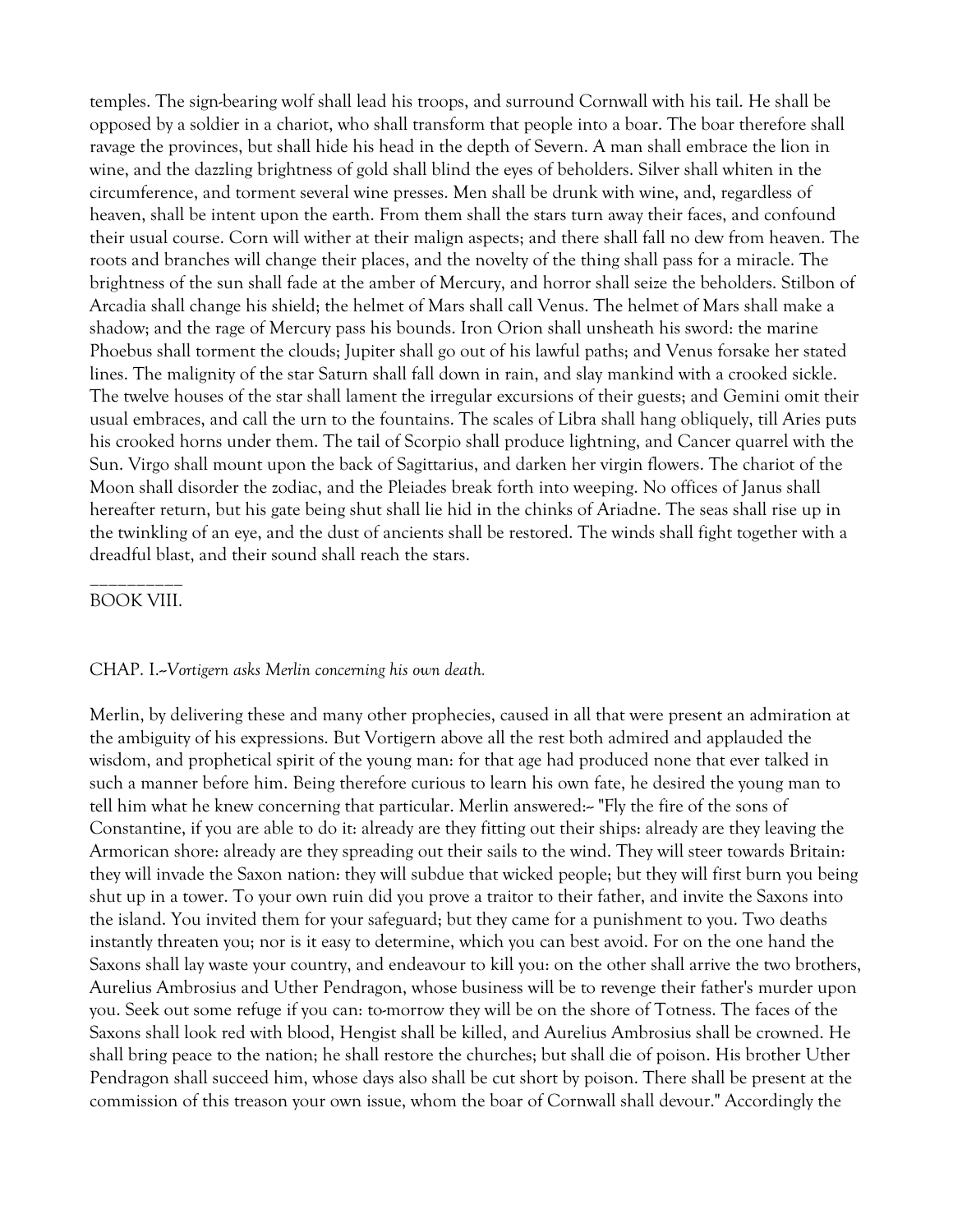next day early, arrived Aurelius Ambrosius and his brother, with ten thousand men.

CHAP. II.--*Aurelius Ambrosius, being anointed king of Britain, burns Vortigern besieged in a tower.* 

As soon as the news of his coming was divulged, the Britons, who had been dispersed by their great calamities, met together from all parts, and gaining this new accession of strength from their countrymen, displayed unusual vigour. Having assembled together the clergy, they anointed Aurelius king, and paid him the customary homage. And when the people were urgent to fall upon the Saxons, he dissuaded them from it, because his desire was to pursue Vortigern first. For the treason committed against his father so very much affected him, that he thought nothing done till that was first avenged. In pursuance therefore of this design, he marched with his army into Cambria, to the town of Genoreu, whither Vortigern had fled for refuge. That town was in the country of Hergin, upon the river Gania, in the mountain called Cloarius. As soon as Ambrosius was arrived there, bearing in his mind the murder of his father and brother, he spake thus to Eldol, duke of Gloucester.

"See, most noble duke, whether the walls of this city are able to protect Vortigern against my sheathing this sword in his bowels. He deserves to die, and you cannot, I suppose, be ignorant of his desert. Oh most villainous of men, whose crimes deserve inexpressible tortures! First he betrayed my father Constantine, who had delivered him and his country from the inroads of the Picts; afterwards my brother Constans whom he made king on purpose to destroy him. Again, when by his craft he had usurped the crown, he introduced pagans among the natives, in order to abuse those who continued stedfast in their loyalty to me: but by the good providence of God, he unwarily fell into the snare, which he had laid for my faithful subjects. For the Saxons, when they found him out in his wickedness, drove him from the kingdom; for which nobody ought to be concerned. But this I think matter of just grief, that this odious people, whom that detestable traitor invited over, has expelled the nobility, laid waste a fruitful country, destroyed the holy churches, and almost extinguished Christianity over the whole kingdom. Now, therefore, my countrymen, show yourselves men; first revenge yourselves upon him that was the occasion of all these disasters; then let us turn our arms against our enemies, and free our country from their brutish tyranny."

Immediately, therefore, they set their engines to work, and laboured to beat down the walls. But at last, when all other attempts failed, they had recourse to fire, which meeting with proper fuel, ceased not to rage, till it had burned down the tower and Vortigern in it.

### CHAP. III.--*The praise of Aurelius's valour. The levity of the Scots exposed. Forces raised against Hengist.*

Hengist, with his Saxons, was struck with terror at this news, for he dreaded the valour of Aurelius. Such was the bravery and courage this prince was master of, that while he was in Gaul, there was none that durst encounter with him. For in all encounters he either dismounted his adversary, or broke his spear. Besides, he was magnificent in his presents, constant at his devotions, temperate in all respects, and above all things hated a lie. A brave soldier on foot, a better on horseback, and expert in the discipline of an army. Reports of these his noble accomplishments, while he yet continued in Armorican Britain, were daily brought over into the island. Therefore, the Saxons, for fear of him, retired beyond the Humber, and in those parts fortified the cities and towns; for that country always was a place of refuge to them; their safety lying in the neighborhood of Scotland, which used to watch all opportunities of distressing the nation; for that country being in itself a frightful place to live in, and wholly uninhabited, had been a safe retreat for strangers. By its situation it lay open to the Picts, Scots, Dacians, Norwegians, and others, that came to plunder the island. Being, therefore, secure of a safe reception in this country, they fled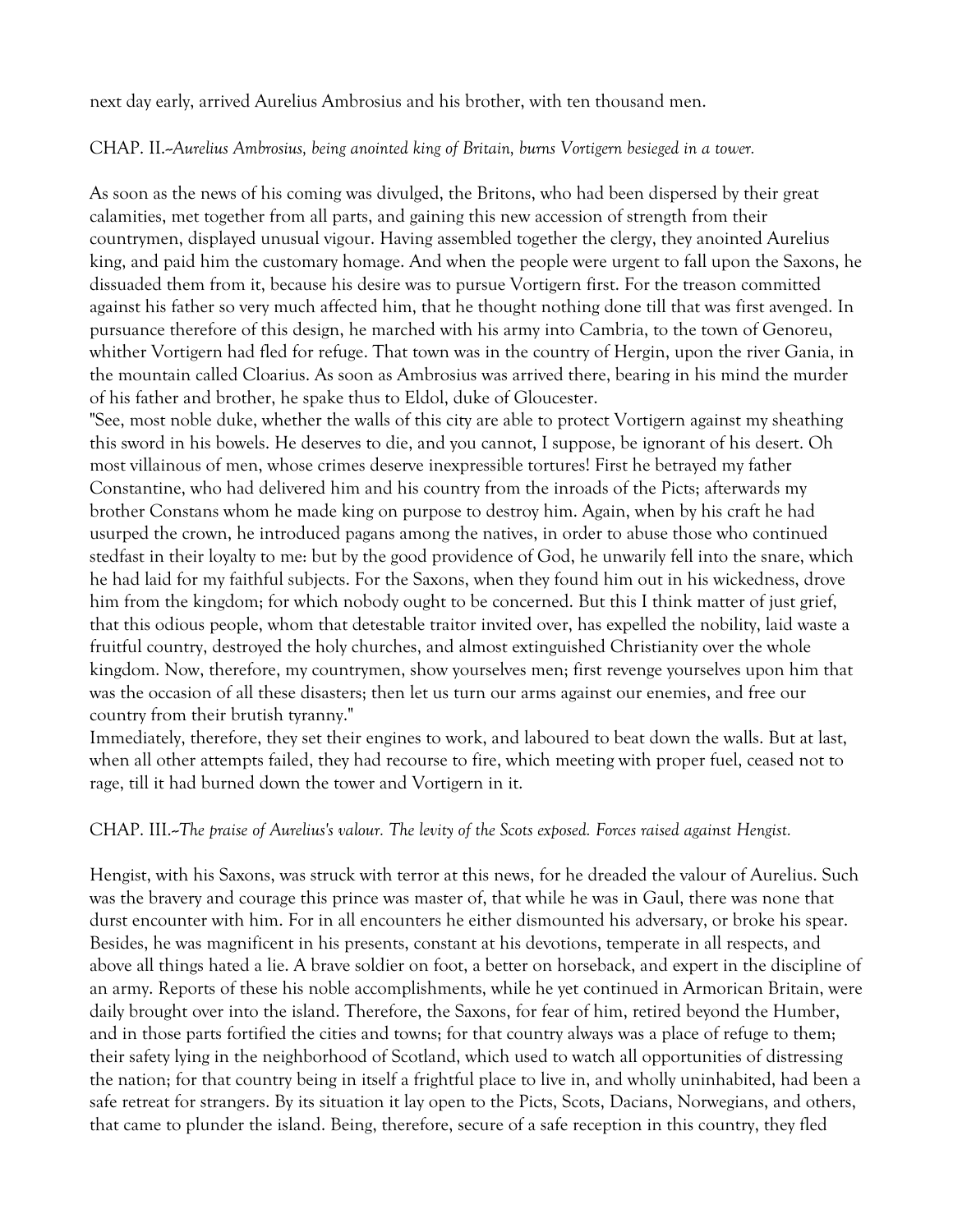towards it, that, if there should be occasion, they might retreat into it as into their own camp. This was good news to Aurelius, and made him conceive greater hopes of victory. So assembling his people quickly together, he augmented his army, and made an expeditious march towards the north. In his passage through the countries, he was grieved to see the desolation made in them, but especially that the churches were levelled with the ground: and he promised to rebuild them, if he gained the victory.

### CHAP. IV.--*Hengist marches with his army against Aurelius, into the field of Maisbeli.*

But Hengist, upon his approach, took courage again, and chose out the bravest of his men, whom he exhorted to make a gallant defence, and not be daunted at Aurelius, who, he told them, had but few Armorican Britons with him, since their number did not exceed ten thousand. And as for the native Britons, he made no account of them, since they had been so often defeated by him. He therefore promised them the victory, and that they should come off safely, considering the superiority of their number, which amounted to two hundred thousand men in arms. After he had in this manner animated his men, he advanced with them towards Aurelius, into a field called Maisbeli, through which Aurelius was to pass. For his intention was to make a sudden assault by a surprise, and fall upon the Britons before they were prepared. But Aurelius perceived the design, and yet did not, on that account of them, since they had been so often defeated by him. He therefore promised them the victory, and that they should come off safely, considering the superiority of their number, which amounted to two hundred thousand men in arms. After he had in this manner animated his men, he advanced with them towards Aurelius, into a field called Maisbeli, through which Aurelius was to pass. For his intention was to make a sudden assault by a surprise, and fall upon the Britons before they were prepared. But Aurelius perceived the design, and yet did not, on that account, delay going into the field, but rather pursued his march with more expedition. When he was come within sight of the enemy, he put his troops in order, commanding three thousand Armoricans to attend the cavalry, and drew out the rest together with the islanders into line of battle. The Dimetians he placed upon the hills, and the Venedotians in the adjacent woods. His reason for which was, that they might be there ready to fall upon the Saxons, in case they should flee in that direction.

### CHAP. V.--*A battle between Aurelius and Hengist.*

In the meantime, Eldol, duke of Gloucester, went to the king, and said, "This one day should suffice for all the days of my life, if by good providence I could but get an opportunity to engage with Hengist; for one of us should die before we parted. I still retain deeply fixed in my memory the day appointed for our peaceably treating together, but which he villainously made use of to assassinate all that were present at the treaty, except myself only, who stood upon my defence with a stake which I accidentally found, until I made my escape. That very day proved fatal, through his treachery, to no less than four hundred and sixty barons and consuls, who all went unarmed. From that conspiracy God was pleased to deliver me, by throwing a stake in my way, wherewith I defended myself and escaped." Thus spoke Eldol. Then Aurelius exhorted his companions to place all their hope in the Son of God, and to make a brave assault with one consent upon the enemy, in defence of their country. Nor was Hengist less busy on the other hand in forming his troops, and giving them directions how to behave themselves in the battle; and he walked himself through their several ranks, the more to spirit them up. At last, both armies, being drawn out in order of battle, began the attack, which they maintained with great bravery, and no small loss of blood, both to the Britons and Saxons. Aurelius animated the Christians, Hengist the pagans; and all the time of the engagement, Eldol's chief endeavour was to encounter Hengist, but he had no opportunity for it.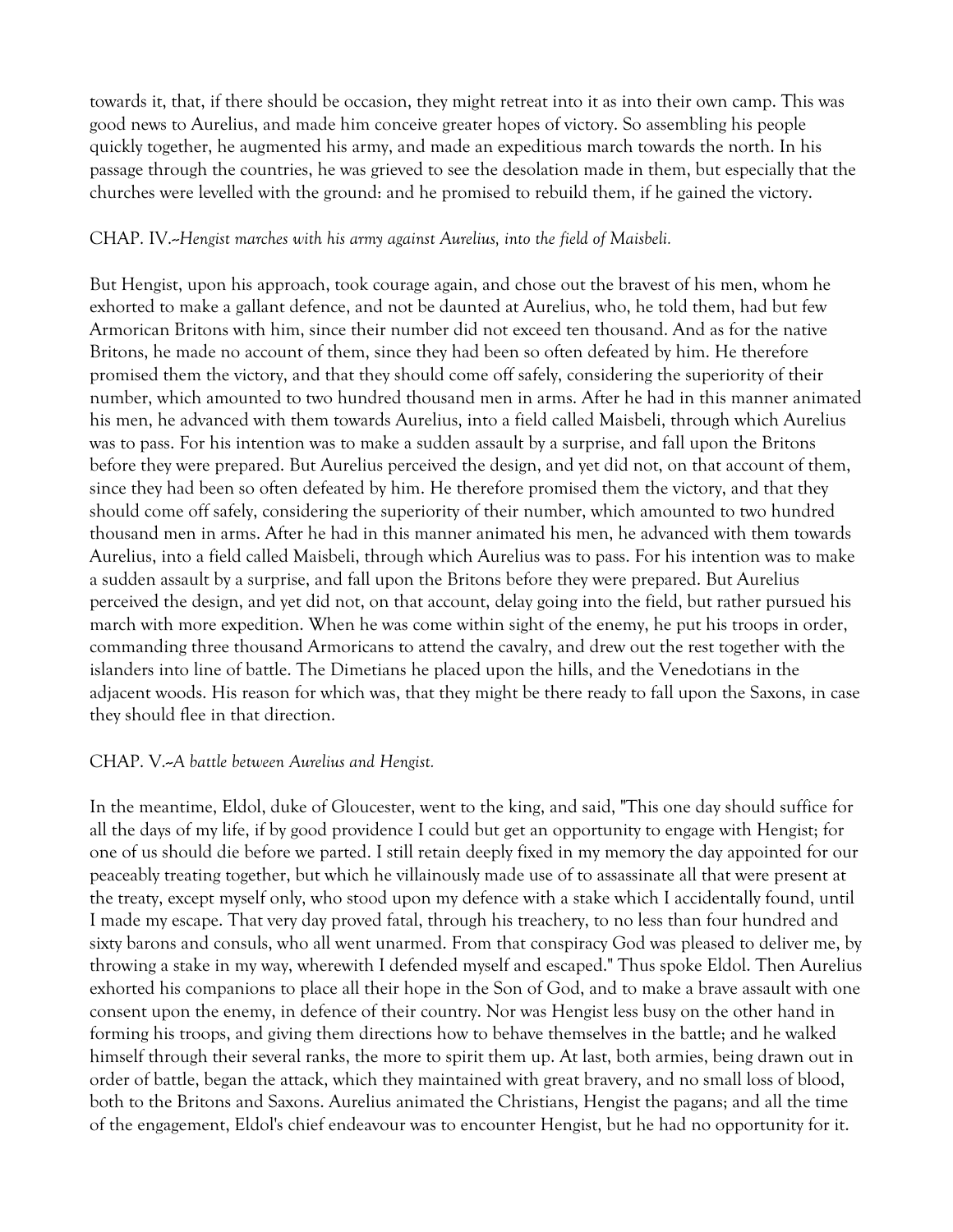For Hengist, when he found that his own men were routed, and that the Christians, by the especial favour of God, had the advantage, fled to the town called Kaerconan, now Cunungeburg. Aurelius pursued him, and either killed or made slaves of all he found in the way. When Hengist saw that he was pursued by Aurelius, he would not enter the town, but assembled his troops, and prepared them to stand another engagement. For he knew the town would not hold out against Aurelius, and that his whole security now lay in his sword. At last Aurelius overtook him, and after marshalling his forces, began another most furious fight. And here the Saxons steadily maintained their ground, notwithstanding the numbers that fell. On both sides there was a great slaughter, the groans of the dying causing a greater rage in those that survived. In short, the Saxons would have gained the day, had not a detachment of horse from the Armorican Britons come in upon them. For Aurelius had appointed them the same station which they had in the former battle; so that, upon their advancing, the Saxons gave ground, and when once a little dispersed, were not able to rally again. The Britons, encouraged by this advantage, exerted themselves, and laboured with all their might to distress the enemy. All the time Aurelius was fully employed, not only in giving commands, but encouraging his men by his own example; for with his own hand he killed all that stood in his way, and pursued those that fled. Nor was Eldol less active in all parts of the field, running to and fro to assault his adversaries; but still his main endeavour was to find opportunity of encountering Hengist.

#### CHAP. VI.--*Hengist, in a duel with Eldol, is taken by him. The Saxons are slain by the Britons without mercy.*

As there were therefore several movements made by the parties engaged on each side, an opportunity occurred for their meeting, and briskly engaging each other. In this encounter of the two greatest champions in the field, the fire sparkled with the clashing of their arms, and every stroke in a manner produced both thunder and lightning. For a long time was the victory in suspense, as it seemed sometimes to favour the one, sometimes the other. While they were thus hotly engaged, Gorlois, duke of Cornwall, came up to them with the party he commanded, and did great execution upon the enemies' troops. At the sight of him, Eldol, assured of victory, seized on the helmet of Hengist, and by main force dragged him in among the Britons, and then in transports of joy cried out with a loud voice, "God has fulfilled my desire! My brave soldiers, down, down, with your enemies the Ambrons. The victory is now in your hands: Hengist is defeated, and the day is your own." In the meantime the Britons failed not to perform every one his part against the pagans, upon whom they made many vigorous assaults; and though they were obliged sometimes to give ground, yet their courage did not fail them in making a good resistance; so that they gave the enemy no respite till they had vanquished them. The Saxons therefore fled withersoever their consternation hurried them, some to the cities, some to the woods upon the hills, and others to their ships. But Octa, the son of Hengist, made his retreat with a great body of men to York: and Eosa, his kinsmen, to the city of Alclud, where he had a very large army for his guard.

#### CHAP. VII.--*Hengist is beheaded by Eldol.*

Aurelius, after this victory, took the city of Conan above-mentioned, and stayed there three days. During this time he gave orders for the burial of the slain, for curing the wounded, and for the ease and refreshment of his forces that were fatigued. Then he called a council of his principal officers, to deliberate what was to be done with Hengist. There was present at the assembly Eldad, bishop of Gloucester, and brother of Eldol, a prelate of very great wisdom and piety. As soon as he beheld Hengist standing in the king's presence, he demanded silence, and said, "Though all should be unanimous for setting him at liberty, yet would I cut him to pieces. The prophet Samuel is my warrant, who, when he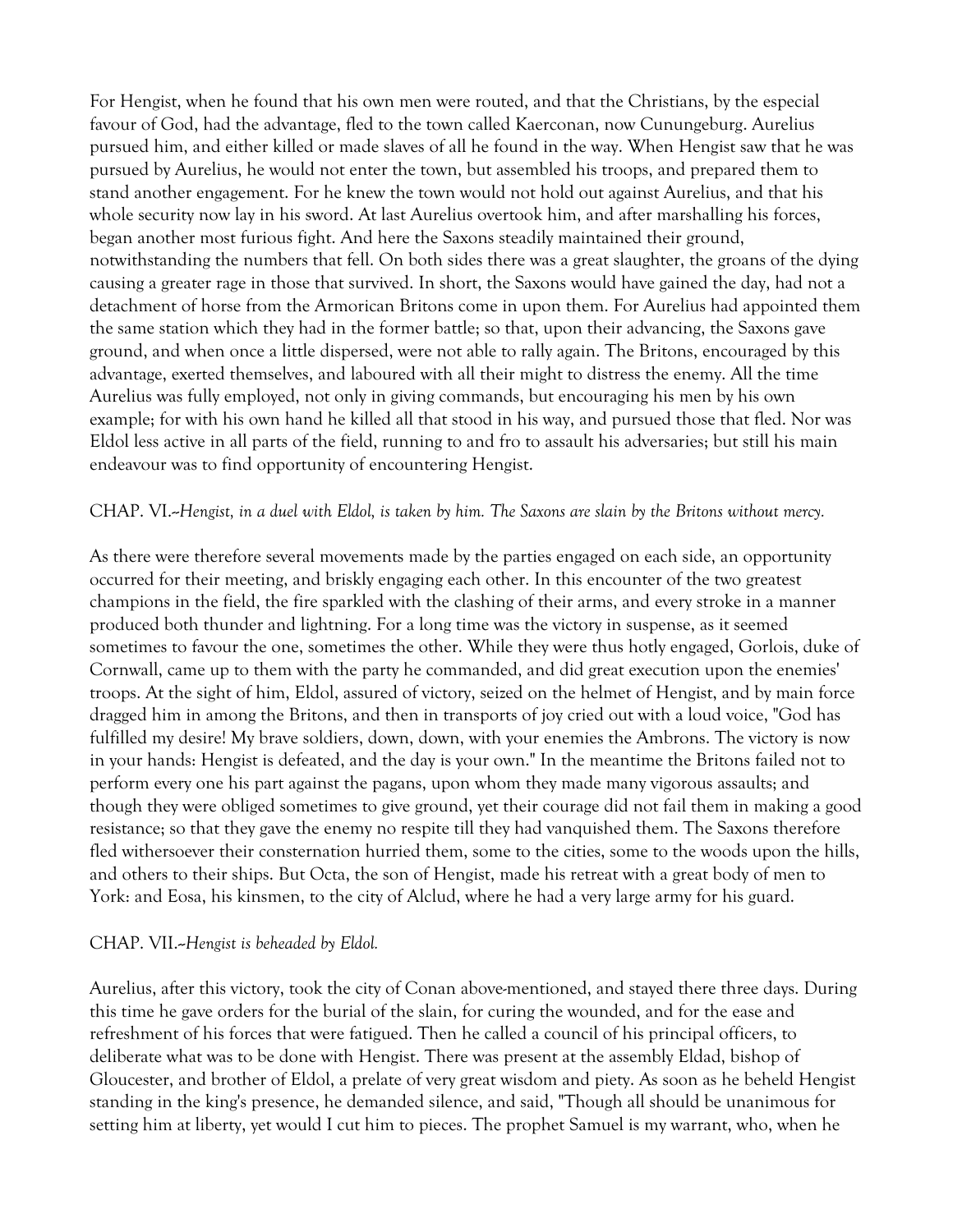had Agag, king of Amalek, in his power, hewed him in pieces, saying, As thy sword hath made women childless, so shall thy mother be childless among women. Do therefore the same to Hengist, who is a second Agag." Accordingly Eldol took his sword, and drew him out of the city, and then cut off his head. But Aurelius, who showed moderation in all his conduct, commanded him to be buried, and a heap of earth to be raised over his body, according to the custom of the pagans.

### CHAP. VIII.--Octa, being besieged in York, surrenders himself to the mercy of Aurelius.

From hence Aurelius conducted his army to York, to besiege Octa, Hengist's son. When the city was invested, Octa was doubtful whether he should give him any opposition, and stand a siege against such a powerful army. After consultation upon it, he went out with his principal nobility that were present, carrying a chain in his hand, and sand upon his head, and presented himself to the king with this address: "My gods are vanquished, and I doubt not that the sovereign power is in your God, who has compelled so many noble persons to come before you in this suppliant manner. Be pleased therefore to accept of us, and of this chain. If you do not think us fit objects of your clemency, we here present ourselves ready to be fettered, and to undergo whatever punishment you shall adjudge us to." Aurelius was moved with pity at the spectacle, and demanded the advice of his council what should be done with them. After various proposals upon this subject, Eldad the bishop rose up, and delivered his opinion in these words: "The Gibeonites came voluntarily to the children of Israel to desire mercy, and they obtained it. And shall we Christians be worse than the Jews, in refusing them mercy? It is mercy which they beg, and let them have it. The island of Britain is large, and in many places uninhabited. Let us make a covenant with them, and suffer them at least to inhabit the desert places, that they may be our vassals for ever." The king acquiesced in Eldad's advice, and suffered them to partake of his clemency. After this Eosa and the rest that fled, being encouraged by Octa's success, came also, and were admitted to the same favour. The king therefore granted them the country bordering upon Scotland, and made a firm covenant with them.

# CHAP. IX.--*Aurelius, having entirely routed the enemies, restores all things in Britain, especially ecclesiastical affairs, to their ancient state.*

The enemies being now entirely reduced, the king summoned the consuls and princes of the kingdom together at York, where he gave orders for the restoration of the churches, which the Saxons had destroyed. He himself undertook the rebuilding of the metropolitan church of that city, as also the other cathedral churches in that province. After fifteen days, when he had settled workmen in several places, he went to London, which city had not escaped the fury of the enemy. He beheld with great sorrow the destruction made in it, and recalled the remainder of the citizens from all parts, and began the restoration of it. Here he settled the affairs of the whole kingdom, revived the laws, restored the right heirs to the possessions of their ancestors; and those estates, whereof the heirs had been lost in the late grievous calamity, he distributed among his fellow soldiers. In these important concerns, of restoring the nation to its ancient state, repairing the churches, re-establishing peace and law, and settling the administration of justice, was his time wholly employed. From hence he went to Winchester, to repair the ruins of it, as he did of other cities; and when the work was finished there, he went, at the instance of bishop Eldad, to the monastery near Kaercaradoc, now Salisbury, where the consuls and princes, whom the wicked Hengist had treacherously murdered, lay buried. At this place was a convent that maintained three hundred friars, situated on the mountain of Ambrius, who, as is reported, had been the founder of it. The sight of the place where the dead lay, made the king, who was of a compassionate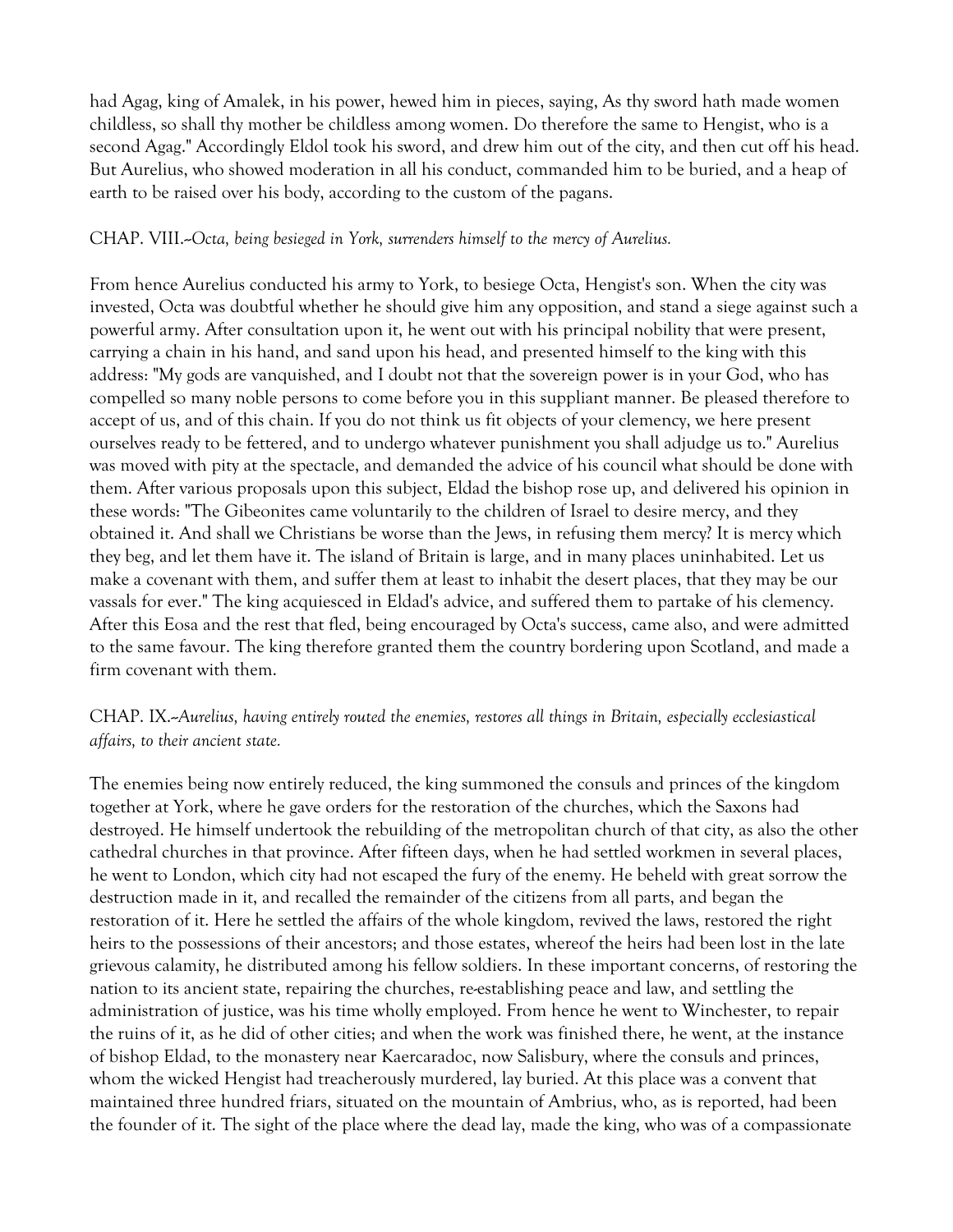temper, shed tears, and at last enter upon thoughts, what kind of monument to erect upon it. For he thought something ought to be done to perpetuate the memory of that piece of ground, which was honoured with the bodies of so many noble patriots, that died for their country.

### CHAP. X.--*Aurelius is advised by Merlin to remove the Giant's Dance from the mountain Killaraus.*

For this purpose he summoned together several carpenters and masons, and commanded them to employ the utmost of their art, in contriving some new structure, for a lasting monument to those great men. But they, in diffidence of their own skill, refusing to undertake it, Tremounus, archbishop of the City of Legions, went to the king, and said, "If any one living is able to execute your commands, Merlin, the prophet of Vortigern, is the man. In my opinion there is not in all your kingdom a person of a brighter genius, either in predicting future events, or in mechanical contrivances. Order him to come to you, and exercise his skill in the work which you design." Whereupon Aurelius, after he had asked a great many questions concerning him, despatched several messengers into the country to find him out, and bring him to him. After passing through several provinces, they found him in the country of Gewisseans, at the fountain of Galabes, which he frequently resorted to. As soon as they had delivered their message to him, they conducted him to the king, who received him with joy, and, being curious to hear some of his wonderful speeches, commanded him to prophesy. Merlin made answer: "Mysteries of this kind are not to be revealed but when there is the greatest necessity for it. If I should pretend to utter them for ostentation or diversion, the spirit that instructs me would be silent, and would leave me when I should have occasion for it." When he had made the same refusal to all the rest present, the king would not urge him any longer about his predictions, but spoke to him concerning the monument which he designed. "If you are desirous," said Merlin, "to honour the burying-place of these men with an everlasting monument, send for the Giant's Dance, which is in Killaraus, a mountain in Ireland. For there is a structure of stones there, which none of this age could raise, without a profound knowledge of the mechanical arts. They are stones of a vast magnitude and wonderful quality; and if they can be placed here, as they are there, round this spot of ground, they will stand for ever."

### CHAP. XI.--*Uther Pendragon is appointed with Merlin to bring over the Giant's Dance.*

At these words of Merlin, Aurelius burst into laughter, and said, "How is it possible to remove such vast stones from so distant a country, as if Britain was not furnished with stones fit for the work?" Merlin replied, "I entreat your majesty to forbear vain laughter; for what I say is without vanity. They are mystical stones, and of a medicinal virtue. The giants of old brought them from the farthest coast of Africa, and placed them in Ireland, while they inhabited that country. Their design in this was to make baths in them, when they should be taken with any illness. For their method was to wash the stones, and put their sick into the water, which infallibly cured them. With the like success they cured wounds also, adding only the application of some herbs. There is not a stone there which has not some healing virtue." When the Britons heard this, they resolved to send for the stones, and to make war upon the people of Ireland if they should offer to detain them. And to accomplish this business, they made choice of Uther Pendragon, who was to be attended with fifteen thousand men. They chose also Merlin himself, by whose direction the whole affair was to be managed. A fleet being therefore got ready, they set sail, and with a fair wind arrived in Ireland.

CHAP. XII.--*Gillomanius being routed by Uther, the Britons bring over the Giant's dance into Britain.*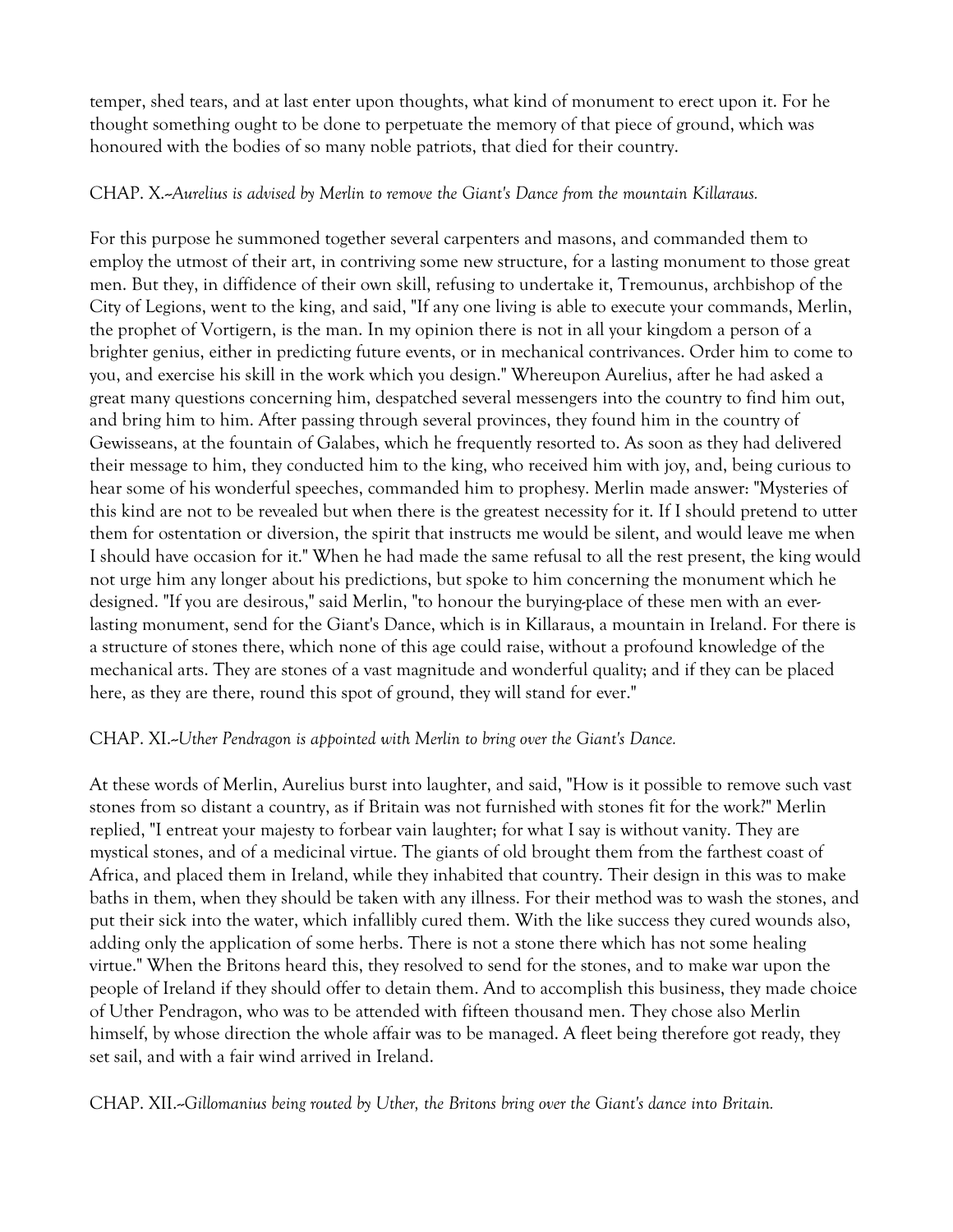At that time Gillomanius, a youth of wonderful valour, reigned in Ireland; who, upon the news of the arrival of the Britons in his kingdom, levied a vast army, and marched out against them. And when he had learned the occasion of their coming, he smiled, and said to those about him, "No wonder a cowardly race of people were able to make so great a devastation in the island of Britain, when the Britons are such brutes and fools. Was ever the like folly heard of? What are the stones of Ireland better than those of Britain, that our kingdom must be put to this disturbance for them? To arms, soldiers, and defend your country; while I have life they shall not take from us the least stone of the Giant's Dance." Uther, seeing them prepared for a battle, attacked them; nor was it long ere the Britons had the advantage, who, having dispersed and killed the Irish, forced Gillomanius to flee. After the victory they went to the mountain Killaraus, and arrived at the structure of stones, the sight of which filled them both with joy and admiration. And while they were all standing round them, Merlin came up to them and said, "Now try your forces, young men, and see whether strength or art can do the most towards taking down these stones." At this word they all set to their engines with one accord, and attempted the removing of the Giant's Dance. Some prepared cables, others small ropes, others ladders for the work, but all to no purpose. Merlin laughed at their vain efforts, and then began his own contrivances. When he had placed in order the engines that were necessary, he took down the stones with an incredible facility, and gave directions for carrying them to the ships, and placing them therein. This done, they with joy set sail again, to return to Britain; where they arrived with a fair gale, and repaired to the burying-place with the stones. When Aurelius had notice of it, he sent messengers to all parts of Britain, to summon the clergy and people together to the mount of Ambrius, in order to celebrate with joy and honour the erection of the monument. Upon this summons appeared the bishops, abbats, and people of all other orders and qualities; and upon the day and place appointed for their general meeting, Aurelius placed the crown sepulchre upon his head, and with royal pomp celebrated the feast of Pentecost, the solemnity whereof he continued the three following days. In the meantime, all places of honour that were vacant, he bestowed upon his domestics as rewards for their good services. At that time the two metropolitan sees of York and Legions were vacant; and with the general consent of the people, whom he was willing to please in this choice, he granted York to Sanxo, a man of great quality, and much celebrated for his piety; and the City of Legions to Dubricius, whom divine providence had pointed out as a most useful pastor in that place. As soon as he had settled these and other affairs in the kingdom, he ordered Merlin to set up the stones brought over from Ireland, about the sepulcher; which he accordingly did, and placed them in the same manner as they had been in the mountain Killaraus, and thereby gave a manifest proof of the prevalence of art above strength.

#### CHAP. XIII.-- *Pascentius brings in the Saxons against the Britons.*

At the same time Pascentius, the son of Vortigern, who had fled over into Germany, was levying all the forces of the kingdom against Aurelius Ambrosius, with a design to revenge his father's death; and promised his men an immense treasure of gold and silver, if with their assistance he could succeed in reducing Britain under his power. When he had at last corrupted all the youth of the country with his large promises, he prepared a vast fleet, and arrived in the northern parts of the island, upon which he began to make great devastations. The king, on the other hand, hearing this news, assembled his army, and marching against them challenged the enraged enemy to a battle; the challenge was accepted, and by the blessing of God the enemy was defeated and put to flight.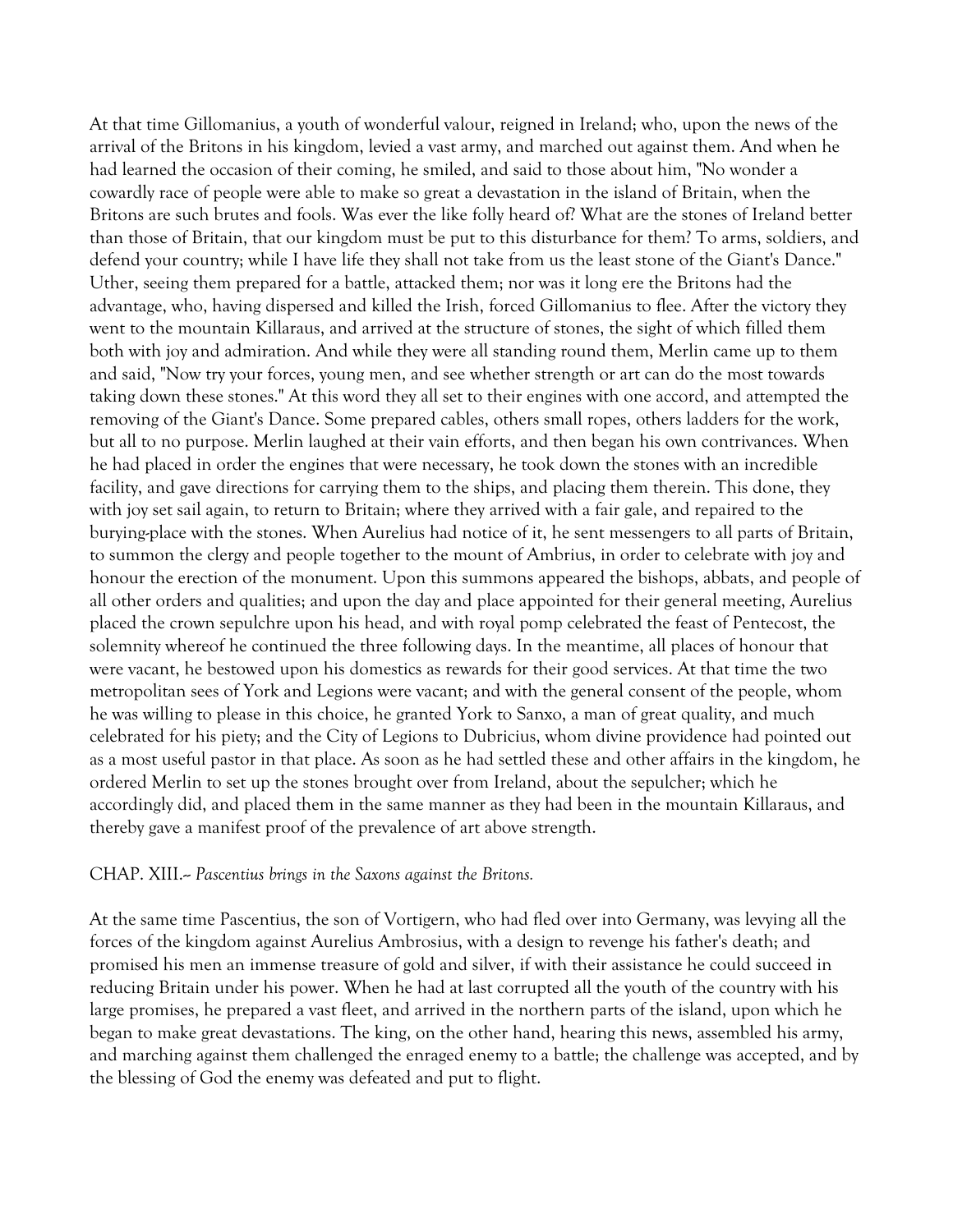CHAP. XIV.--*Pascentius, assisted by the king of Ireland, again invades Britain. Aurelius dies by the treachery of Eopa, a Saxon.*

Pascentius, after this flight, durst not return to Germany, but shifting his sails, went over to Gillomanius, in Ireland, by whom he was well received. And when he had given him an account of his misfortune, Gillomanius, in pity to him, promised him his assistance, and at the same time vented his complaint of the injuries done him by Uther, the brother of Aurelius, when he came for the Giant's Dance. At last, entering into confederacy together, they made ready their fleet, in which they embarked, and arrived at the city of Menevia. This news caused Uther Pendragon to levy his forces, and march into Cambria to fight them. For his brother Aurelius then lay sick at Winchester, and was not able to go himself. When Pascentius, Gillomanius, and the Saxons heard of it, they highly rejoiced, flattering themselves, that his sickness would facilitate to them the conquest of Britain. While this occurrence was the subject of the people's discourse, one of the Saxons, named Eopa, came to Pascentius, and said, "What reward will you give the man that shall kill Aurelius Ambrosius for you?" To whom Pascentius answered, "O that I could find a man of such resolution! I would give him a thousand pounds of silver, and my friendship for life; and if by good fortune I can but gain the crown, I promise upon oath to make him a centurion." To this Eopa replied, "I have learned the British language, and know the manners of the people, and have skill in physic. If, therefore, you will perform this promise, I will pretend to be a Christian and a Briton, and when, as a physician, I shall be admitted into the king's presence, I will make him a potion that shall despatch him. And to gain the readier access to him, I will put on the appearance of a devout and learned monk." Upon this offer, Pascentius entered into covenant with him, and confirmed what he had promised with an oath. Eopa, therefore, shaved his beard and head, and in the habit of a monk hastened to Winchester, loaded with vessels full of medical preparations. As soon as he arrived there, he offered his service to those that attended about the king, and was graciously received by them; for to them nobody was now more acceptable than a physician. Being introduced into the king's presence, he promised to restore him to his health, if he would but take his potions. Upon which he had his orders forthwith to prepare one of them, into which when he had secretly conveyed a poisonous mixture, he gave it to the king. As soon as Aurelius had drunk it up, the wicked Ambron ordered him presently to cover himself close up, and fall asleep, that the detestable potion might the better operate. The king readily obeyed his prescriptions, and in hopes of his speedy recovery fell asleep. But the poison quickly diffused itself through all the pores and veins of his body, so that the sleep ended in death. In the meantime the wicked traitor, having cunningly withdrawn himself first from one and then from another, was no longer to be found in the court. During these transactions at Winchester, there appeared a star of wonderful magnitude and brightness, darting forth a ray, at the end of which was a globe of fire in form of a dragon, out of whose mouth issued forth two rays; one of which seemed to stretch out itself beyond the extent of Gaul, the other towards the Irish Sea, and ended in seven lesser rays.

#### CHAP. XV.--*A comet presignifies the reign of Uther.*

At the appearance of this star, a general fear and amazement seized the people; and even Uther, the king's brother, who was then upon his march with his army into Cambria, being not a little terrified at it, was very curious to know of the learned men, what it portended. Among others, he ordered Merlin to be called, who also attended in this expedition to give his advice in the management of the war; and who, now being presented before him, was commanded to discover to him the significance of the star. At this he burst out into tears, and with a loud voice cried out, "O irreparable loss! O distressed people of Britain! Alas! the illustrious prince is departed! The renowned king of the Britons, Aurelius Ambrosius,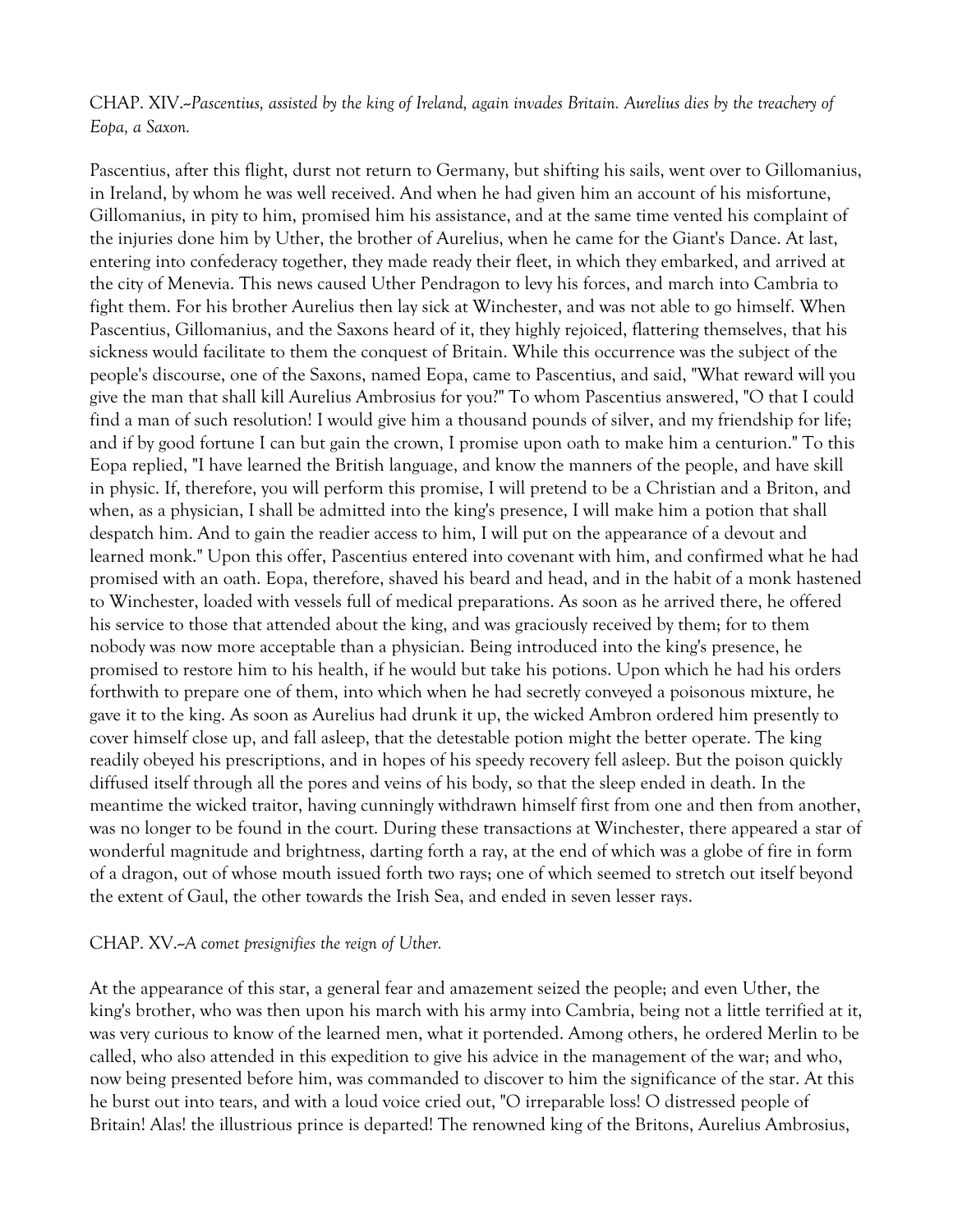is dead! whose death will prove fatal to us all, unless God be our helper. Make haste, therefore, most noble Uther, make haste to engage the enemy: the victory will be yours, and you shall be king of all Britain. For the star, and the fiery dragon under it, signifies yourself, and the ray extending towards the Gallic coast, portends that you shall have a most potent son, to whose power all those kingdoms shall be subject over which the ray reaches. But the other ray signifies a daughter, whose sons and grandsons shall successively enjoy the kingdom of Britain."

# Chap. XVI.--*Pascentius and Gillomanius are killed in battle.*

Uther, though he doubted of the truth of what Merlin had declared, pursued his march against the enemy, for he was now come within half a day's march of Menevia. When Gillomanius, Pascentius, and the Saxons were informed of his approach, they went out to give him battle. As soon as they were come within sight of each other, both armies began to form themselves into several bodies, and then advanced to a close attack, in which both sides suffered a loss of men, as usually happens in such engagements. At last, towards the close of the day, the advantage was on Uther's side, and the death of Gillomanius and Pascentius made a way for complete victory. So that the barbarians, being put to flight, hastened to their ships, but were slain by their pursuers. Thus, by the favour of Christ, the general had triumphant success, and then with all possible expedition, after so great a fatigue, returned back to Winchester: for he had now been informed, by messengers that arrived, of the king's sad fate, and of his burial by the bishops of the country, near the convent of Ambrius, within the Giant's Dance, which in his lifetime he had commanded to be made. For upon hearing the news of his death, the bishops, abbats, and all the clergy of that province, had met together at Winchester, to solemnize his funeral. And because in his lifetime he had given orders for his being buried in the sepulchre which he had prepared, they therefore carried his corpse thither, and performed his exsequies with royal magnificence.

# CHAP. XVII.--*Uther Pendragon is made king of Britain.*

But Uther his brother, having assembled the clergy of the kingdom, took the crown, and by universal consent was advanced to the kingdom. And remembering the explanation which Merlin had made of the star above-mentioned, he commanded two dragons to be made of gold, in likeness of the dragon which he had seen at the ray of the star. As soon as they were finished, which was done with wonderful nicety of workmanship, he made a present of one to the cathedral church of Winchester, but reserved the other for himself, to be carried along with him to his wars. From this time, therefore, he was called Uther Pendragon, which in the British tongue signifies the dragon's head; the occasion of this appellation being Merlin's predicting, from the appearance of a dragon, that he should be king.

### CHAP. XVIII.-Octa and Eosa are taken in battle.

In the meantime Octa the son of Hengist, and his kinsman Eosa, seeing they were no longer bound by the treaty which they had made with Aurelius Ambrosius, began to raise disturbances against the king, and infest his countries. For they were now joining with the Saxons whom Pascentius had brought over, and sending messengers into Germany for the rest. Being therefore attended with a vast army, he invaded the northern provinces, and in an outrageous manner destroyed all the cities and fortified places, from Albania to York. At last, as he was beginning the siege of that city, Uther Pendragon came upon him with the whole power of the kingdom, and gave him battle. The Saxons behaved with great gallantry, and, having sustained the assaults of the Britons, forced them to fly; and upon this advantage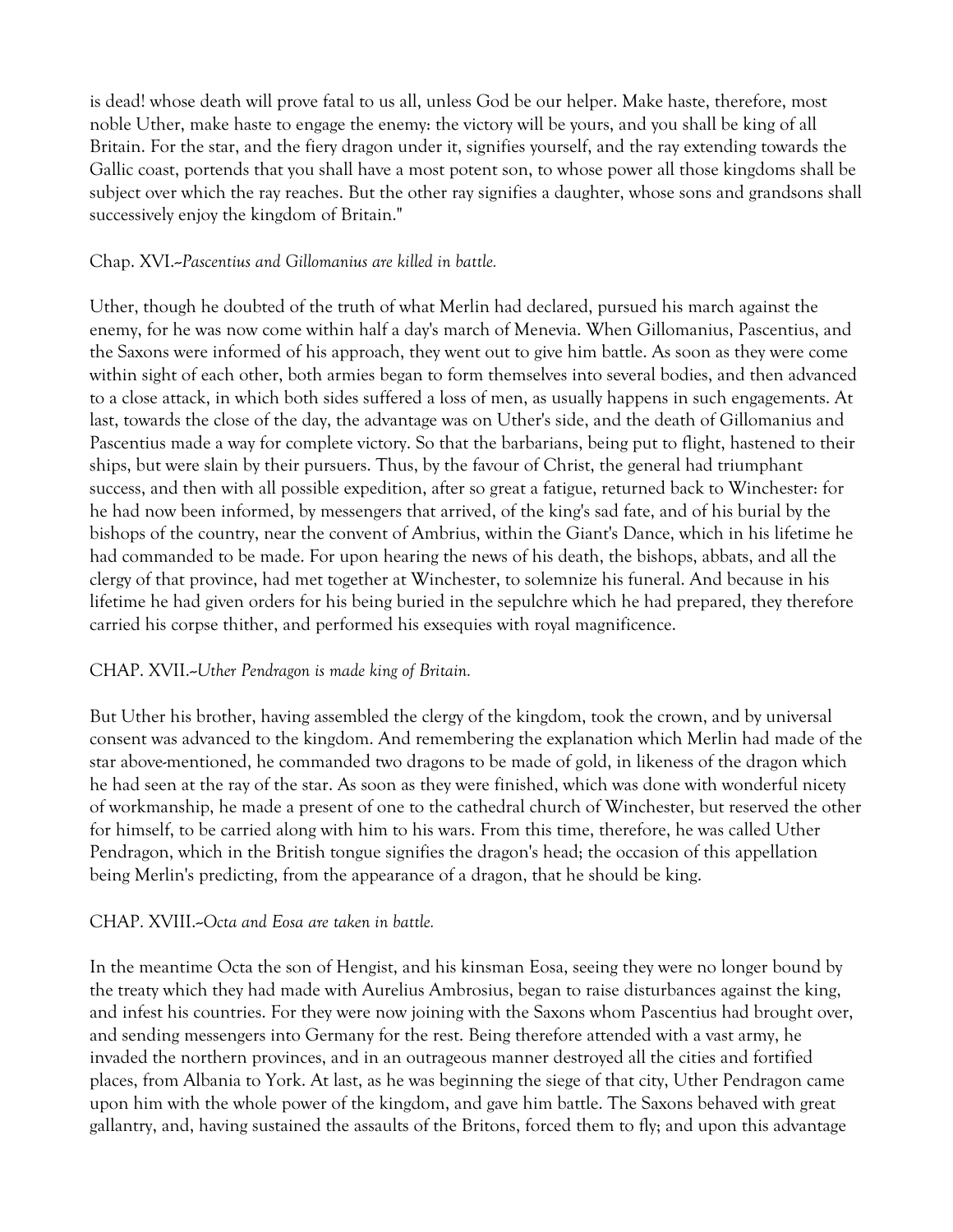pursued them with slaughter to the mountain Damen, which was as long as they could do it with daylight. The mountain was high, and had a hazel-wood upon the top of it, and about the middle broken and cavernous rocks, which were a harbour to wild beasts. The Britons made up to it, and stayed there all night among the rocks and hazel-bushes. But as it began to draw towards day, Uther commanded the consuls and princes to be called together, that he might consult with them in what manner to assault the enemy. Whereupon they forthwith appeared before the king, who commanded them to give their advice; and Gorlois, duke of Cornwall, had orders to deliver his opinion first, out of regard to his years and great experience. "There is no occasion," said he, "for ceremonies or speeches, while we see that it is still night: but there is for boldness and courage, if you desire any longer enjoyment of your life and liberty. The pagans are very numerous, and eager to fight, and we much inferior to them in number; so that if we stay till daybreak, we cannot, in my opinion, attack them to advantage. Come on, therefore, while we have the favour of the night, let us go down in a close body, and surprise them in their camp with a sudden assault. There can be no doubt of success, if with one consent we fall upon them boldly, while they think themselves secure, and have no expectation of our coming in such a manner." The king and all that were present, were pleased with his advice, and pursued it. For as soon as they were armed and placed in their ranks, they made towards the enemies' camp, designing a general assault. But upon approaching to it, they were discovered by the watch, who with sound of trumpet awaked their companions. The enemies being hereupon put into confusion and astonishment, part of them hastened towards the sea, and part ran up and down whithersoever their fear or precipitation drove them. The Britons, finding their coming discovered, hastened their march, and keeping still close together in their ranks, assailed the camp; into which when they had found an entrance, they ran with their drawn swords upon the enemy; who in this sudden surprise made but a faint defence against their vigorous and regular attack; and pursuing this blow with great eagerness they destroyed some thousands of the pagans, took Octa and Eosa prisoners, and entirely dispersed the Saxons.

#### CHAP. XIX.--*Uther, falling in love with Igerna, enjoys her by the assistance of Merlin's magical operations.*

After this victory Uther repaired to the city of Alclud, where he settled the affairs of that province, and restored peace everywhere. He also made a progress round all the countries of the Scots, and tamed the fierceness of that rebellious people, by such a strict administration of justice, as none of his predecessors had exercised before: so that in his time offenders were everywhere under great terror, since they were sure of being punished without mercy. At last, when he had established peace in the northern provinces, he went to London, and commanded Octa and Eosa to be kept in prison there. The Easter following he ordered all the nobility of the kingdom to meet at that city, in order to celebrate that great festival; in honour of which he designed to wear his crown. The summons was everywhere obeyed, and there was a great concourse from all cities to celebrate the day. So the king observed the festival with great solemnity, as he had designed, and very joyfully entertained his nobility, of whom there was a very great muster, with their wives and daughters, suitably to the magnificence of the banquet prepared for them. And having been received with joy by the king, they also expressed the same in their deportment before him. Among the rest was present Gorlois, duke of Cornwall, with his wife Igerna, the greatest beauty in all Britain. No sooner had the king cast his eyes upon her among the rest of the ladies, than he fell passionately in love with her, and little regarding the rest, made her the subject of all his thoughts. She was the only lady that he continually served with fresh dishes, and to whom he sent golden cups by his confidants; on her he bestowed all his smiles, and to her he addressed all his discourse. The husband, discovering this, fell into a great rage, and retired from the court without taking leave: nor was there any body that could stop him, while he was under fear of losing the chief object of his delight. Uther,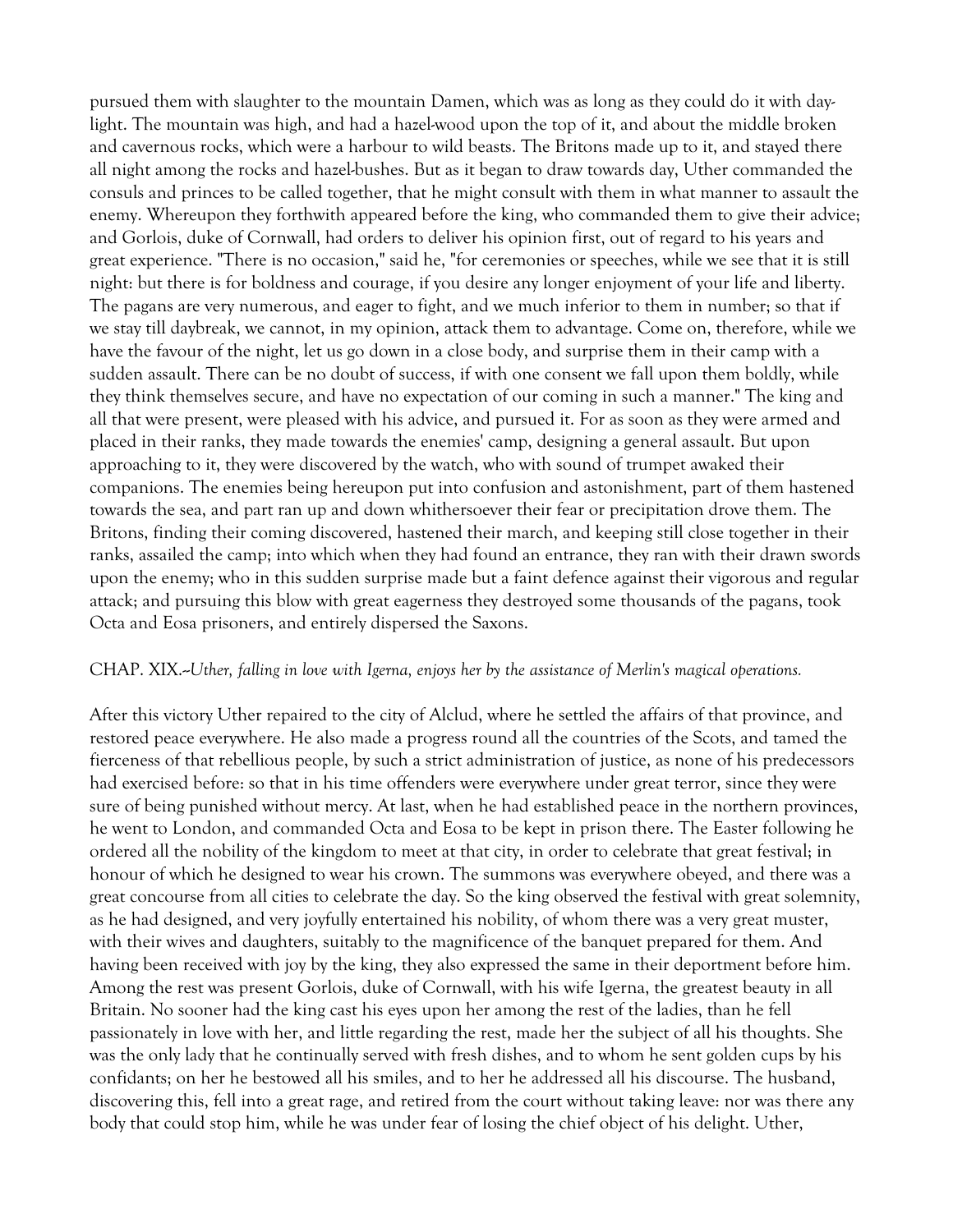therefore, in great wrath commanded him to return back to court, to make him satisfaction for this affront. But Gorlois refused to obey; upon which the king was highly incensed, and swore he would destroy his country, if he did not speedily compound for his offence. Accordingly, without delay, while their anger was hot against each other, the king got together a great army, and marched into Cornwall, the cities and towns whereof he set on fire. But Gorlois durst not engage with him, on account of the inferiority of his numbers; and thought it a wiser course to fortify his towns, till he could get succour from Ireland. And as he was under more concern for his wife than himself, he put her into the town of Tintagel,\*\* upon the sea-shore, which he looked upon as a place of great safety. But he himself entered the castle of Dimilioc, to prevent their being both at once involved in the same danger, if any should happen. The king, informed of this, went to the town where Gorlois was, which he besieged, and shut up all the avenues to it. A whole week was now past, when, retaining in mind his love to Igerna, he said to one of his confidants, named Ulfin de Ricaradoch: "My passion for Igerna is such, that I can neither have ease of mind, nor health of body, till I obtain her: and if you cannot assist me with your advice how to accomplish my desire, the inward torments I endure will kill me."-- "Who can advise you in this matter," said Ulfin, "when no force will enable us to have access to her in the town of Tintagel? For it is situated upon the sea, and on every side surrounded by it; and there is but one entrance into it, and that through a straight rock, which three men shall be able to defend against the whole power of the kingdom. Notwithstanding, if the prophet Merlin would in earnest set about this attempt, I am of opinion, you might with his advice obtain your wishes." The king readily believed what he was so well inclined to, and ordered Merlin, who was also come to the seige, to be called. Merlin, therefore, being introduced into the king's presence, was commanded to give his advice, how the king might accomplish his desire with respect to Igerna. And he, finding the great anguish of the king, was moved by such excessive love, and said, "To accomplish your desire, you must make use of such arts as have not been heard of in your time. I know how, by the force of my medicines, to give you the exact likeness of Gorlois, so that in all respects you shall seem to be no other than himself. If you will therefore obey my prescriptions, I will metamorphose you into the true semblance of Gorlois, and Ulfin into Jordan of Tintagel, his familiar friend; and I myself, being transformed into another shape, will make the third in the adventure; and in this disguise you may go safely to the town where Igerna is, and have admittance to her." The king complied with the proposal, and acted with great caution in this affair; and when he had committed the care of the siege to his intimate friends, underwent the medical applications of Merlin, by whom he was transformed into the likeness of Gorlois; as was Ulfin also into Jordan, and Merlin himself into Bricel; so that nobody could see any remains now of their former likeness. They then set forward on their way to Tintagel, at which they arrived in the evening twilight, and forthwith signified to the porter, that the consul was come; upon which the gates were opened, and the men let in. For what room could there be for suspicion, when Gorlois himself seemed to be there present? The king therefore stayed that night with Igerna, and had the full enjoyment of her, for she was deceived with the false disguise which he had put on, and the artful and amorous discourses wherewhith he entertained her. He told her he had left his own place besieged, purely to provide for the safety of her dear self, and the town she was in; so that believing all that he said, she refused him nothing which he desired. The same night therefore she conceived of the most renowned Arthur, whose heroic and wonderful actions have justly rendered his name famous to posterity.

CHAP. XX.--*Gorlois being killed, Uther marries Igerna.*

In the meantime, as soon as the king's absence was discovered at the siege, his army unadvisedly made an assault upon the walls, and provoked the besieged count to a battle; who himself also, acting as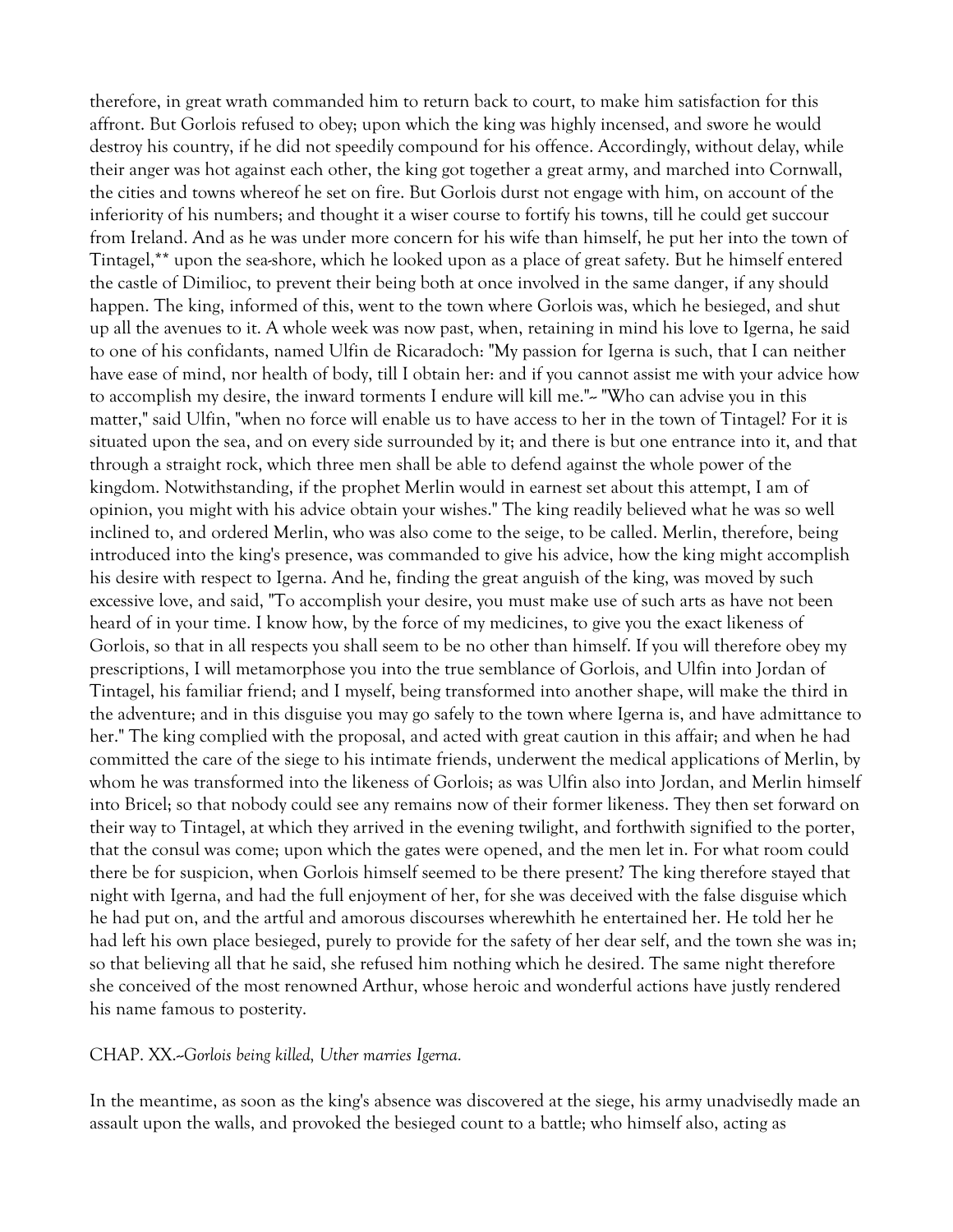inconsiderately as they, sallied forth with his men, thinking with such a small handful to oppose a powerful army; but happened to be killed in the very first brunt of the fight, and had all his men routed. The town also was taken; but all the riches of it were not shared equally among the besiegers, but every one greedily took what he could get, according as fortune or his own strength favoured him. After this bold attempt, came messengers to Igerna, with the news both of the duke's death, and of the event of the siege. But when they saw the king in the likeness of the consul, sitting close by her, they were struck with shame and astonishment at his safe arrival there, whom they had left dead at the siege; for they were wholly ignorant of the miracles which Merlin had wrought with his medicines. The king therefore smiled at the news, and embracing the countess, said to her: "Your own eyes may convince you that I am not dead, but alive. But notwithstanding, the destruction of the town, and the slaughter of my men, is what very much grieves me; so that there is reason to fear the king's coming upon us, and taking us in this place. To prevent which, I will go out to meet him, and make my peace with him, for fear of a worse disaster." Accordingly, as soon as he was out of the town, he went to his army, and having put off the disguise of Gorlois, was now Uther Pendragon again. When he had a full relation made to him how matters had succeeded, he was sorry for the death of Gorlois, but rejoiced that Igerna was now at liberty to marry again. Then he returned to the town of Tintangel, which he took, and in it, what he impatiently wished for, Igerna herself. After this they continued to live together with much affection for each other, and had a son and daughter, whose names were Arthur and Anne.

### CHAP. XXI.--*Octa and Eosa renew the war. Lot, a consul, marries the king's daughter.*

In the process of time the king was taken ill of a lingering distemper; and meanwhile the keepers of the prison, wherein Octa and Eosa (as we related before) led a weary life, had fled over with them into Germany, and occasioned great fear over the kingdom. For there was a report of their great levies in Germany, and the vast fleet which they had prepared for their return to destroy the island: which the event verified. For they returned in a great fleet, and with a prodigious number of men, and invaded the parts of Albania, where they destroyed both cities and inhabitants with fire and sword. Wherefore, in order to repulse the enemies, the command of the British army was committed to Lot of Londonesia, who was a consul, and a most valiant knight, and grown up to maturity both of years and wisdom. Out of respect to his eminent merits, the king had given him his daughter Anne, and entrusted him with the care of the kingdom, during his illness. In his expedition against the enemies he had various success, being often repulsed by them, and forced to retreat to the cities; but he oftener routed and dispersed them, and compelled them to flee sometimes into the woods, sometimes to their ships. So that in a war attended with so many turns of fortune, it was hard to know which side had the better. The greatest injury to the Britons was their own pride, in disdaining to obey the consul's commands; for which reason all their efforts against the enemy were less vigorous and successful.

#### CHAP. XXII.--*Uther, being ill, is carried in a horse-litter against the enemy.*

The island being by this conduct now almost laid waste, the king, having information of the matter, fell into a greater rage than his weakness could bear, and commanded all his nobility to come before him, that he might reprove them severely for their pride and cowardice. And as soon as they were all entered into his presence, he sharply rebuked them in menacing language, and swore he himself would lead them against the enemy. For this purpose he ordered a horse-litter to be made, in which he designed to be carried, for his infirmity would not suffer him to use any other sort of vehicle; and he charged them to be all ready to march against the enemy on the first opportunity. So, without delay, the horse-litter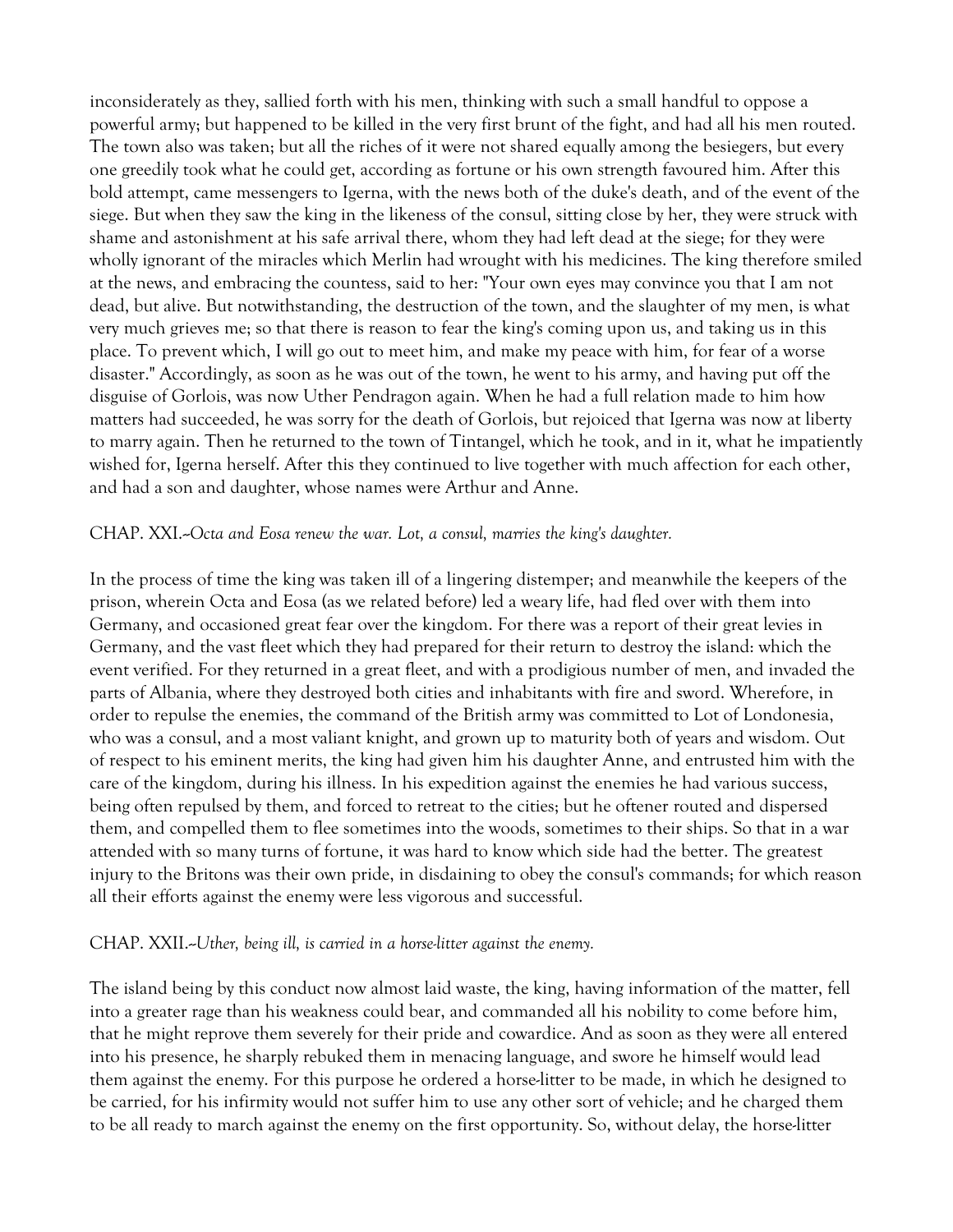and all his attendants were got ready, and the day arrived which had been appointed for their march.

CHAP. XXIII.--*Octa and Eosa, with a great number of their men, are killed.*

The king, therefore, being put into his vehicle, they marched directly to Verulam, where the Saxons were grievously oppressing the people. When Octa and Eosa had intelligence that the Britons were come, and that the king was brought in a horse-litter, they disdained to fight with him, saying, it would be shame for such brave men to fight with one that was half dead. For which reason they retired into the city, and, as it were in contempt of any danger from the enemy, left their gates wide open. But Uther, upon information of this, instantly commanded his men to lay seige to the city, and assault the walls on all sides; which orders they strictly executed; and were just entering the breaches which they had made in the walls, and ready to begin a general assault, when the Saxons, seeing the advantages which the Britons had gained, and being forced to abate somewhat of their haughty pride, condescended so far as to put themselves into a posture of defence. They therefore mounted the walls, from whence they poured down showers of arrows, and repulsed the Britons. On both sides the contest continued till night released them from the fatigue of their arms, which was what many of the Britons desired, though the greater part of them were for having the matter quickly decided with the enemy. The Saxons, on the other hand, finding how prejudicial their own pride had been to them, and that the advantage was on the side of the Britons, resolved to make a sally at break of day, and try their fortune with the enemy in the open field; which accordingly was done. For no sooner was it daylight, than they marched out with this design, all in their proper ranks. The Britons, seeing them, divided their men into several bodies, and advancing towards them, began the attack first, their part being to assault, while the others were only upon the defensive. However, much blood was shed on both sides, and the greatest part of the day spent in the fight, when at last, Octa and Eosa being killed, the Saxons turned their backs, and left the Britons a complete victory. The king at this was in such an ecstasy of joy, that whereas before he could hardly raise up himself without the help of others, he now without any difficulty sat upright in his horse-litter of himself, as if he was on a sudden restored to health; and said with a laughing and merry countenance, "These Ambrons called me the half-dead king, because my sickness obliged me to lie on a horse-litter; and indeed so I was. Yet victory to me half dead, is better than to be safe and sound and vanquished. For to die with honour, is preferable to living with disgrace."

### CHAP. XXIV.--*Uther, upon drinking spring water that was treacherously poisoned by the Saxons, dies.*

The Saxons, notwithstanding this defeat, persisted still in their malice, and entering the northern provinces, without respite infested the people there. Uther's purpose was to have pursued them; but his princes dissuaded him from it, because his illness had increased since the victory. This gave new courage to the enemy, who left nothing unattempted to make conquest of the kingdom. And now they have recourse to their former treacherous practices, and contrive how to compass the king's death by secret villainy. And because they could have no access to him otherwise, they resolved to take him off by poison; in which they succeeded. For while he was lying ill at Verulam, they sent away some spies in a poor habit, to learn the state of the court; and when they had thoroughly informed themselves of the posture of affairs, they found out an expedient by which they might best accomplish their villainy. For there was near the court a spring of very clear water, which the king used to drink of, when his distemper had made all other liquors nauseous to him. This the detestable conspirators made use of to destroy him, by so poisoning the whole mass of water which sprang up, that the next time the king drank of it, he was seized with sudden death, as were also a hundred other persons after him, till the villainy was discovered,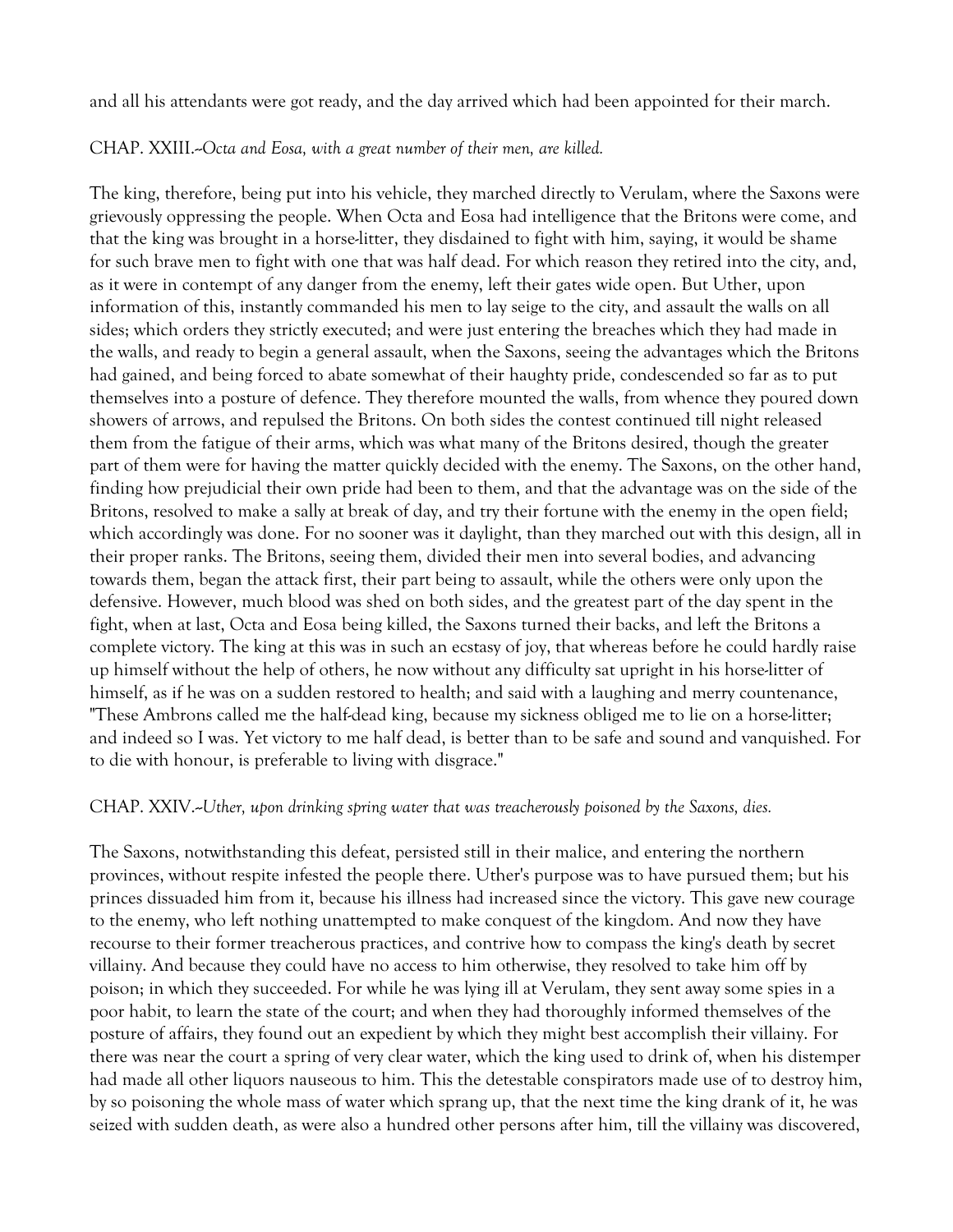and a heap of earth thrown over the well. As soon as the king's death was divulged, the bishops and clergy of the kingdom assembled, and carried his body to the convent of Ambrius, where they buried it with regal solemnity, close by Aurelius Ambrosius, within the Giant's Dance.

#### BOOK IX.

CHAP. I.--*Arthur succeeds Uther his father in the kingdom of Britain, and besieges Colgrin.*

Uther Pendragon being dead, the nobility from several provinces assembled together at Silchester, and proposed to Dubricius, archbishop of Legions, that he should consecrate Arthur, Uther's son, to be their king. For they were now in great straits, because, upon hearing of the king's death, the Saxons had invited over their countrymen from Germany, and, under the command of Colgrin, were attempting to exterminate the whole British race. They had also entirely subdued all that part of the island which extends from the Humber to the sea of Caithness. Dubricius, therefore, grieving for the calamities of his country, in conjunction with the other bishops, set the crown upon Arthur's head. Arthur was then fifteen years old, but a youth of such unparalleled courage and generosity, joined with that sweetness of temper and innate goodness, as gained him universal love. When his coronation was over, he, according to the usual custom, showed his bounty and munificence to the people. And such a number of soldiers flocked to him upon it, that his treasury as not able to answer that vast expense. But such a spirit of generosity, joined with valour, can never long want means to support itself. Arthur, therefore, the better to keep up his munificence, resolved to make use of his courage, and to fall upon the Saxons, that he might enrich his followers with their wealth. To this he was also moved by the justice of the cause, since the entire monarchy of Britain belonged to him by hereditary right. Hereupon assembling the youth under his command, he marched to York, of which, when Colgrin had intelligence, he met him with a very great army, composed of Saxons, Scots, and Picts, by the river Duglas; where a battle happened, with the loss of the greater part of both armies. Notwithstanding, the victory fell to Arthur, who pursued Colgrin to York, and there besieged him. Baldulph, upon the news of his brother's flight, went towards the siege with a body of six thousand men, to his relief; for at the time of the battle he was upon the seacoast, waiting the arrival of duke Cheldric with succours from Germany. And being now no more than ten miles distant from the city, his purpose was to make a speedy march in the night-time, and fall upon the enemy by way of surprise. But Arthur, having intelligence of his design, sent a detachment of six hundred horse, and three thousand foot, under the command of Cador, duke of Cornwall, to meet him the same night. Cador, therefore, falling into the same road along which the enemy was passing, made a sudden assault upon them, and entirely defeated the Saxons, and put them to flight. Baldulph was excessively grieved at this disappointment in the relief which he intended for his brother, and began to think of some other stratagem to gain access to him; in which if he could but succeed, he thought they might concert measures together for their safety. And since he had no other way for it, he shaved his head and beard, and put on the habit of a jester with a harp, and in this disguise walked up and down in the camp, playing upon his instrument as if he had been a harper. He thus passed unsuspected, and by a little and little went up to the walls of the city, where he was at last discovered by the besieged, who thereupon drew him up with cords, and conducted him to his brother. At this unexpected, though much desired meeting, they spent some time in joyfully embracing each other, and then began to consider various stratagems for their delivery. At last, just as they were considering their case desperate, the ambassadors returned from Germany, and brought with them to Albania a fleet of six hundred sail, laden with brave soldiers, under the command of Cheldric. Upon this news, Arthur was dissuaded by his council from continuing the siege any longer, for fear of hazarding a battle with so powerful and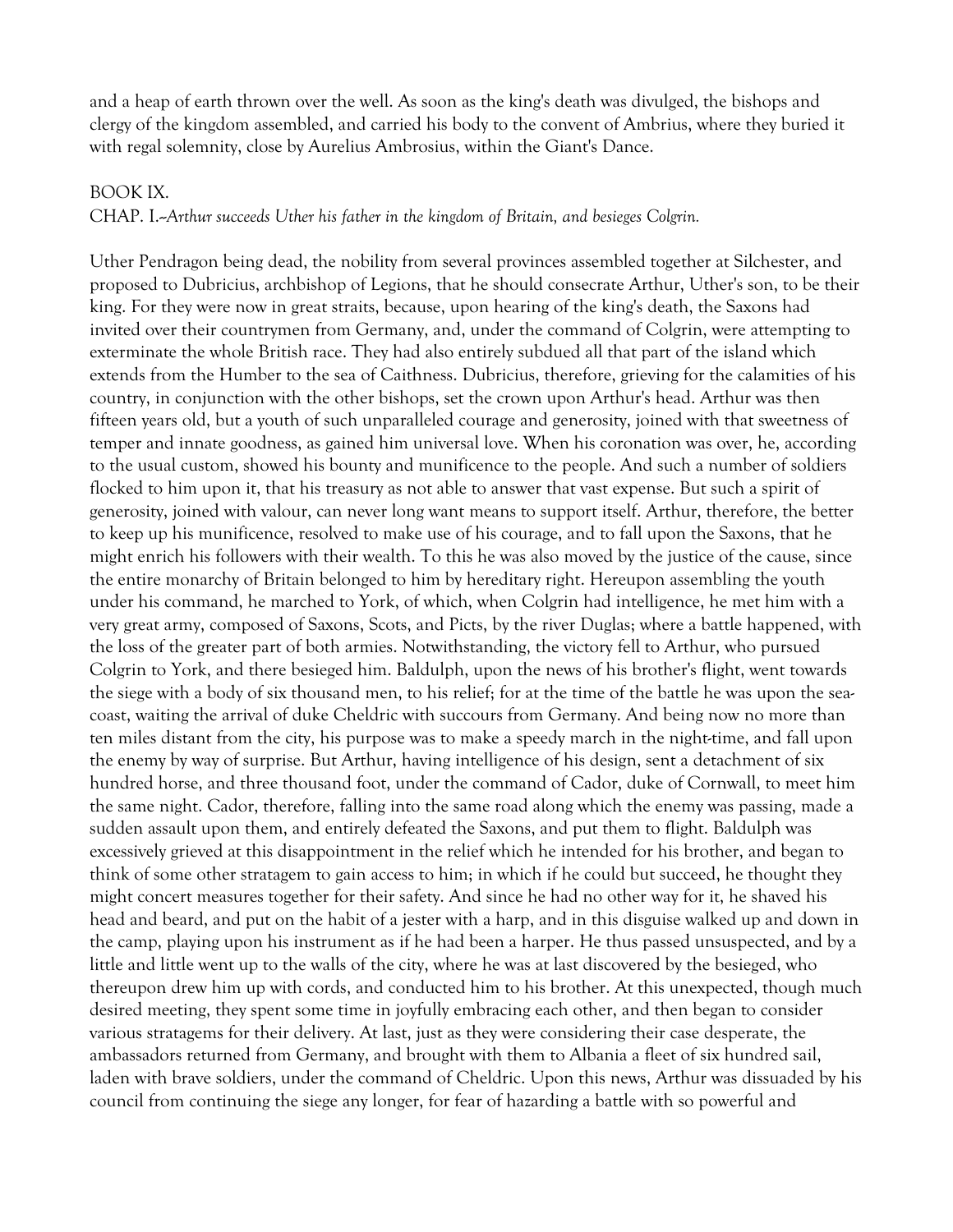#### numerous an army.

#### CHAP. II.--*Hoel sends fifteen thousand men to Arthur's assistance.*

Arthur complied with their advice, and made his retreat to London, where he called an assembly of all the clergy and nobility of the kingdom, to ask their advice, what course to take against the formidable power of the pagans. After some deliberation, it was agreed that ambassadors should be despatched into Armorica, to king Hoel, to represent to him the calamitous state of Britain. Hoel was the son of Arthur's sister by Dubricius, king of the Armorican Britons; so that, upon advice of the disturbances his uncle was threatened with, he ordered his fleet to be got ready, and, having assembled fifteen thousand men, he arrived with the first fair wind at Hamo's Port, and was received with all suitable honour by Arthur, and most affectionately embraced by him.

#### CHAP. III.--*Arthur makes the Saxons his tributaries.*

After a few days they went to relieve the city Kaerliudcoit, that was besieged by the pagans; which being situated upon a mountain, between two rivers in the province of Lindisia, is called by another name Lindocolinum. As soon as they arrived there with all their forces, they fought with the Saxons, and made a grievous slaughter of them, to the number of six thousand; part of whom were drowned in the rivers, part fell by the hands of the Britons. The rest in a great consternation quitted the siege and fled, but were closely pursued by Arthur, till they came to the wood of Celidon, where they endeavoured to form themselves into a body again, and make a stand. And here they again joined battle with the Britons, and made a brave defence, whilst the trees that were in the place secured them against the enemies' arrows. Arthur, seeing this, commanded the trees that were in that part of the wood to be cut down, and the trunks to be placed quite round them, so as to hinder their getting out; resolving to keep them pent up here till he could reduce them by famine. He then commanded his troops to besiege the wood, and continued three days in that place. The Saxons, having now no provisions to sustain them, and being just ready to starve with hunger, begged for leave to go out; in consideration whereof they offered to leave all their gold and silver behind them, and return back to Germany with nothing but their empty ships. They promised also that they would pay him tribute from Germany, and leave hostages with him. Arthur, after consultation, about it, granted their petition; allowing them only leave to depart, and retaining all their treasures, as also hostages for payment of the tribute. But as they were under sail on their return home, they repented of their bargain, and tacked about again towards Britain, and went on shore at Totness. No sooner were they landed, than they made an utter devastation of the country as far as the Severn sea, and put all the peasants to the sword. From thence they pursued their furious march to the town of Bath, and laid siege to it. When the king had intelligence of it, he was beyond measure surprised at their proceedings, and immediately gave orders for the execution of the hostages. And desisting from an attempt which he had entered upon to reduce the Scots and Picts, he marched with the utmost expedition to raise the siege; but laboured under very great difficulties, because he had left his nephew Hoel sick at Alclud. At length, having entered the province of Somerset, and beheld how the siege was carried on, he addressed himself to his followers in these words: "Since these impious and detestable Saxons have disdained to keep faith with me, I, to keep faith with God, will endeavour to revenge the blood of my countrymen this day upon them. To arms, soldiers, to arms, and courageously fall upon the perfidious wretches, over whom we shall, with Christ assisting us, undoubtedly obtain the victory."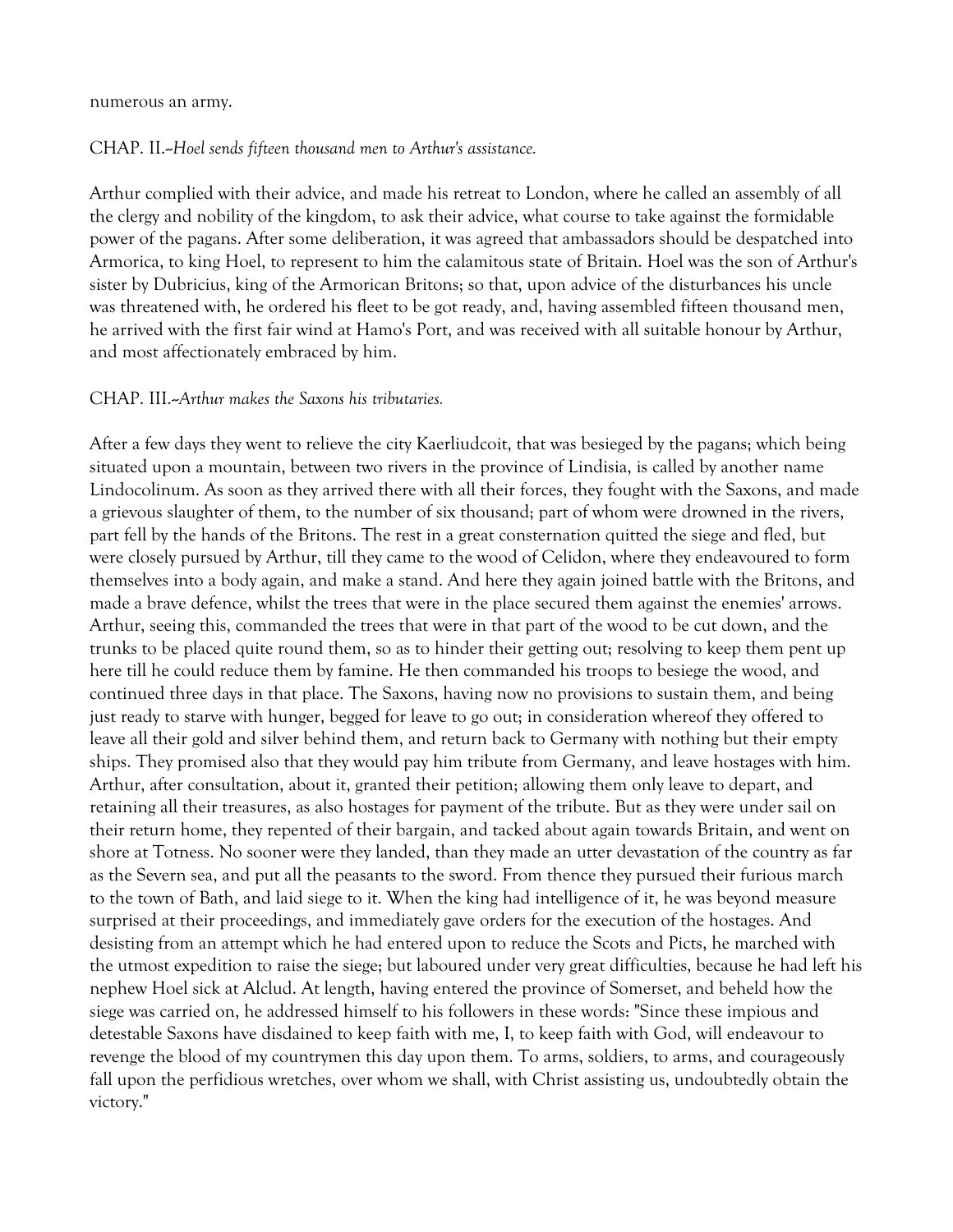CHAP. IV.--*Dubricius's speech against the treacherous Saxons. Arthur with his own hand kills four hundred and seventy Saxons in one battle. Colgrin and Baldulph are killed in the same.*

When he had done speaking, St. Dubricius, archbishop of Legions, going to the top of a hill, cried out with a loud voice, "You that have the honour to profess the Christian faith, keep fixed in your minds the love which you owe to your country and fellow subjects, whose sufferings by the treachery of the pagans will be an everlasting reproach to you, if you do not courageously defend them. It is your country which you fight for, and for which you should, when required, voluntarily suffer death; for that itself is victory and the curse of the soul. For he that shall die for his brethren, offers himself a living sacrifice to God, and has Christ for his example, who condescended to lay down his life for his brethren. If therefore any of you shall be killed in this war, that death itself, which is suffered in so glorious a cause, shall be to him for penance and absolution of all his sins." At these words, all of them, encouraged with the benediction of the holy prelate, instantly armed themselves, and prepared to obey his orders. Also Arthur himself, having put on a coat of mail suitable to the grandeur of so powerful a king, placed a golden helmet upon his head, on which was engraven the figure of a dragon; and on his shoulders his shield called Priwen; upon which the picture of the blessed Mary, mother of God, was painted, in order to put him frequently in mind of her. Then girding on his Caliburn, which was an excellent sword made in the isle of Avallon, he graced his right hand with his lance, named Ron, which was hard, broad, and fit for slaughter. After this, having placed his men in order, he boldly attacked the Saxons, who were drawn out in the shape of a wedge, as their manner was. And they, notwithstanding that the Britons fought with great eagerness, made a noble defence all that day; but at length, towards sunsetting, climbed up the next mountain, which served them for a camp: for they desired no larger extent of ground, since they confided very much in their numbers. The next morning Arthur, with his army, went up the mountain, but lost many of his men in the ascent, by the advantage which the Saxons had in their station on the top, from whence they could pour down upon him with much greater speed, than he was able to advance against them. Notwithstanding, after a very hard struggle, the Britons gained the summit of the hill, and quickly came to a close engagement with the enemy, who again gave them a warm reception, and made a vigorous defence. In this manner was a great part of that day also spent; whereupon Arthur, provoked to see the little advantage he had yet gained, and that victory still continued in suspense, drew out his Caliburn, and, calling upon the name of the blessed Virgin, rushed forward with great fury into the thickest of the enemy's ranks; of whom (such was the merit of his prayers) not one escaped alive that felt the fury of his sword; neither did he give over the fury of his assault until he had, with his Caliburn alone, killed four hundred and seventy men. The Britons, seeing this, followed their leader in great multitudes, and made slaughter on all sides; so that Colgrin, and Baldulph his brother, and many thousands more, fell before them. But Cheldric, in this imminent danger of his men, betook himself to flight.

#### CHAP. V.--*The Saxons, after their leader Cheldric was killed, are all compelled by Cador to surrender.*

The victory being thus gained, the king commanded Cador, duke of Cornwall, to pursue them, while he himself should hasten his march into Albania: from whence he had advice that the Scots and Picts were besieging Alclud, in which, as we said before, Hoel lay sick. Therefore he hastened to his assistance, for fear he might fall into the hands of the barbarians. In the meantime the duke of Cornwall, who had the command of ten thousand men, would not as yet pursue the Saxons in their flight, but speedily made himself master of their ships, to hinder their getting on board, and manned them with his best soldiers, who were to beat back the pagans in case they should flee thither: after this he hastily pursued the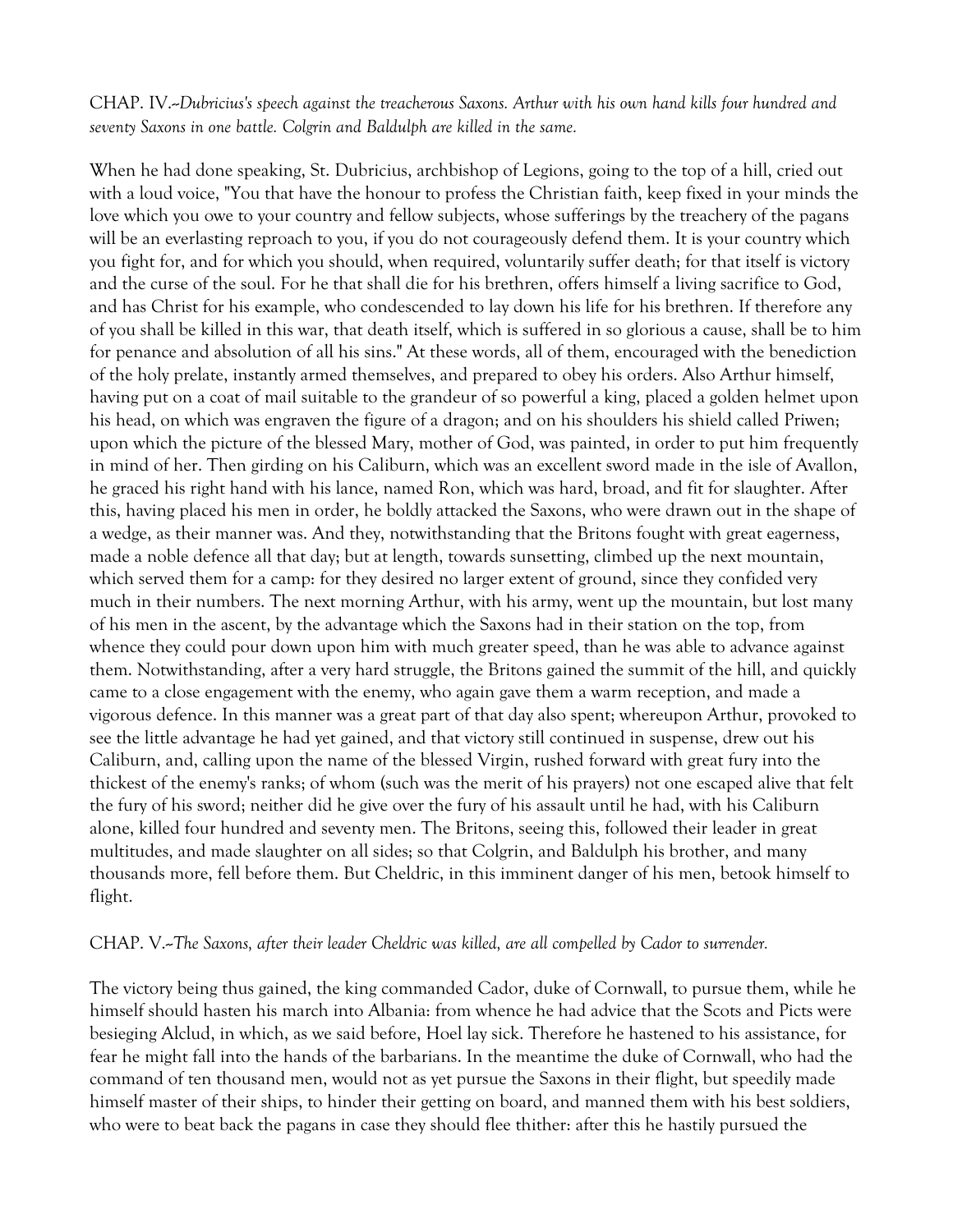enemy, according to Arthur's command, and allowed no quarter to those he could overtake. So that they whose behaviour before was so cruel and insolent, now with timorous hearts fled for shelter, sometimes to the coverts of the woods, sometimes to mountains and caves, to prolong a wretched life. At last, when none of these places could afford them a safe retreat, they entered the Isle of Thanet with their broken forces; but neither did they there get free from the duke of Cornwall's pursuit, for he still continued slaughtering them, and gave them no respite till he had killed Cheldric, and taken hostage for the surrender of the rest.

### CHAP. VI.--*Arthur grants a pardon to the Scots and Picts, besieged at the Lake Lumond.*

Having therefore settled peace here, he directed his march to Alclud, which Arthur had relieved from the oppression of barbarians, and from thence conducted his army to Mureif, where the Scots and Picts were besieged; after three several battles with the king and his nephew, they had fled as far as this province, and entering upon the lake Lumond, sought for refuge in the islands that are upon it. This lake contains sixty islands, and receives sixty rivers into it, which empty themselves into the sea by no more than one mouth. There is also an equal number of rocks in these islands, as also of eagles' nests in those rocks, which flocked together there every year, and, by the loud and general noise which they now made, foreboded some remarkable event that should happen to the kingdom. To these islands, therefore, had the enemy fled, thinking the lake would serve them instead of a fortification; but it proved of little advantage to them. For Arthur, having got together a fleet, sailed round the rivers, and besieged the enemy fifteen days together, by which they were so straitened with hunger, that they died by thousands. While he was harassing them in this manner Guillamurius, king of Ireland, came up in a fleet with a very great army of barbarians, in order to relieve the besieged. This obliged Arthur to raise the siege, and turn his arms against the Irish, whom he slew without mercy, and compelled the rest to return back to their country. After this victory, he proceeded in his first attempt, which was to extirpate the whole race of the Scots and Picts, and treated them with an unparalleled severity. And as he allowed quarter to none, the bishops of that miserable country, with all the inferior clergy, met together, and bearing the reliques of the saints and other consecrated things of the church before them, barefooted, came to implore the king's mercy for their people. As soon as they were admitted into his presence, they fell down upon their knees, and humbly besought him to have pity on their distressed country, since the sufferings which he had already made it undergo, were sufficient; nor was there any necessity to cut off the small remainder to a man; and that he would allow them the enjoyment of a small part of the country, since they were willing to bear the yoke which he should impose upon them. The king was moved at the manner of their delivering this petition, and could not forebear expressing his clemency to them with tears; and at the request of those holy men, granted them pardon.

#### CHAP. VII.--*Arthur relates the wonderful nature of some ponds.*

This affair being concluded, Hoel had the curiosity to view the situation of the lake, and wondered to find the number of the rivers, islands, rocks, and eagles' nests, so exactly correspond: and while he was reflecting upon it as something that appeared miraculous, Arthur came to him, and told him of another pond in the same province, which was yet more wonderful. For not far from thence was one whose length and breadth were each twenty feet, and depth five feet. But whether its square figure was natural or artificial, the wonder of it was, there were four different sorts of fishes in the four several corners of it, none of which were ever found in any other part of the pond but their own. He told him likewise of another pond in Wales, near the Severn, called by the country people Linligwan, into which when the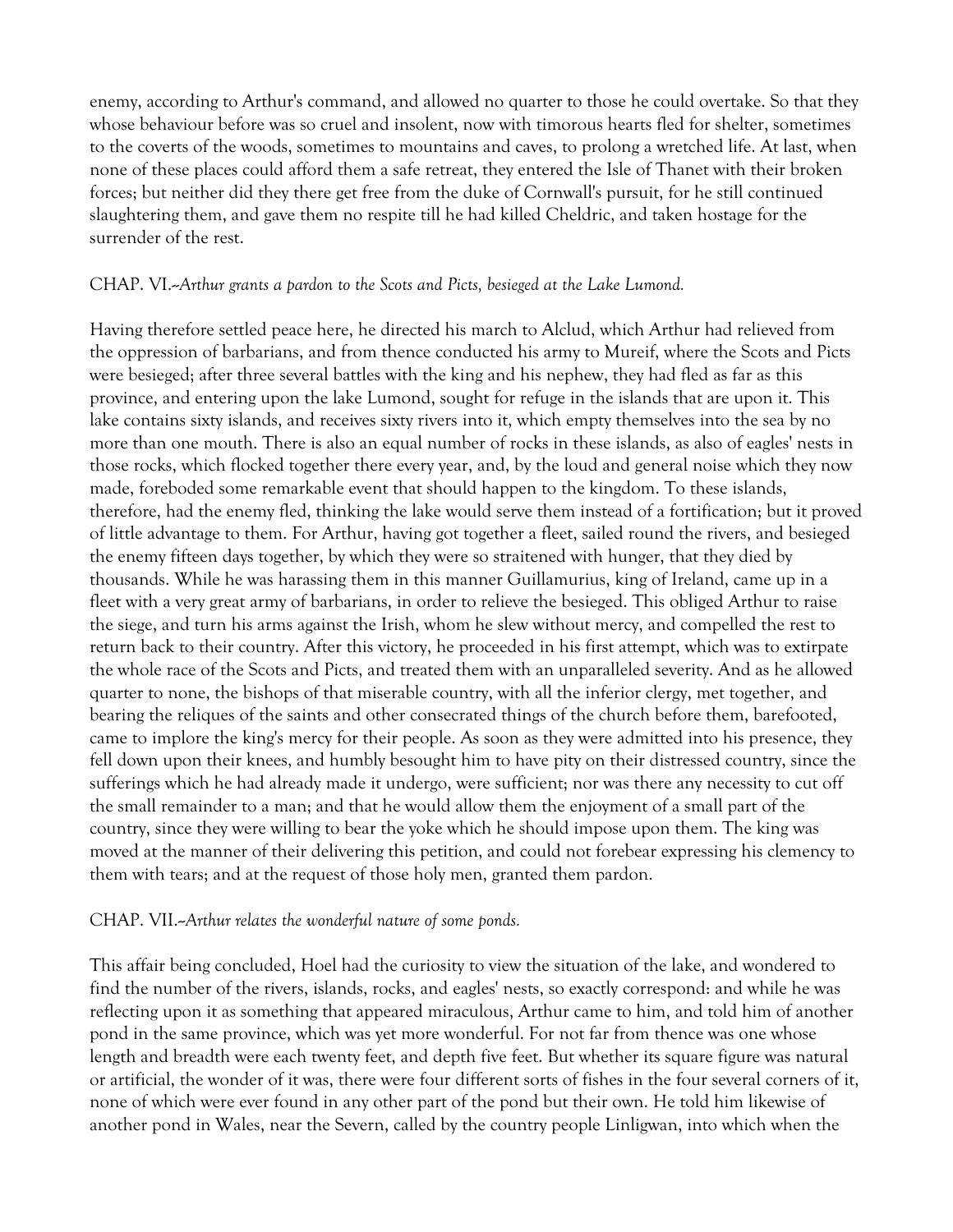sea flows, it receives it in the manner of a gulf, but so as to swallow up the tide, and never be filled, or have its banks covered by it. But at the ebbing of the sea, it throws out the waters which it had swallowed, as high as a mountain, and at last dashes and covers the banks with them. In the meantime, if all the people of that country should stand near with their faces towards it, and happened to have their clothes sprinkled with the dashing of the waves, they would hardly, if at all, escape being swallowed up by the pond. But with their backs towards it, they need not fear being dashed, though they stood upon the very banks.

### CHAP. VIII.--*Arthur restores York to its ancient beauty, especially as to its churches.*

The king, after his general pardon granted to the Scots, went to York to celebrate the feast of Christ's nativity, which was now at hand. On entering the city, he beheld with grief the desolation of the churches; for upon the expulsion of the holy Archbishop Sanxo, and of all the clergy there, the temples which were half burned down, had no longer divine service performed in them: so much had the impious rage of the pagans prevailed. After this, in an assembly of the clergy and people, he appointed Pyramus his chaplain metropolitan of that see. The churches that lay level with the ground, be rebuilt, and (which was their chief ornament) saw them filled with assemblies of devout persons of both sexes. Also the nobility that were driven out by the disturbances of the Saxons, he restored to their country.

# CHAP. IX.--*Arthur honours Augusel with the sceptre of the Scots; Urian with that of Mureif; and Lot with the consulship of Londonesia.*

There were there three brothers of royal blood, viz. Lot, Urian, and Augusel, who, before the Saxons had prevailed, held the government of those parts. Being willing therefore to bestow on these, as he did on others, the rights of their ancestors, he restored to Augusel the sovereignty over the Scots; his brother Urian he honoured with the sceptre of Mureif; and Lot, who in time of Aurelius Ambrosius had married his sister, by whom he had two sons, Walgan and Modred, he re-established in the consulship of Londonesia, and the other provinces belonging to him. At length, when the whole country was reduced by him to its ancient state, he took to wife Guanhumara, descended from a noble family of Romans, who was educated under duke Cador, and in beauty surpassed all the women of the island.

### CHAP. X.--*Arthur adds to his government Ireland, Iceland, Gothland, and the Orkneys.*

The next summer he fitted out a fleet, and made an expedition into Ireland, which he was desirous to reduce. Upon landing there, he was met by king Guillamurius before mentioned, with a vast number of men, who came with a design to fight him; but at the very beginning of the battle, those naked and unarmed people were miserably routed, and fled to such places as lay open to them for shelter. Guillamurius also in a short time was taken prisoner, and forced to submit; as were also all the other princes of the country after the king's example, being under great consternation at what had happened. After an entire conquest of Ireland, he made a voyage with his fleet to Iceland, which he also subdued. And now a rumour spreading over the rest of the islands, that no country was able to withstand him, Doldavius, king of Gothland, and Gunfasius, king of the Orkneys, came voluntarily, and made their submission, on a promise of paying tribute. Then, as soon as winter was over, he returned back to Britain, where having established the kingdom, he resided in it for twelve years together in peace.

### CHAP. XI.--*Arthur subdues Norway, Dacia, Aquitaine, and Gaul.*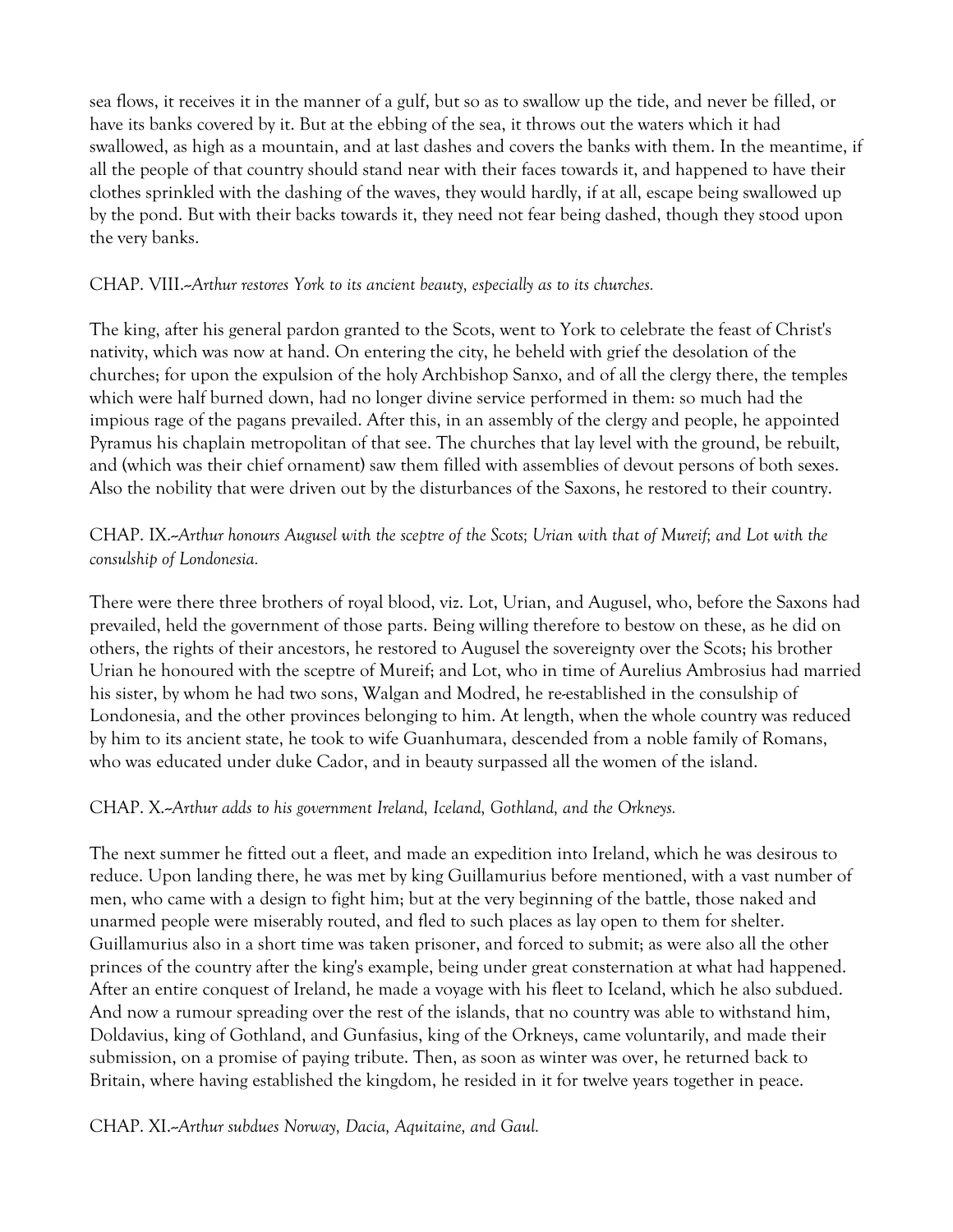After this, having invited over to him all persons whatsoever that were famous for valour in foreign nations, he began to augment the number of his domestics, and introduced such politeness into his court, as people of the remotest countries thought worthy of their imitation. So that there was not a nobleman who thought himself of any consideration, unless his clothes and arms were made in the same fashion as those of Arthur's knights. At length the fame of his munificence and valour spreading over the whole world, he became a terror to the kings of other countries, who grievously feared the loss of their dominions, if he should make any attempt upon them. Being much perplexed with those anxious cares, they repaired their cities and towers, and built towns in convenient places, the better to fortify themselves against any enterprise of Arthur, when occasion should require. Arthur, being informed of what they were doing, was delighted to find how much they stood in awe of him, and formed a design for the conquest of all Europe. Then having prepared his fleet, he first attempted Norway, that he might procure the crown of it for Lot, his sister's husband. This Lot was the nephew of Sichelin, king of the Norwegians, who being then dead, had appointed him his successor in the kingdom. But the Norwegians, disdaining to receive him, had advanced one Riculf to the sovereignty, and having fortified their cities, thought they were able to oppose Arthur. Walgan, the son of Lot, was then a youth twelve years old, and was recommended by his uncle to the service of pope Supplicius, from whom he received arms. But to return to the history: as soon as Arthur arrived on the coast of Norway, king Riculf, attended with the whole power of that kingdom, met him, and gave him battle, in which, after a great loss of blood on both sides, the Britons at length had the advantage, and making a vigorous charge, killed Riculf and many others with him. Having thus defeated them, they set the cities on fire, dispersed the country people, and pursued the victory till they had reduced all Norway, as also Dacia, under the dominion of Arthur. After the conquest of these countries, and establishment of Lot upon the throne of Norway, Arthur made a voyage to Gaul and dividing his army into several bodies, began to lay waste that country on all sides. The province of Gaul was then committed to Flollo, a Roman tribune, who held the government of it under the emperor Leo. Upon intelligence of Arthur's coming, he raised all the forces that were under his command, and made war against him, but without success. For Arthur was attended with the youth of all the islands that he had subdued; for which reason he was reported to have such an army as was thought invincible. And even the greater part of the Gallic army, encouraged by his bounty, came over to his service. Therefore Flollo, seeing the disadvantages he lay under, left his camp, and fled with a small number to Paris. There having recruited his army, he fortified the city, and resolved to stand another engagement with Arthur. But while he was thinking of strengthening himself with auxiliary forces in the neighbouring countries, Arthur came upon him unawares, and besieged him in the city. When a month had passed, Flollo, with grief observing his people perish with hunger, sent a message to Arthur, that they two alone should decide the conquest for the kingdom in a duel: for being a person of great stature, boldness and courage, he gave this challenge in confidence of success. Arthur was extremely pleased at Flollo's proposal, and sent him word back again, that he would give him the meeting which he desired. A treaty, therefore, being on both sides agreed to, they met together in the island without the city, where the people waited to see the event. They were both gracefully armed, and mounted on admirably swift horses; and it was hard to tell which gave greater hopes of victory. When they had presented themselves against each other with their lances aloft, they put spurs to their horses, and began a fierce encounter. But Arthur, who handled his lance more warily, struck it into the upper part of Flollo's breast, and avoiding his enemy's weapon, laid him prostrate upon the ground, and was just going to despatch him with his drawn sword, when Flollo, starting up on a sudden, met him with his lance couched, wherewith he mortally stabbed the breast of Arthur's horse, and caused both him and his rider to fall. The Britons, when they saw their king lying on the ground, fearing he was killed, could hardly be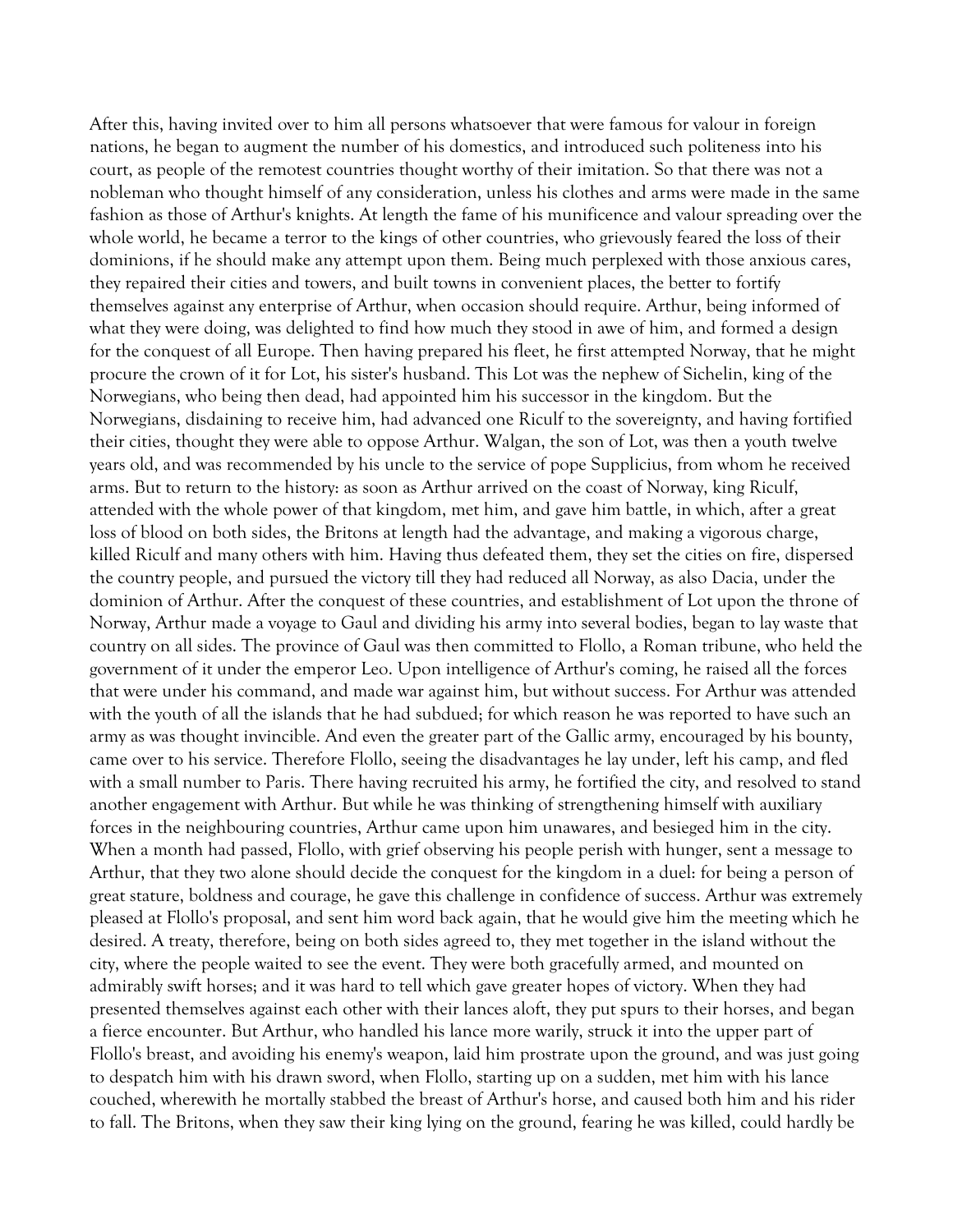restrained from breach of covenant, and falling with one consent upon the Gauls. But just as they were upon rushing into the lists, Arthur hastily got up, and guarding himself with his shield, advanced with speed against Flollo. And now they renewed the assault with great rage, eagerly bent upon one another's destruction. At length, Flollo, watching his advantage, gave Arthur a blow upon the forehead, which might have proved mortal, had he not blunted the edge of his weapon against the helmet. When Arthur saw his coat of mail and shield red with blood, he was inflamed with still greater rage, and lifting up his Caliburn with his utmost strength struck it through the helmet into Flollo's head, and made a terrible gash. With this wound Flollo fell down, tearing the ground with his spurs, and expired. As soon as this news was spread through the army, the citizens ran together, and opening the gates, surrendered the city to Arthur. After the victory, he divided his army into two parts; one of which he committed to the conduct of Hoel, whom he ordered to march against Guitard, commander of the Pictavians; while he with the other part should endeavour to reduce the other provinces. Hoel upon this entered Aquitaine, possessed himself of the cities of that country, and after distressing Guitard in several battles, forced him to surrender. He also destroyed Gascony with fire and sword, and subdued the princes of it. At the end of nine years, in which time all the parts of Gaul were entirely reduced, Arthur returned back to Paris, where he kept his court, and calling an assembly of the clergy and people, established peace and the just administration of the laws in that kingdom. Then he bestowed Neustria, now called Normandy, upon Bedver, his butler; the province of Andegavia upon Caius, his sewer; and several other provinces upon his great men that attended him. Thus having settled the peace of the cities and countries, there he returned back in the beginning of spring to Britain.

### CHAP. XII.--*Arthur summons a great many kings, princes, archbishops, &c. to a solemn assembly at the City of Legions.*

Upon the approach of the feast of Pentecost, Arthur, the better to demonstrate his joy after such triumphant success, and for the more solemn observation of that festival, and reconciling the minds of the princes that were now subject to him, resolved, during that season, to hold a magnificent court, to place the crown upon his head, and to invite all the kings and dukes under his subjection, to the solemnity. And when he had communicated his design to his familiar friends, he pitched upon the City of Legions as a proper place for his purpose. For besides its great wealth above the other cities, its situation, which was in Glamorganshire upon the river Uske, near the Severn sea, was most pleasant, and fit for so great a solemnity. For on one side it was washed by that noble river, so that the kings and princes from the countries beyond the seas might have the convenience of sailing up to it. On the other side, the beauty of the meadows and groves, and magnificence of the royal palaces with lofty gilded roofs that adorned it, made it even rival the grandeur of Rome. It was also famous for two churches; whereof one was build in honour of the martyr Julius, and adorned with a choir of virgins, who had devoted themselves wholly to the service of God; but the other, which was founded in memory of St. Aaron, his companion, and maintained a convent of canons, was the third metropolitan church of Britain. Besides, there was a college of two hundred philosophers, who, being learned in astronomy and the other arts, were diligent in observing the courses of the stars, and gave Arthur true predictions of the events that would happen at that time. In this place, therefore, which afforded such delights, were preparations made for the ensuing festival. Ambassadors were then sent into several kingdoms, to invite to court the princes both of Gaul and all the adjacent islands. Accordingly there came Augusel, king of Albania, now Scotland; Urian, king of Mureif; Cadwallo Lewirh, king of the Venedotians, now called the North Wales men; Sater, king of the Demetians, or South Wales men; Cador, king of Cornwall; also the archbishops of the three metropolitan sees, London, York, and Dubricius of the City of Legions. This prelate, who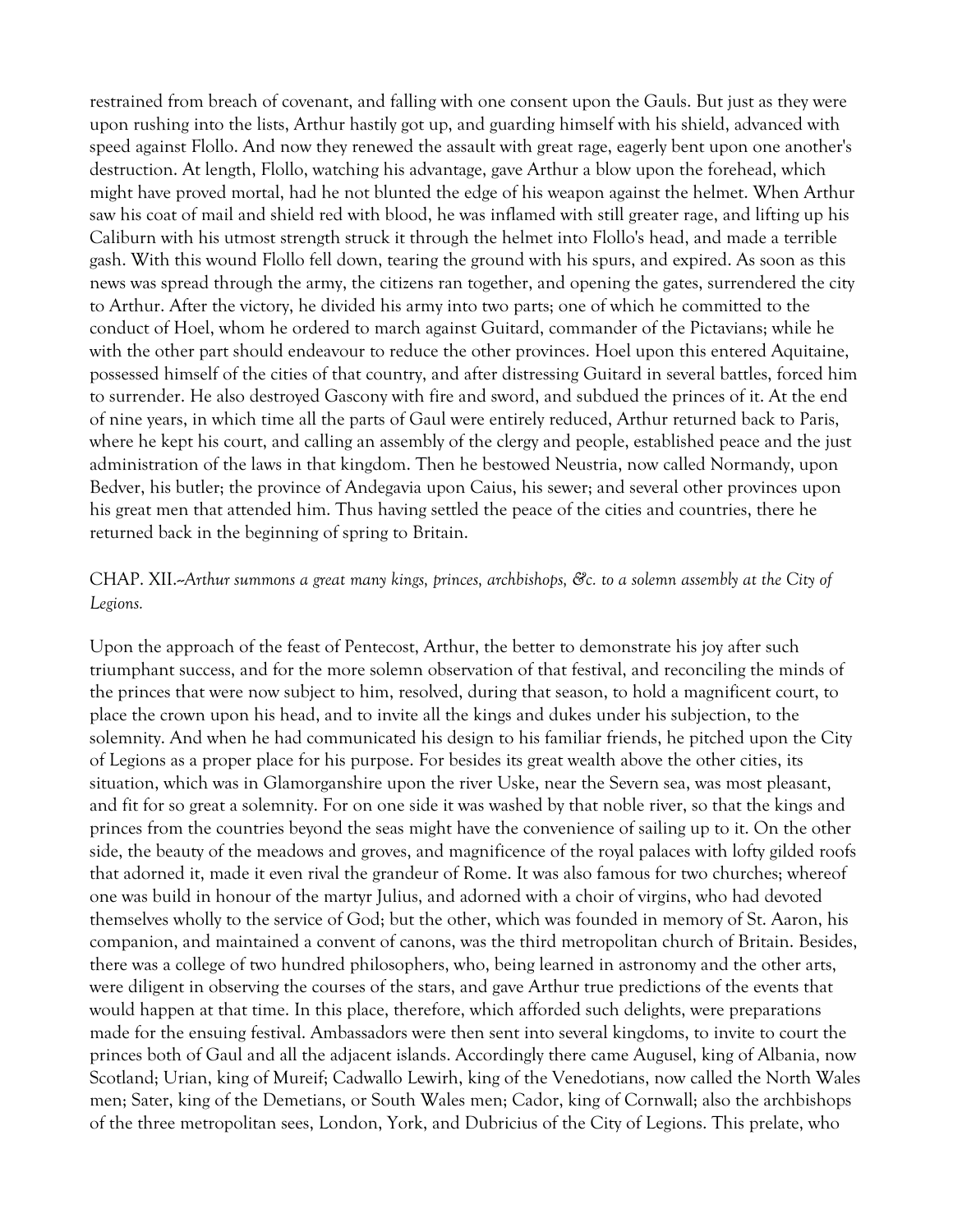was primate of Britain, and legate of the apostolical see, was so eminent for his piety, that he could cure any sick person by his prayers. There came also the consuls of the principal cities, viz. Morvid, consul of Gloucester; Mauron, of Worcester; Anaraut, of Salisbury; Arthgal, of Cargueit or Warguit; Jugein of Legecester; Cursalen, of Kaicester; Kinmare, duke of Dorobernia; Galluc, of Salisbury; Urgennius, of Bath; Jonathal, of Dorchester; Boso, of Ridoc, that is, Oxford. Besides the consuls, came the following worthies of no less dignity: Danaut, Map papo; Cheneus, Map coil; Peredur, Mab eridur; Guiful, Map Nogoit, Regin, Map claut; Eddelein, Map cledauc; Kincar, Mab bagan; Kimmare; Gorboroniam, Map goit; Clofaut, Rupmaneton; Kimbelim, Map trunat; Cathleus, Map catel; Kinlich, Map neton; and many others too tedious to enumerate. From the adjacent islands came Guillamurius, king of Ireland; Malvasius, king of Iceland; Doldavius, king of Gothland; Gunfasius, king of the Orkneys; Lot, king of Norway, Aschillius, king of the Dacians. From the parts beyond the seas, came Holdin, king of Ruteni; Leodegarius, consul of Bolonia; Bedver, the butler, duke of Normandy; Borellus, of Cenomania; Caius, the sewer, duke of Andegavia; Guitard, of Pictavia; also the twelve peers of Gaul, whom Guerinus Carnotensis brought along with him: Hoel, duke of the Armorican Britons, and his nobility, who came with such a train of mules, horses, and rich furniture, as it is difficult to describe. Besides these, there remained no prince of any consideration on this side of Spain, who came not upon this invitation. And no wonder, when Arthur's munificence, which was celebrated over the whole world, made him beloved by all people.

#### CHAP. XIII.--*A description of the royal pomp at the coronation of Arthur.*

When all were assembled together in the city, upon the day of the solemnity, the archbishops were conducted to the palace, in order to place the crown upon the king's head. Therefore Dubricius, inasmuch as the court was kept in his diocese, made himself ready to celebrate the office, and undertook the ordering of whatever related to it. As soon as the king was invested with his royal habiliments, he was conducted in great pomp to the metropolitan church, supported on each side by two archbishops, and having four kings, viz. of Albania, Cornwall, Demetia, and Venedotia, whose right it was, bearing four golden swords before him. He was also attended with a concert of all sorts of music, which made most excellent harmony. On another part was the queen, dressed out in her richest ornaments, conducted by the archbishops and bishops to the Temple of Virgins; the four queens also of the kings last mentioned, bearing before her four white doves according to ancient custom; and after her there followed a retinue of women, making all imaginable demonstrations of joy. When the whole procession was ended, so transporting was the harmony of the musical instruments and voices, whereof there was a vast variety in both churches, that the knights who attended were in doubt which to prefer, and therefore crowded from the one to the other by turns, and were far from being tired with the solemnity, though the whole day had been spent in it. At last, when divine service was over at both churches, the king and queen put off their crowns, and putting on their lighter ornaments, went to the banquet; he to one palace with the men, and she to another with the women. For the Britons still observed the ancient custom of Troy, by which the men and women used to celebrate their festivals apart. When they had alltaken their seats according to precedence, Caius the sewer, in rich robes of ermine, with a thousand young noblemen, all in like manner clothed with ermine, served up the dishes. From another part, Bedver the butler was followed with the same number of attendants, in various habits, who waited with all kinds of cups and drinking vessels. In the queen's palace were innumerable waiters, dressed with variety of ornaments, all performing their respective offices; which if I should describe particularly, I should draw out the history to a tedious length. For at that time Britain had arrived at such a pitch of grandeur, that in abundance of riches, luxury of ornaments, and politeness of inhabitants, it far surpassed all other kingdoms. The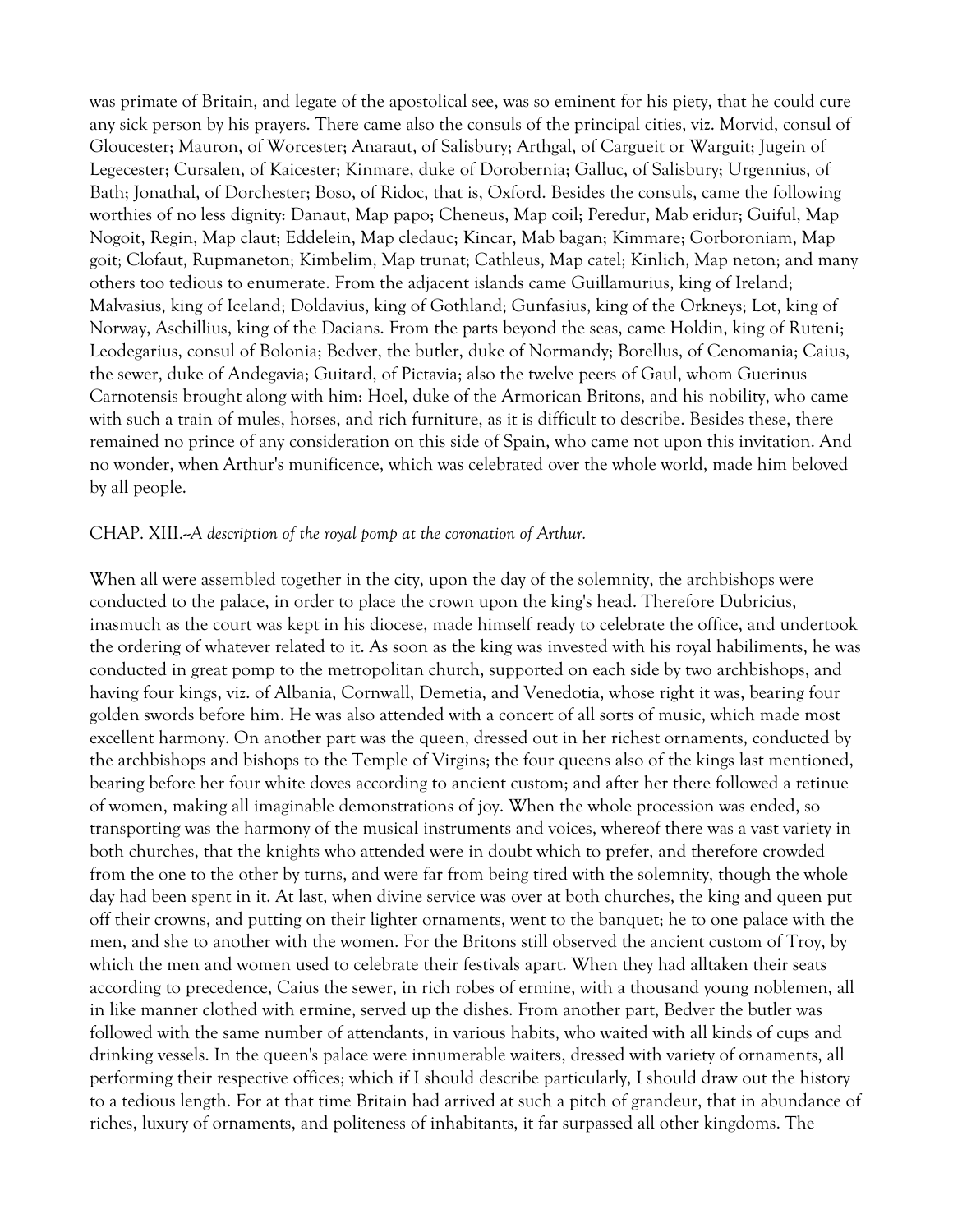knights in it that were famous for feats of chivalry, wore their clothes and arms all of the same colour and fashion: and the women also no less celebrated for their wit, wore all the same kind of apparel; and esteemed none worthy of their love, but such as had given a proof of their valour in three several battles. Thus was the valour of the men an encouragement for the women's chastity, and the love of the women a spur to the soldier's bravery.

### CHAP. XIV.--*After a variety of sports at the coronation, Arthur amply rewards his servants.*

As soon as the banquets were over, they went into the fields without the city, to divert themselves with various sports. The military men composed a kind of diversion in imitation of a fight on horseback; and the ladies, placed on the top of the walls as spectators, in a sportive manner darted their amorous glances at the courtiers, the more to encourage them. Others spent the remainder of the day in other diversions, such as shooting with bows and arrows, tossing the pike, casting of heavy stones and rocks, playing at dice and the like, and all these inoffensively and without quarreling. Whoever gained the victory in any of these sports, was rewarded with a rich prize by Arthur. In this manner were the first three days spent; and on the fourth, all who, upon account of their titles, bore any kind of office at this solemnity, were called together to receive honours and preferments in reward of their services, and to fill up the vacancies in the governments of cities and castles, archbishoprics, bishoprics, abbeys, and other posts of honour.

# CHAP. XV--*A letter from Lucius Tiberius, general of the Romans, to Arthur being read, they consult about an answer to it.*

But St. Dubricius, from a pious desire of leading a hermit's life, made a voluntary resignation of his archiepiscopal dignity; and in his room was consecrated David, the king's uncle, whose life was a perfect example of that goodness which by his doctrine he taught. In place of St. Samson, archbishop of Dole, was appointed, with the consent of Hoel, king of the Armorican Britons, Chelianus [Kilian] a priest of Llandaff, a person highly recommended for his good life and character. The Bishopric of Silchester was conferred upon Mauganius, that of Winchester upon Diwanius, and that of Alclud upon Eledanius. While he was disposing of these preferments upon them, it happened that twelve men of an advanced age, and venerable aspect, and bearing olive branches in their right hands, for a token that they were come upon an embassy, appeared before the king, moving towards him with a slow pace, and speaking with a soft voice; and after their compliments paid, presented him with a letter from Lucius Tiberius, in these words:~

"Lucius, procurator of the commonwealth, to Arthur, king of Britain, according to his desert. The insolence of your tyranny is what fills me with the highest admiration, and the injuries you have done to Rome still increase my wonder. But it is provoking to reflect, that you are grown so much above yourself, as wilfully to avoid seeing this: nor do you consider what it is to have offended by unjust deeds a senate, to whom you cannot be ignorant the whole world owes vassalage. For the tribute of Britain, which the senate had enjoined you to pay, and which used to be paid to the Roman emperors successively from the time of Julius Caesar, you have had the presumption to withhold, in contempt of their imperial authority. You have seized upon the province of the Allobroges, and all the islands of the ocean, whose kings, while the Roman power prevailed in those parts, paid tribute to our ancestors. And because the senate have decreed to demand justice of you for such repeated injuries, I command you to appear at Rome before the middle of August the next year, there to make satisfaction to your masters, and undergo such sentence as they shall in justice pass upon you. Which if you refuse to do, I shall come to you, and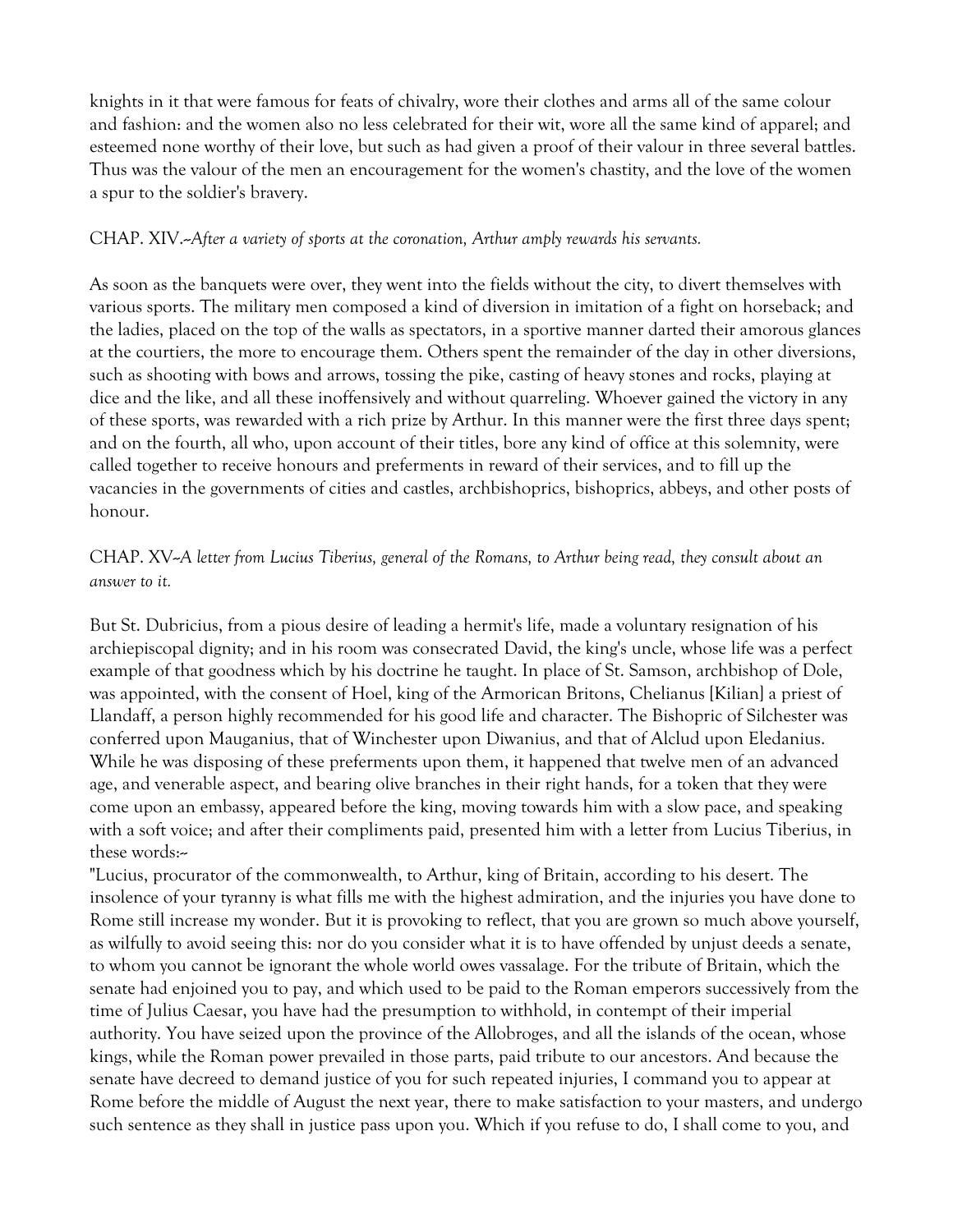endeavour to recover with my sword, what you in your madness have robbed us of."

As soon as the letter was read in the presence of the kings and consuls, Arthur withdrew with them into the Giant's Tower, which was at the entrance of the palace, to think what answer was fit to be returned to such an insolent message. As they were going up the stairs, Cador, duke of Cornwall, who was a man of a merry disposition, said to the king in a jocose manner: "I have been till now under fear, lest the easy life which the Britons lead, by enjoying a long peace, might make them cowards, and extinguish the fame of their gallantry, by which they have raised their name above all other nations. For where the exercise of arms is wanting, and the pleasures of women, dice, and other diversions take place, no doubt, what remains of virtue, honour, courage, and thirst of praise, will be tainted with the rust of idleness. For now almost five years have passed, since we have been abandoned to these delights, and have had no exercise of war. Therefore, to deliver us from sloth, God has stirred up this spirit of the Romans, to restore our military virtues to their ancient state." In this manner did he entertain them with discourse, till they were come to their seats, on which when they were all placed, Arthur spoke to them after this manner.

### CHAP. XVI.--*Arthur, holding a council with the kings, desires every one of them to deliver their opinions.*

"My companions both in good and bad fortune, whose abilities both in counsel and war I have hitherto experienced; the present exigence of affairs, after the message which we have received, requires your careful deliberation and prudent resolutions; for whatever is wisely concerted, is easily executed. Therefore we shall be the better able to bear the annoyance which Lucius threatens to give us, if we unanimously apply ourselves to consider how to overcome it. In my opinion we have no great reason to fear him, when we reflect upon the unjust pretence on which he demands tribute of us. He says he has a right to it, because it was paid to Julius Caesar, and his successors, who invaded Britain with an army at the invitation of the ancient Britons, when they were quarrelling among themselves, and by force reduced the country under their power, when weakened by civil dissension. And because they gained it in this manner, they had the injustice to take tribute of it. For that can never be possessed justly, which is gained by force and violence. So that he has no reasonable grounds to pretend we are of right his tributaries. But since he has the presumption to make an unjust demand of us, we have certainly as good reason to demand of him tribute from Rome; let the longer sword therefore determine the right between us. For if Rome has decreed that tribute ought to be paid to it from Britain, on account of its having been formerly under the yoke of Julius Caesar, and other Roman emperors; I for the same reason now decree, that Rome ought to pay tribute to me, because my predecessors formerly held the government of it. For Belinus, that glorious king of the Britons, with the assistance of his brother Brennus, duke of the Allobroges, after they had hanged up twenty noble Romans in the middle of the market-place, took their city, and kept possession of it a long time. Likewise, Constantine, the son of Helena, and Maximian [Maximus], who were both my kinsmen, and both wore the crown of Britain, gained the imperial throne of Rome. Do not you, therefore, think that we ought to demand tribute of the Romans? As for Gaul and the adjacent islands of the ocean, we have no occasion to return them any answer, since they did not defend them, when we attempted to free them from their power." As soon as he had done speaking to this effect, Hoel, king of the Armorican Britons, who had the precedence of the rest, made answer in these words.

CHAP. XVII.--*The opinion of Hoel, king of Armorica, concerning a war with the Romans.*

"After the most profound deliberation that any of us shall be able to make, I think better advice cannot be given, than what your majesty in your great wisdom and policy now offers. Your speech, which is no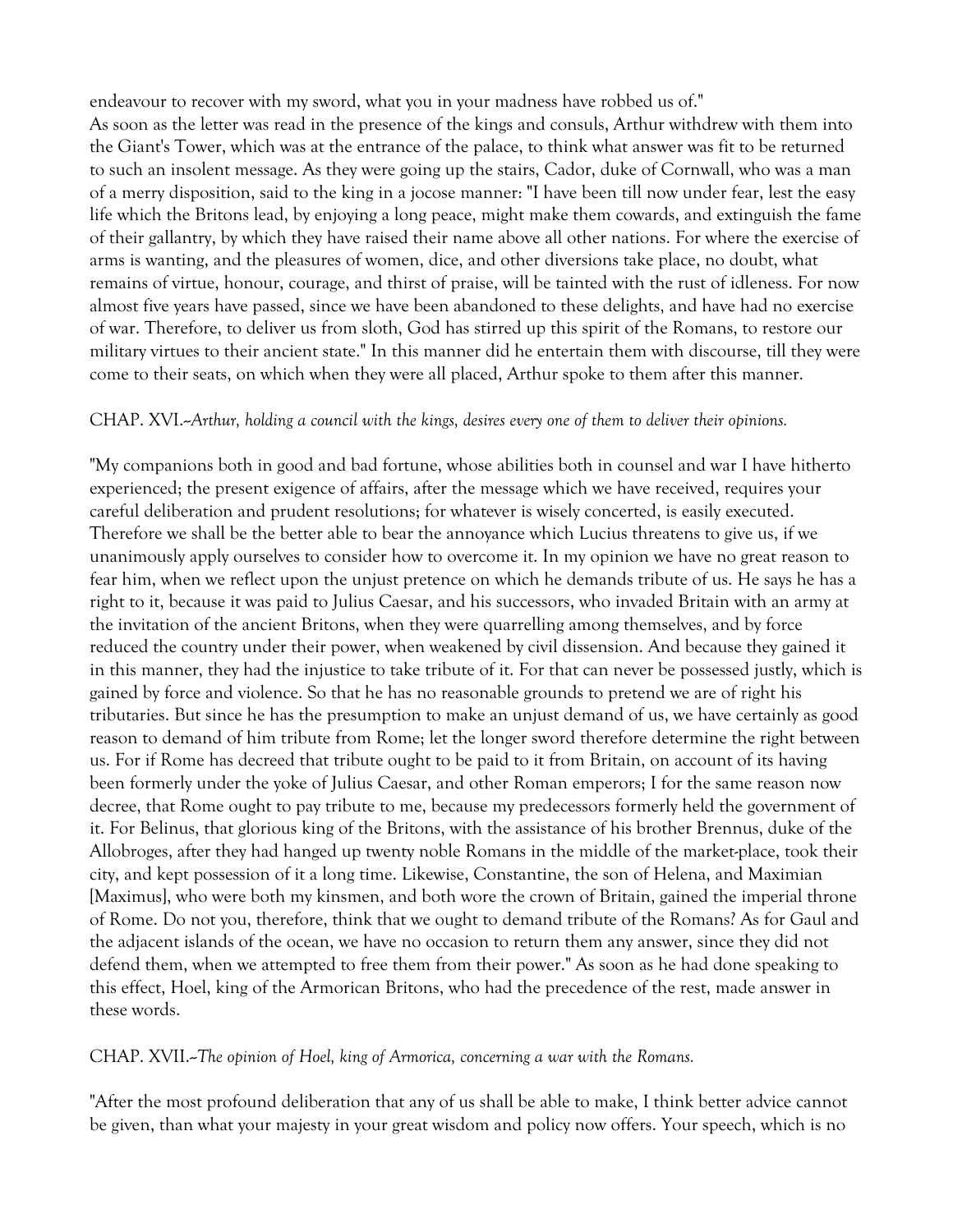less wise than eloquent, has superseded all consultation on our part; and nothing remains for us to do, but to admire and gratefully acknowledge your majesty's firmness of mind, and depth of policy, to which we owe such excellent advice. For if upon this motive you are pleased to make an expedition to Rome, I doubt not but it will be crowned with glorious success; since it will be undertaken for the defence of our liberties, and to demand justly of our enemies, what they have unjustly demanded of us. For that person who would rob another, deserves to lose his own by him against whom the attempt is made. And, therefore, since the Romans threatened us with this injury, it will undoubtedly turn to their own loss, if we can have but an opportunity of engaging with them. This is what the Britons universally desire; this is what we have promised us in the Sibylline prophecies, which expressly declare, that the Roman empire shall be obtained by three persons, natives of Britain. The oracle is fulfilled in two of them, since it is manifest (as your majesty observed) that those two celebrated princes, Belinus and Constantine, governed the Roman empire: and now you are the third to whom this supreme dignity is promised. Make haste, therefore, to receive what God makes no delay to give you; to subdue those who are ready to receive your yoke; and to advance us all, who for your advancement will spare neither limbs nor life. And that you may accomplish this, I myself will attend you in person with ten thousand men."

# CHAP. XVIII.--*The opinion of Augusel.*

When Hoel concluded his speech, Augusel, king of Albania, declared his good affection to the cause after this manner. "I am not able to express the joy that has transported me, since my lord has declared to us his designs. For we seem to have done nothing by all our past wars with so many and potent princes, if the Romans and Germans be suffered to enjoy peace, and we do not severely revenge on them the grievous oppressions which they formerly brought upon this country. But now, since we are at liberty to encounter them, I am overwhelmed with joy and eagerness of desire, to see a battle with them, when the blood of those cruel oppressors will be no less acceptable to me than a spring of water is to one who is parched with thirst. If I shall but live to see that day, how sweet will be the wounds which I shall then either receive or give? Nay, how sweet will be even death itself, when suffered in revenging the injuries done to our ancestors, in defending our liberties, and in promoting the glory of our king! Let us then begin with these poltroons, and spoil them of all their trophies, by making an entire conquest of them. And I for my share will add to the army two thousand horse, besides foot."

### CHAP. XIX.--*They unanimously agree upon a war with the Romans.*

To the same effect spoke all the rest, and promised each of them their full quota of forces; so that besides those promised by the duke of Armorica, the number of men from the island of Britain alone was sixty thousand, all completely armed. But the kings of the other islands, as they had not been accustomed to any cavalry, promised their quota of infantry; and, from the six provincial islands, viz. Ireland, Iceland, Gothland, the Orkneys, Norway, and Dacia, were reckoned a hundred and twenty thousand. From the duchies of Gaul, that is, of the Ruteni, the Portunians, the Estrusians, the Cenomanni, the Andegavians, and Pictavians, were eighty thousand. From the twelve consulships of those who came along with Guerinus Carnotensis, twelve hundred. All together made up a hundred and eighty-three thousand two hundred, besides foot which did not easily fall under number.

CHAP. XX.--*Arthur prepares for a war, and refuses to pay tribute to the Romans.*

King Arthur, seeing all unanimously ready for his service, ordered them to return back to their countries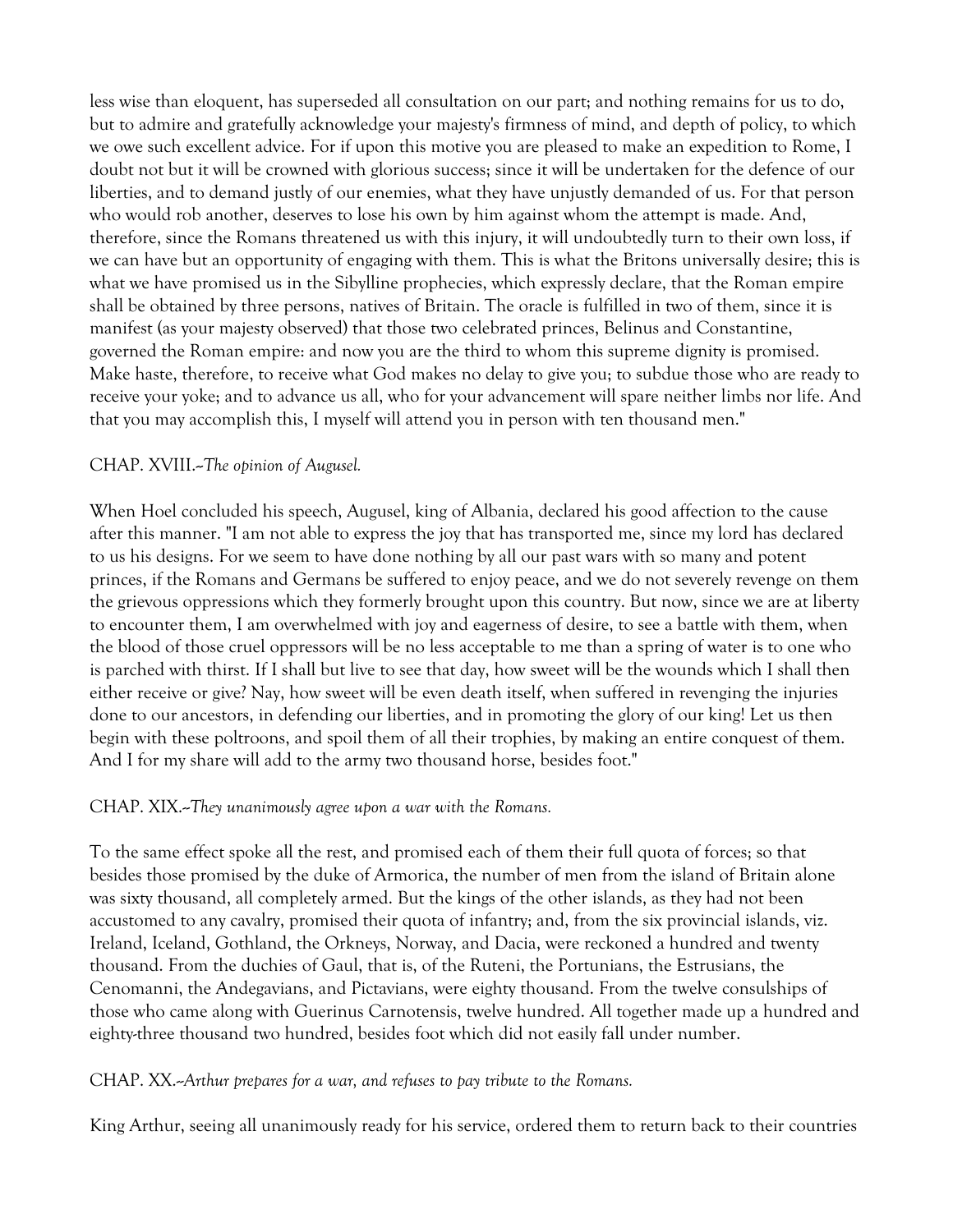with speed, and get ready the forces which they had promised, and to hasten to the general rendezvous upon the kalends of August, at the mouth of the river Barba, that from thence they might advance with them to the borders of the Allobroges, to meet the Romans. Then he sent word to the emperors by their ambassadors; that as to paying them tribute, he would in no wise obey their commands; and that the journey he was about to make to Rome, was not to stand the award of their sentence, but to demand of them what they had judicially decreed to demand of him. With this answer the ambassadors departed; and at the same time also departed all the kings and noblemen, to perform with all expedition the orders that had been given them.

# BOOK X.

\_\_\_\_\_\_\_\_\_\_

### CHAP. I.--*Lucius Tiberius calls together the eastern kings against the Britons.*

Lucius Tiberius, on receiving this answer, by order of the senate published a decree, for the eastern kings to come with their forces, and assist in the conquest of Britain. In obedience to which there came in a very short time, Epistrophius, king of the Grecians; Mustensar, king of the Africans; Alifantinam, king of Spain; Hirtacius, king of the Parthians; Boccus, of the Medes; Sertorius, of Libya; Teucer, king of Phrygia; Serses, king of the Itureans; Pandrasus, king of Egypt; Micipsa, king of Babylon; Polytetes, duke of Bithynia; Teucer, duke of Phrygia; Evander, of Syria; æthion, of Boeotia; Hippolytus, of Crete, with the generals and nobility under them. Of the senatorian order also came, Lucius Catellus, Marius Lepidus, Caius Metellus Cotta, Quintus Milvius Catulus, Quintas Carutius, and as many others as made up the number of forty thousand one hundred and sixty.

### CHAP. II.--*Arthur commits to his nephew Modred the government of Britain. His dream at Hamo's Port.*

After the necessary dispositions were made, upon the kalends of August, they began their march towards Britain, which when Arthur had intelligence of, he committed the government of the kingdom to his nephew Modred, and queen Guanhumara, and marched with his army to Hamo's Port, where the wind stood fair for him. But while he, surrounded with all his numerous fleet, was sailing joyfully with a brisk gale, it happened that about midnight he fell into a very sound sleep, and in a dream saw a bear flying in the air, at the noise of which all the shores trembled; also a terrible dragon flying from the west, which enlightened the country with the brightness of its eyes. When these two met, they began a dreadful fight; but the dragon with its fiery breath burned the bear which often assaulted him, and threw him down scorched to the ground. Arthur upon this awaking, related his dream to those that stood about him, who took upon them to interpret it, and told him that the dragon signified himself, but the bear, some giant that should encounter with him; and that the fight portended the duel that would be between them, and the dragon's victory the same that would happen to himself. But Arthur conjectured it portended something else, and that the vision was applicable to himself and the emperor. As soon as the morning after this night's sail appeared, they found themselves arrived at the mouth of the river Barba. And there they pitched their tents, to wait the arrival of the kings of the islands and the generals of the other provinces.

CHAP. III.--*Arthur kills a Spanish giant who had stolen away Helena, the niece of Hoel.*

In the meantime Arthur had news brought him, that a giant of monstrous size was come from the shores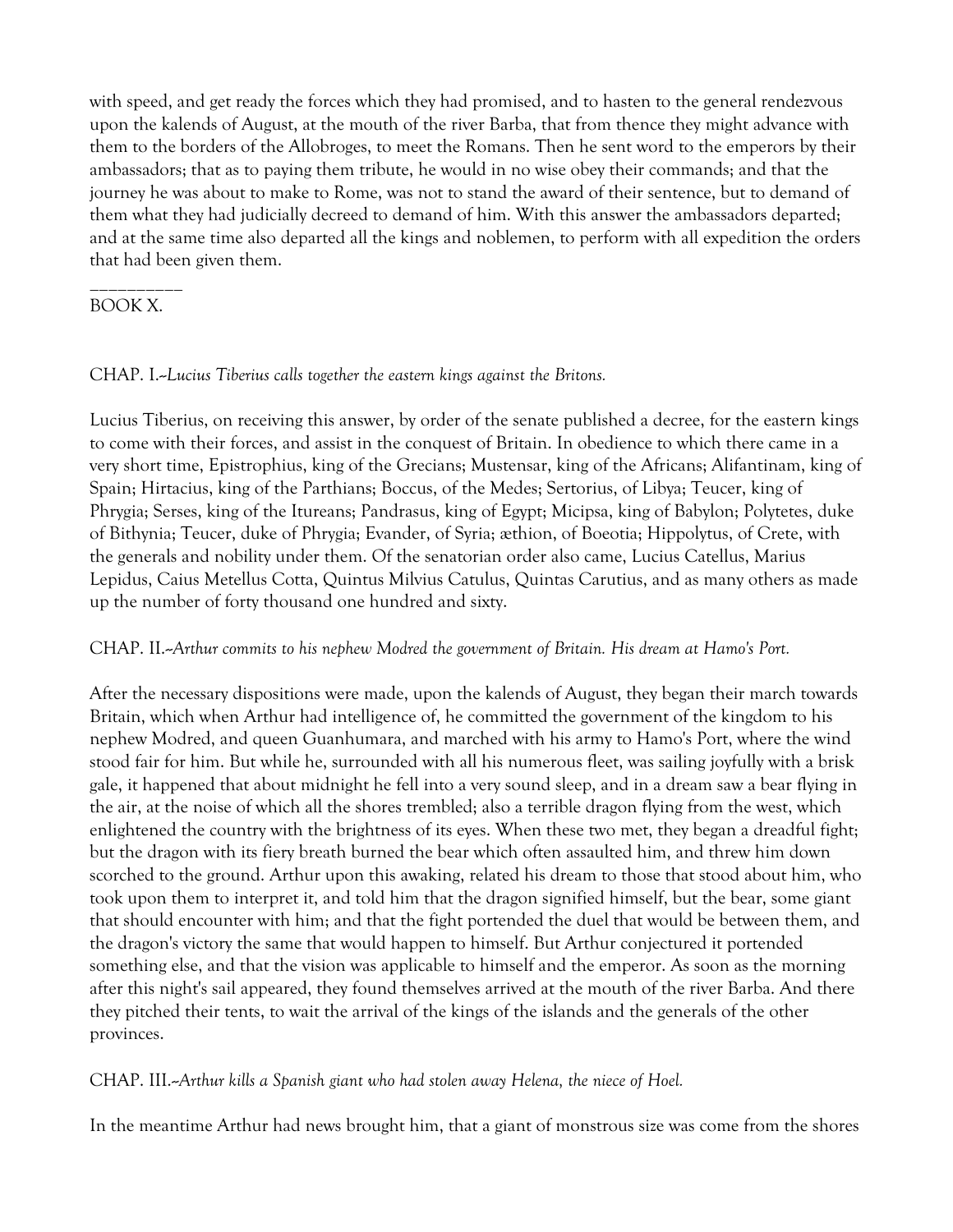of Spain, and had forcibly taken away Helena, the niece of duke Hoel, from her guard, and fled with her to the top of that which is now called Michael's Mount; and that the soldiers of the country who pursued him were able to do nothing against him. For whether they attacked him by sea or land, he either overturned their ships with vast rocks, or killed them with several sorts of darts, besides many of them that he took and devoured half alive. The next night, therefore, at the second hour, Arthur, taking along with him Caius the sewer, and Bedver the butler, went out privately from the camp, and hastened towards the mountain. For being a man of undaunted courage, he did not care to lead his army against such monsters; both because he could in this manner animate his men by his own example, and also because he was alone sufficient to deal with them. As soon as they came near the mountain, they saw a fire burning upon the top of it, and another on a lesser mountain, that was not far from it. And being in doubt upon which of them the giant dwelt, they sent away Bedver to know the certainty of the matter. So he, finding a boat, sailed over in it first to the lesser mountain, to which he could in no other way have access, because it was situated in the sea. When he had begun to climb up to the top of it, he was at first frightened with a dismal howling cry of a woman from above, and imagined the monster to be there: but quickly rousing up his courage, he drew his sword, and having reached the top, found nothing but the fire which he had before seen at a distance. He discovered also a grave newly made, and an old woman weeping and howling by it, who at the sight of him instantly cried out in words interrupted with sighs, "O, unhappy man, what misfortune brings you to this place? O the inexpressible tortures of death that you must suffer! I pity you, I pity you, because the detestable monster will this night destroy the flower of your youth. For that most wicked and odious giant, who brought the duke's niece, whom I have just now buried here, and me, her nurse, along with her into this mountain, will come and immediately murder you in a most cruel manner. O deplorable fate! This most illustrious princess, sinking under the fear her tender heart conceived, while the foul monster would have embraced her, fainted away and expired. And when he could not satiate his brutish lust upon her, who was the very soul, joy, and happiness of my life, being enraged at the disappointment of his bestial desire, he forcibly committed a rape upon me, who (let God and my old age witness) abhorred his embraces. Fly, dear sir, fly, for fear he may come, as he usually does, to lie with me, and finding you here most barbarously butcher you." Bedver, moved at what she said, as much as it is possible for human nature to be, endeavoured with kind words to assuage her grief, and to comfort her with the promise of speedy help: and then returned back to Arthur, and gave him an account of what he had met with. Arthur very much lamented the damsel's sad fate, and ordered his companions to leave him to deal with him alone; unless there was an absolute necessity, and then they were to come in boldly to his assistance. From hence they went directly to the next mountain, leaving their horses with their armour-bearers, and ascended to the top, Arthur leading the way. The deformed savage was then by the fire, with his face besmeared with the clotted blood of swine, part of which he already devoured, and was roasting the remainder upon spits by the fire. But at the sight of them, whose appearance was a surprise to him, he hastened to his club, which two strong men could hardly lift from the ground. Upon this the king drew his sword, and guarding himself with his shield, ran with all his speed to prevent his getting it. But the other, who was not ignorant of his design, had by this time snatched it up, and gave the king such a terrible blow upon his shield, that he made the shores ring with the noise, and perfectly stunned the king's ears with it. Arthur, fired with rage at this, lifted up his sword, and gave him a wound in the forehead, which was not indeed mortal, but yet such as made the blood gush out over his face and eyes, and so blinded him; for he had partly warded off the stroke from his forehead with his club, and prevented its being fatal. However, his loss of sight, by reason of the blood flowing over his eyes, made him exert himself with greater fury, and like an enraged boar against a hunting-spear, so did he rush in against Arthur's sword, and grasping him about the waist, forced him down upon his knees. But Arthur, nothing daunted, slipped out of his hands, and so exerted himself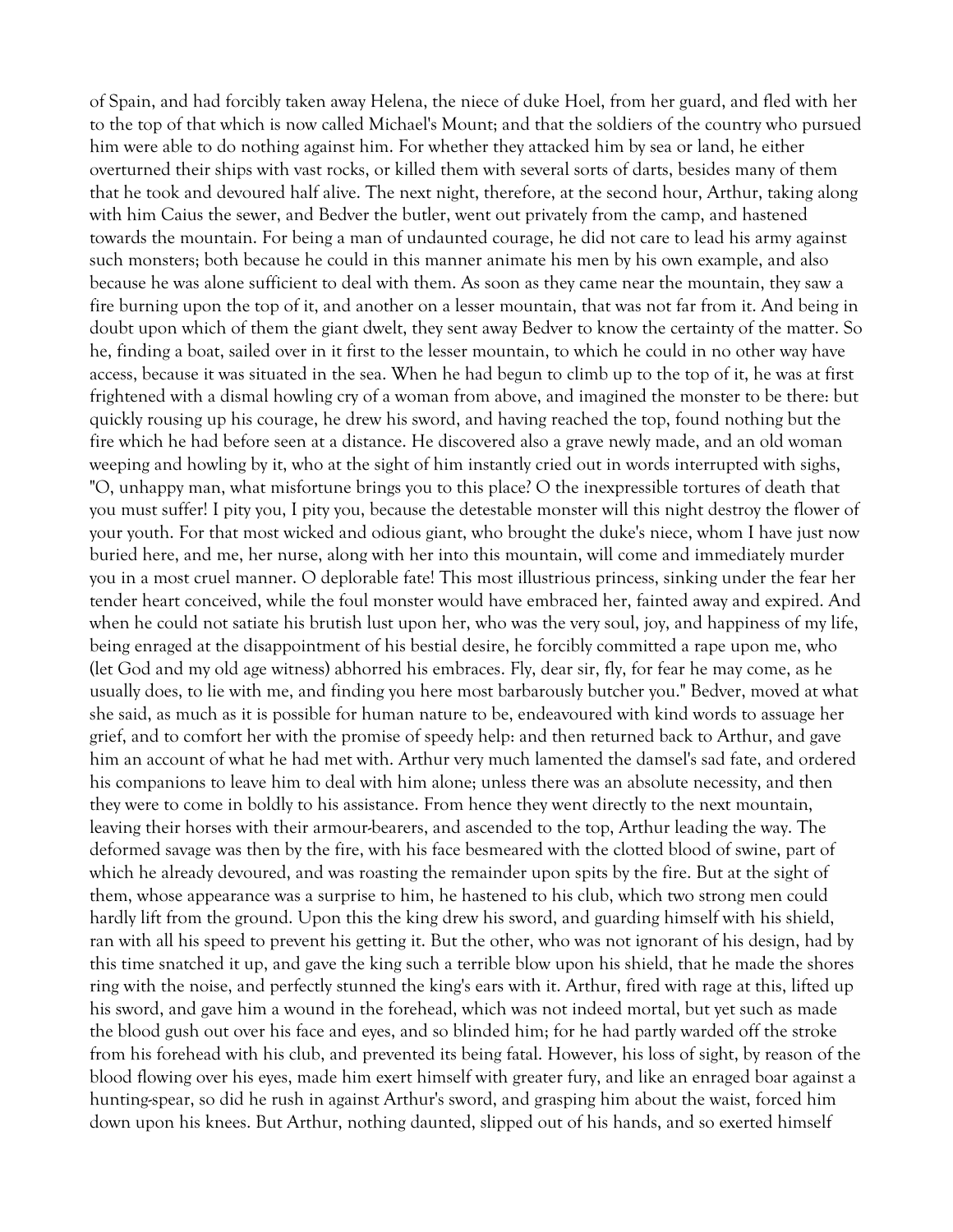with his sword, that he gave the giant no respite till he had struck it up to the very back through his skull. At this the hideous monster raised a dreadful roar, and like an oak torn up from the roots by the winds, so did he make the ground resound with his fall. Arthur, bursting out into a fit of laughter at the sight, commanded Bedver to cut off his head, and give it to one of the armour-bearers, who was to carry it to the camp, and there expose it to public view, but with orders for the spectators of this combat to keep silence. He told them he had found none of so strength, since he killed the giant Ritho, who had challenged him to fight, upon the mountain Aravius. This giant had made himself furs of the beards of kings he had killed, and had sent word to Arthur carefully to cut off his beard and send it to him; and then, out of respect to his pre-eminence over other kings, his beard should have the honour of the principal place. But if he refused to do it, he challenged him to a duel, with this offer, that the conqueror should have the furs, and also the beard of the vanquished for a trophy of his victory. In his conflict, therefore, Arthur proved victorious, and took the beard and spoils of the giant: and, as he said before, had met with none that could be compared to him for strength, till his last engagement. After this victory, they returned at the second watch of the night to the camp with the head; to see which there was a great concourse of people, all extolling this wonderful exploit of Arthur, by which he had freed the country from a most destructive and voracious monster. But Hoel, in great grief for the loss of his niece, commanded a mausoleum to be built over her body in the mountain where she was buried, which, taking the damsel's name, is called Helena's Tomb to this day.

#### CHAP. IV.--*Arthur's ambassadors to Lucius Tiberius deliver Petreius Cotta, whom they took prisoner to Arthur.*

As soon as all the forces were arrived which Arthur expected, he marched from thence to Augustodunum, where he supposed the general was. But when he came to the river Alba, he had intelligence brought him of his having encamped not far off, and that he was come with so vast an army, that he would not be able to withstand it. However, this did not deter him from pursuing his enterprise; but he pitched his camp upon the bank of the river, to facilitate the bringing up of his forces, and to secure his retreat, if there should be occasion; and sent Boso the consul of Oxford, and Guerinus Carnotensis, with his nephew Walgan, to Lucius Tiberius, requiring him either to retire from the coasts of Gaul, or come the next day, that they might try their right to that country with their swords. The retinue of young courtiers that attended Walgan, highly rejoicing at this opportunity, were urgent with him to find some occasion for a quarrel in the commander's camp, that so they might engage the Romans. Accordingly they went to Lucius, and commanded him to retire out of Gaul, or hazard a battle the next day. But while he was answering them, that he was not come to retire, but to govern the country, there was present Caius Quintilianus, his nephew, who said, "That the Britons were better at boasting and threatening, than they were at fighting." Walgan immediately took fire at this, and ran upon him with his drawn sword, wherewith he cut off his head, and then retreated speedily with his companions to their horses. The Romans, both horse and foot, pursued to revenge the loss of their countryman upon the ambassadors, who fled with great precipitation. But Guerinus Carnotensis, just as one of them was come up to him, rallied on a sudden, and with his lance struck at once through his armour and the very middle of his body, and laid him prostrate on the ground. The sight of this noble exploit raised the emulation of Boso of Oxford, who, wheeling about his horse, struck his lance into the throat of the first man he met with, and dismounted him mortally wounded. In the meantime, Marcellus Mutius, with great eagerness to revenge Quintilian's death, was just upon the back of Walgan, and laid hold of him; which the other quickly obliged him to quit, by cleaving both his helmet and head to the breast with his sword. He also bade him, when he arrived at the infernal regions, tell the man he had killed in the camp, "That in this manner the Britons showed their boasting and threatening." Then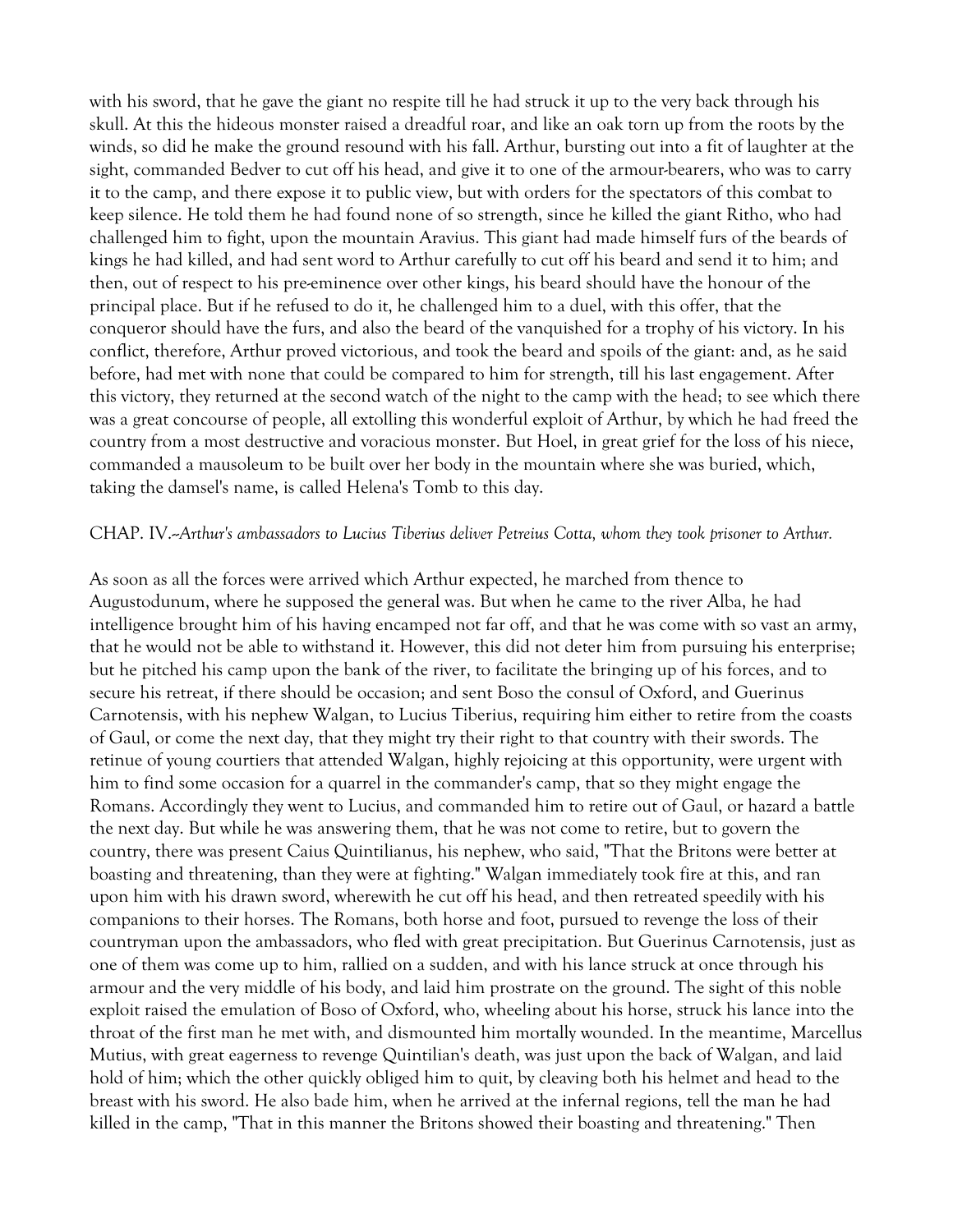having reassembled his men, he encouraged them to despatch every one his pursuer in the same manner as he had done; which accordingly they did not fail to accomplish. Notwithstanding, the Romans continued their pursuit with lances and swords, wherewith they annoyed the others, though without slaughter or taking any prisoners. But as they came near a certain wood, a party of six thousand Britons, who seeing the flight of the consuls, had hid themselves, to be in readiness for their assistance, sallied forth, and putting spurs to their horses, rent the air with their loud shouts, and being well fenced with their shields, assaulted the Romans suddenly, and forced them to fly. And now it was the Britons' turn to pursue, which they did with better success, for they dismounted, killed, or took several of the enemy. Petreius, the senator, upon this news, hastened to the assistance of his countrymen with ten thousand men, and compelled the Britons to retreat to the wood from whence they had sallied forth; though not without loss of his own men. For the Britons, being well acquainted with the ground, in their flight killed a great number of their pursuers. The Britons thus giving ground, Hider, with another reinforcement of five thousand men, advanced with speed to sustain them; so that they again faced those, upon whom they had turned their backs, and renewed the assault with great vigour. The Romans also stood their ground, and continued the fight with various success. The great fault of the Britons was, that though they had been very eager to begin the fight, yet when begun they were less careful of the hazard they ran. Whereas the Romans were under better discipline, and had the advantage of a prudent commander, Petreius Cotta, to tell them where to advance, and where to give ground, and by these means did great injury to the enemy. When Boso observed this, he drew off from the rest a large party of those whom he knew to be the stoutest men, and spoke to them after this manner: "Since we have begun this fight without Arthur's knowledge, we must take care that we be not defeated in the enterprise. For, if we should, we shall both very much endanger our men, and incur the king's high displeasure. Rouse up your courage, and follow me through the Roman squadrons, that with the favour of good fortune we may either kill or take Petreius prisoner." With this they put spurs to their horses, and piercing through the enemies' thickest ranks, reached the place where Petreius was giving his commands. Boso hastily ran in upon him, and grasping him about the neck, fell with him to the ground, as he had intended. The Romans hereupon ran to his delivery, as did the Britons to Boso's assistance; which occasioned on both sides great slaughter, noise, and confusion, while one party strove to rescue their leader, and the other to keep him prisoner. So that this proved the sharpest part of the whole fight, and wherein their spears, swords, and arrows had the fullest employment. At length, the Britons, joining in a close body, and sustaining patiently the assaults of the Romans, retired to the main body of their army with Petreius: which they had no sooner done, than they again attacked them, being now deprived of their leader, very much weakened, dispirited, and just beginning to flee. They, therefore, eagerly pursued, beat down, and killed several of them, and as soon as they had plundered them, pursued the rest: but they took the greatest number of them prisoners, being desirous to present them to the king. When they had at last sufficiently harassed them, they returned with their plunder and prisoners to the camp; where they gave an account of what had happened, and presented Petreius Cotta with the other prisoners before Arthur, with great joy for the victory. Arthur congratulated them upon it, and promised them advancement to greater honours, for behaving themselves so gallantly when he was absent from them. Then he gave his command to some of his men, to conduct the prisoners the next day to Paris, and deliver them to be kept in custody there till further orders. The party that were to undertake this charge, he ordered to be conducted by Cador, Bedver, and the two consuls, Borellus and Richerius, with their servants, till they should be out of all fear of disturbance from the Romans.

CHAP. V.--*The Romans attack the Britons with a very great force, but are put to flight by them.*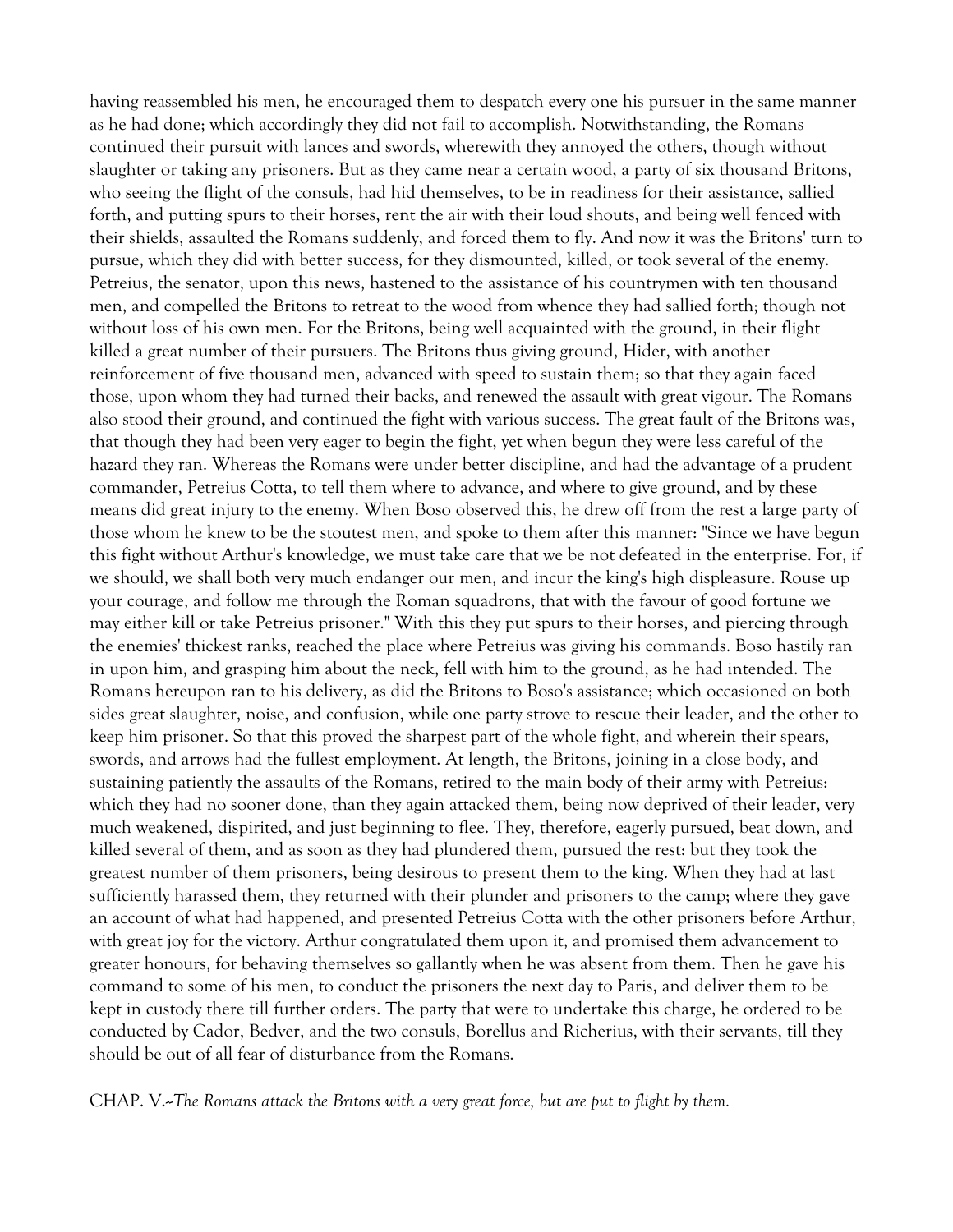But the Romans, happening to get intelligence of their design, at the command of their general chose out fifteen thousand men, who that night were to get before the others in their march, and rescue their fellow soldiers out of their hands. They were to be commanded by Vulteius Catellus and Quintus Carutius, senators, as also Evander, king of Syria, and Sertorius, king of Libya. Accordingly they began their march that very night, and possessed themselves of a place convenient for lying in ambuscade, through which they supposed the others would pass. In the morning the Britons set forward along the same road with their prisoners, and were now approaching the place in perfect ignorance of the cunning stratagem of the enemy. No sooner had they entered it, that the Romans, to their great surprise, sprang forth and fell furiously upon them. Notwithstanding, the Britons, at length recovering from their consternation, assembled together, and prepared for a bold opposition, by appointing a party to guard the prisoners, and drawing out the rest in order of battle against the enemy. Richerius and Bedver had the command of the party that were set over the prisoners; but Cador, duke of Cornwall, and Borellus headed the others. But all the Romans had made their sally without being placed in any order, and cared not to form themselves, that they might lose no time in the slaughter of the Britons, whom they saw busied in marshalling their troops, and preparing only for their defence. By this conduct the Britons were extremely weakened, and would have shamefully lost their prisoners, had not good fortune rendered them assistance. For Guitard, commander of the Pictavians, happened to get information of the designed stratagem, and was come up with three thousand men, by the help of which they at last got the advantage, and paid back the slaughter upon their insolent assailants. Nevertheless, the loss which they sustained at the beginning of this action was very considerable. For they lost Borellus, the famous consul of the Cenomanni, in an encounter with Evander, king of Syria, who stuck his lance into his throat; besides four noblemen, viz. Hirelgas Deperirus, Mauricius Cadorcanesis, Aliduc of Tintagel, and Hider his son, than whom braver men were hardly to be found. But yet neither did this loss dispirit the Britons, but rather made them more resolute to keep the prisoners, and kill the enemy. The Romans, now finding themselves unable to maintain the fight any longer, suddenly quitted the field, and made towards their camp; but were pursued with slaughter by the Britons, who also took many of them, and allowed them no respite till they had killed Vulteius Catellus and Evander, king of Syria, and wholly dispersed the rest. After which they sent away their former prisoners to Paris, whither they were to conduct them, and returned back with those newly taken to the king; to whom they gave great hopes of a complete conquest of their enemies, since very few of the great number that came against them had met with any success.

### CHAP. VI.--*Lucius Tiberius goes to Lengriæ. Arthur, designing to vanquish him, by a stratagem possesses himself of the valley of Suesia.*

These repeated disasters wrought no small disturbance in the mind of Lucius Tiberius, and made him hesitate whether to bring it to a general battle with Arthur, or to retire into Augustodunum, and stay till the emperor Leo with his forces could come to his assistance. At length, giving way to his fears, he entered Lengriæ with his army, intending to reach the other city the night following. Arthur, finding this, and being desirous to get before him in his march, left the city on the left hand, and the same night entered a certain valley called Suesia, through which Lucius was to pass. There he divided his men into several bodies, commanding one legion, over which Morvid, consul of Gloucester, was appointed general, to wait close by, that he might retreat to them if there should be occasion, and from thence rally his broken forces for a second battle. The rest he divided into seven parts, in each of which he placed five thousand five hundred and fifty-five men, all completely armed. He also appointed different stations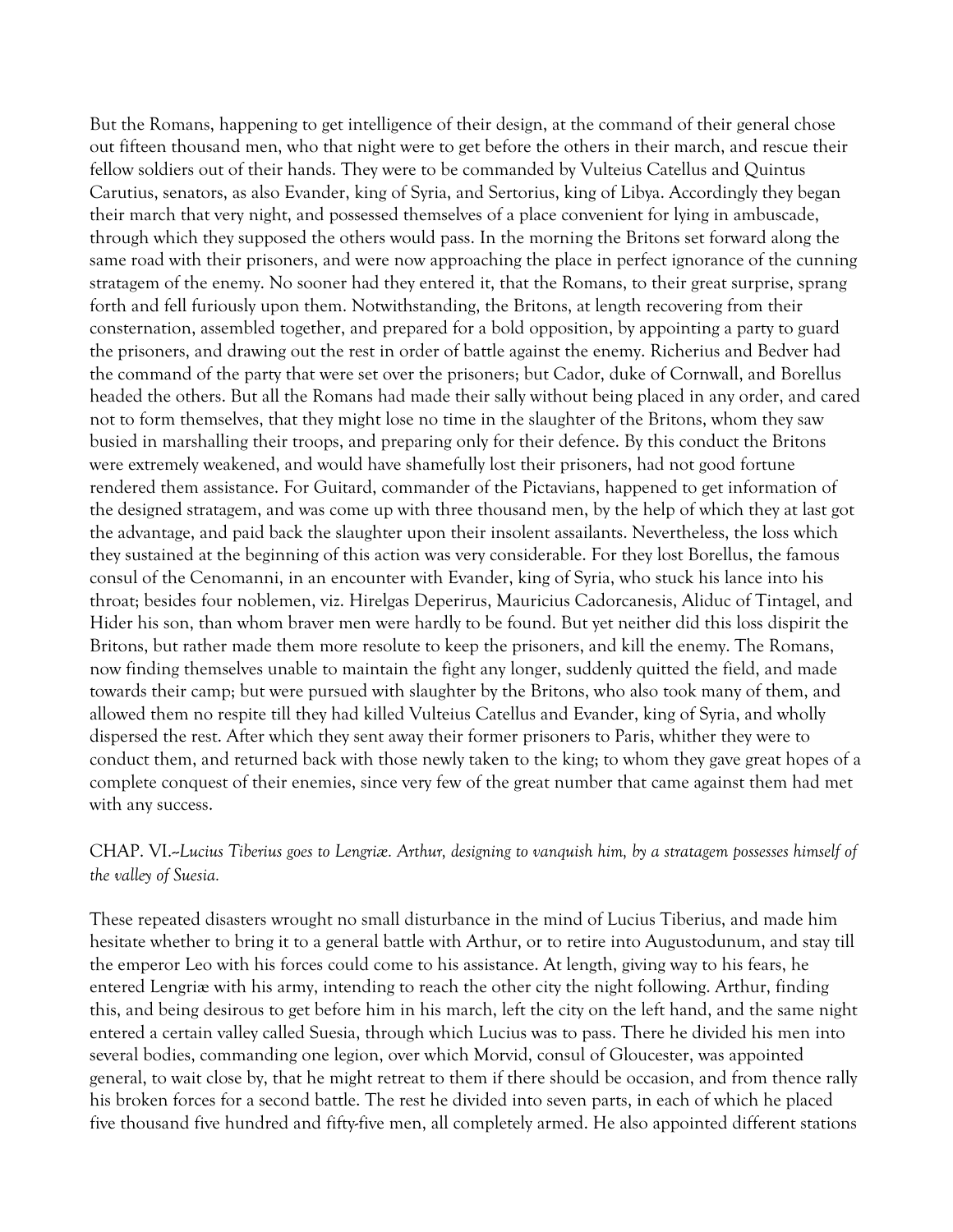to his horse and foot, and gave command that just as the foot should advance to the attack, the horse, keeping close together in their ranks, should at the same moment march up obliquely, and endeavour to put the enemy into disorder. The companies of foot were, after the British manner, drawn out into a square, with a right and left wing, under the command of Augusel, king of Albania, and Cador, duke of Cornwall; the one presiding over the right wing, the other over the left. Over another party were placed the two famous consuls, Guerinus of Chartres and Boso of Richiden, called in the Saxon tongue Oxineford; over a third were Aschillius, king of the Dacians, and Lot, king of the Norwegians; the fourth being commanded by Hoel, duke of the Armoricans, and Walgan, the king's nephew. After these were four other parties placed in the rear; the first commanded by Caius the sewer, and Bedver the butler; the second by Holdin, duke of the Ruteni, and Guitard of the Pictavians; the third by Vigenis of Legecester, Jonathal of Dorchester, and Cursalem of Caicester; the fourth by Urbgennius of Bath. Behind all these, Arthur, for himself and the legion that was to attend near him, made choice of a place, where he set up a golden dragon for a standard, whither the wounded or fatigued might in case of necessity retreat, as into their camp. The legion that was with him consisted of six thousand six hundred and sixty-six men.

#### CHAP. VII.--*Arthur's exhortation to his soldiers.*

After he had thus placed them all in their stations, he made the following speech to his soldiers:-- "My brave countrymen, who have made Britain the mistress of thirty kingdoms, I congratulate you upon your late noble exploit, which to me is a proof that your valour is so far from being impaired, that it is rather increased. Though you have been five years without exercise, wherein the softening pleasures of an easy life had a greater share of your time than the use of arms; yet all this has not made you degenerate from your natural bravery, which you have shown in forcing the Romans to flee. The pride of their leaders has animated them to attempt the invasion of your liberties. They have tried you in battle, with numbers superior to yours, and have not been able to stand before you; but have basely withdrawn themselves into that city, from which they are now ready to march out, and to pass through this valley in their way to Augustodunum; so that you may have an opportunity of falling upon them unawares like a flock of sheep. Certainly they expected to find in you the cowardice of the Eastern nations, when they thought to make your country tributary, and you their slaves. What, have they never heard of your wars, with the Dacians, Norwegians, and princes of the Gauls, whom you reduced under my power, and freed from their shameful yoke? We, then, that have had success in a greater war, need not doubt of it in a less, if we do but endeavour with the same spirit to vanquish these poltroons. You shall want no rewards of honour, if as faithful soldiers you do but strictly obey my commands. For as soon as we have routed them, we will march straight to Rome, and take it; and then all the gold, silver, palaces, towers, towns, cities, and other riches of the vanquished shall be yours." He had hardly done speaking before they all with one voice declared, that they were ready to suffer death, rather than quit the field while he had life.

#### CHAP. VIII.--*Lucius Tiberius, discovering Arthur's design, in a speech animates his followers to fight.*

But Lucius Tiberius, discovering the designs that were formed against him, would not flee, as he had at first intended, but taking new courage, resolved to march to the same valley against them; and calling together his principal commanders, spoke to them in these words:-- "Venerable fathers, to whose empire both the Eastern and Western kingdoms owe obedience, remember the virtues of your ancestors, who were not afraid to shed their blood, when the vanquishing of the enemies of the commonwealth required it; but to leave an example of their courage and military virtues to their posterity, behaved themselves in all battles with that contempt of death, as if God had given them some security against it.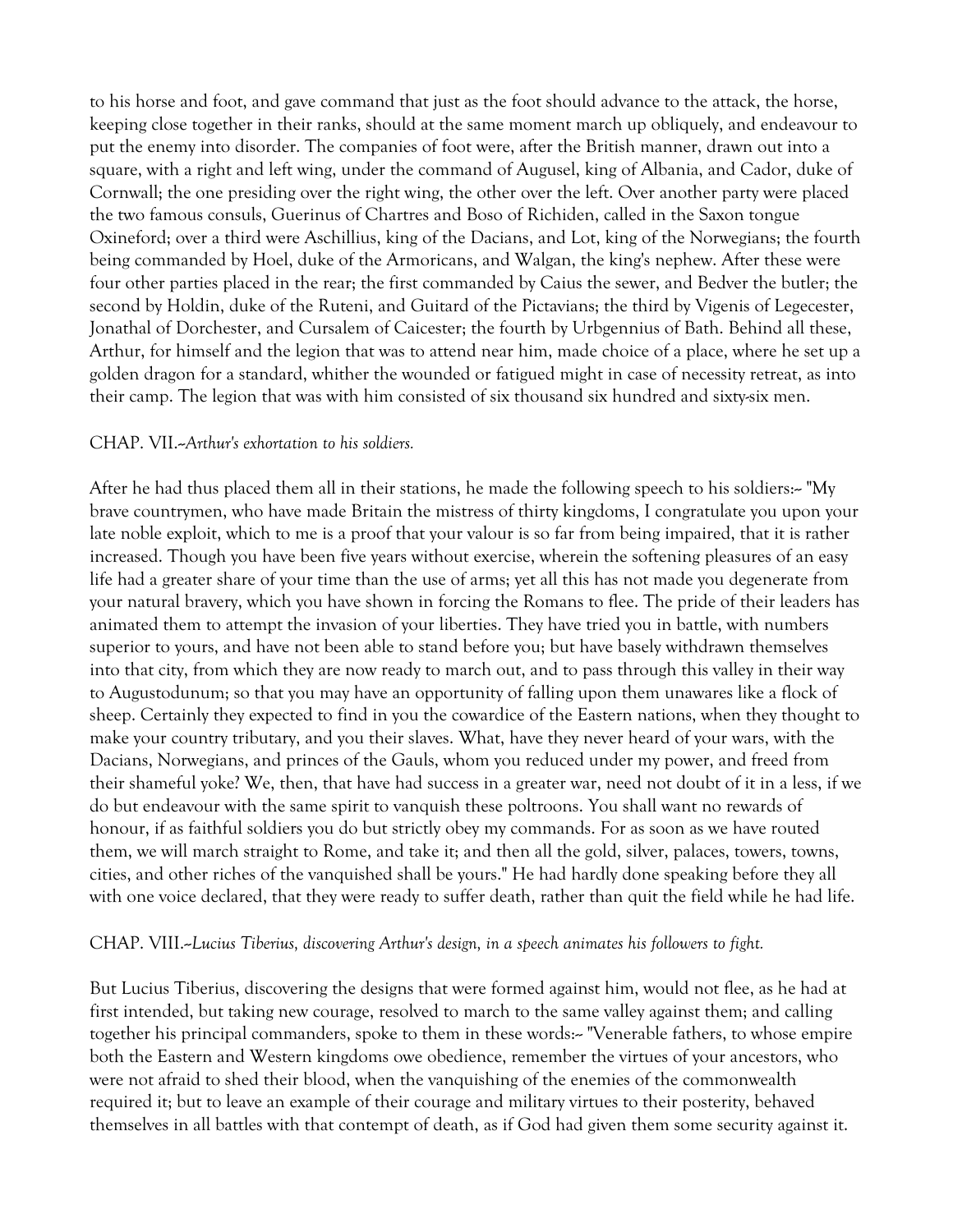By this conduct they often triumphed, and by triumphing escaped death. Such was the reward of their virtue from Divine Providence, which overrules all events. The increase of the commonwealth, and of their own valour was owing to this; and all those virtues that usually adorn the great, as integrity, honour, and munificence, flourishing a long time in them, raised them and their posterity to the empire of the whole world. Let their noble examples animate you; rouse up the spirit of the ancient Romans, and be not afraid to march out against our enemies that are lying in ambush before us in the valley, but boldly with your swords demand of them your just rights. Do not think that I retired into this city for fear of engaging with them; but I thought that, as their pursuit of us was rash and foolish, so we might hence on a sudden intercept them in it, and by dividing their main body make a great slaughter of them. But now, since they have altered the measures which we supposed they had taken, let us also alter ours. Let us go in quest of them and bravely fall upon them; or if they shall happen to have the advantage in the beginning of the battle, let us only stand our ground during the fury of their first assault, and the victory will undoubtedly be ours; for in many battles this manner of conduct has been attended with victory." As soon as he had made an end of speaking these and other things, they all declared their assent, promised with an oath to stand by him, and hastened to arm themselves. Which when they had done, they marched out of Lengriæ to the valley where Arthur had drawn out his forces in order of battle. Then they also began to marshal their army, which they divided into twelve companies, and according to the Roman manner of battle, drew out each company into the form of a wedge, consisting of six thousand six hundred and sixty-six men. Each company also had its respective leaders, who were to give direction when to advance, or when to be put upon the defensive. One of them was headed by Lucius Catellus the senator, and Alifantinam, king of Spain; another by Hirtacius, king of Parthians, and Marius Lepidus, a senator; a third by Boccus, king of the Medes, and Caius Metellus, a senator; a fourth by Sertorius, king of Libya, and Quintus Milvius, a senator. These four companies were placed in the front of the army. In the rear of these were four others, whereof one was commanded by Serses, king of the Itureans; another by Pandrasus, king of Egypt; a third by Polytetes, duke of Bithynia; a fourth by Teucer, duke of Phrygia. And again behind all these four others, whereof the commanders were Quintus Carucius, a senator, Lælius Ostiensis, Sulpitius Subuculus, and Mauricius Sylvanus. As for the general himself, he was sometimes in one place, sometimes another, to encourage and direct as there should be occasion. For a standard he ordered a golden eagle to be firmly set up in the centre, for his men to repair to whenever they should happen to be separated from their company.

#### CHAP. IX.--*A battle between Arthur and Lucius Tiberius.*

And now the Britons and the Romans stood presenting their arms at one another; when forthwith at the sound of the trumpets, the company that was headed by the king of Spain and Lucius Catellus, boldly rushed forward against that which the king of Scotland and duke of Cornwall led, but were not able to make the least breach in their firm ranks. So that while these stood their ground, up came Guerinus and Boso with a body of horse upon their full speed, broke through the party that began the assault, and met with another which the king of the Parthians was leading up against Aschillius, king of Dacia. After this first onset, there followed a general engagement of both armies with great violence, and several breaches were made on each side. The shouts, the slaughter, the quantity of blood spilled, and the agonies of the dying, made a dreadful scene of horror. At first, the Britons sustained a great loss, by having Bedver the butler killed, and Caius the sewer mortally wounded. For, as Bedver met Boccus, king of the Medes, he fell dead by a stab of his lance amidst the enemies' troops. And Caius, in endeavouring to revenge his death, was surrounded by the Median troops, and there received a mortal wound; yet as a brave soldier he opened himself a way with the wing which he led, killed and dispersed the Medes, and would have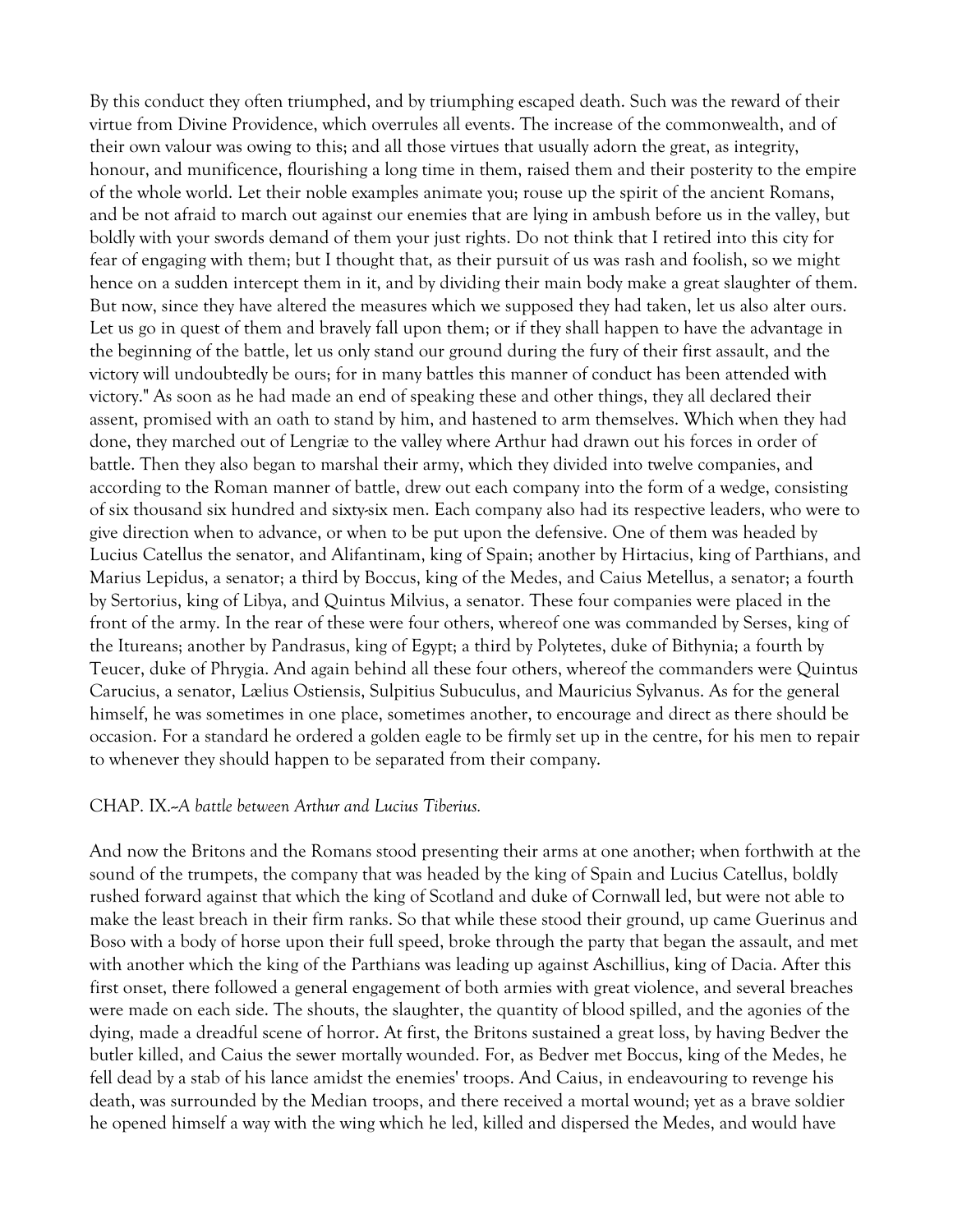made a safe retreat with all his men, had he not met the king of Libya with the forces under him, who put his whole company into disorder; yet not so great, but that he was still able to get off with a few, and flee with Bedver's corps to the golden dragon. The Neustrians grievously lamented at the sight of their leader's mangled body; and so did the Andegavians, when they beheld their consul wounded. But there was now no room for complaints, for the furious and bloody shocks of both armies made it necessary to provide for their own defence. Therefore Hirelgas, the nephew of Bedver, being extremely enraged at his death, called up to him three hundred men, and like a wild boar amongst a pack of dogs, broke through the enemies' ranks with his horse, making towards the place where he had seen the standard of the king of the Medes; little regarding what might befall him, if he could but revenge the loss of his uncle. At length he reached the place, killed the king, brought off his body to his companions, and laid it by that of his uncle, where he mangled it in the same manner. Then calling with a loud voice to his countrymen, he animated their troops, and vehemently pressed them to exert themselves to the utmost, now that their spirits were raised, and the enemy disheartened; and especially as they had the advantage of them in being placed in better order, and so might the more grievously annoy them. Encouraged with this exhortation, they began a general assault upon the enemy, which was attended with a terrible slaughter on both sides. For on the part of the Romans, besides many others, fell Alifantinam, king of Spain, Micipsa of Babylon, as also Quintus Milvius and Marius Lepidus, senators. On the part of the Britons, Holdin, king of the Ruteni, Leodegarius of Bolonia, and three consuls of Britain, Cursalem of Caicester, Galluc of Salisbury, and Urbgennius of Bath. So that the troops which they commanded, being extremely weakened, retreated till they came to the army of the Armorican Britons, commanded by Hoel and Walgan. But these, being inflamed at the retreat of their friends, encouraged them to stand their ground, and caused them with the help of their own forces to put their pursuers to flight. While they continued this pursuit, they beat down and killed several of them, and gave them no respite, till they came to the general's troop; who, seeing the distress of his companions, hastened to their assistance.

#### CHAP. X.--*Hoel and Walgan signalize their valour in the fight.*

And now in this latter encounter the Britons were worsted, with the loss of Kimarcoc, consul of Trigeria, and two thousand with him; besides three famous noblemen, Richomarcus, Bloccovius, and Jagivius of Bodloan, who, had they but enjoyed the dignity of princes, would have been celebrated for their valour through all succeeding ages. For, during this assault which they made in conjunction with Hoel and Walgan, there was not an enemy within their reach that could escape the fury of their sword or lance. But upon their falling in among Lucius's party, they were surrounded by them, and suffered the same fate with the consul and the other men. The loss of these men made those matchless heroes, Hoel and Walgan, much more eager to assault the general's ranks, and to try on all sides where to make the greatest impression. But Walgan, whose valour was never to be foiled, endeavoured to gain access to Lucius himself, that he might encounter him, and with this view beat down and killed all that stood in his way. And Hoel, not inferior to him, did no less service in another part, by spiriting up his men, and giving and receiving blows among the enemy with the same undaunted courage. It was hard to determine, which of them was the stoutest soldier.

#### CHAP. XI.--*Lucius Tiberius being killed, the Britons obtain the victory.*

But Walgan, by forcing his way through the enemy's troops, as we said before, found at last (what he had wished for) access to the general, and immediately encountered him. Lucius, being then in the flower of his youth, and a person of great courage and vigour, desired nothing more than to engage with such a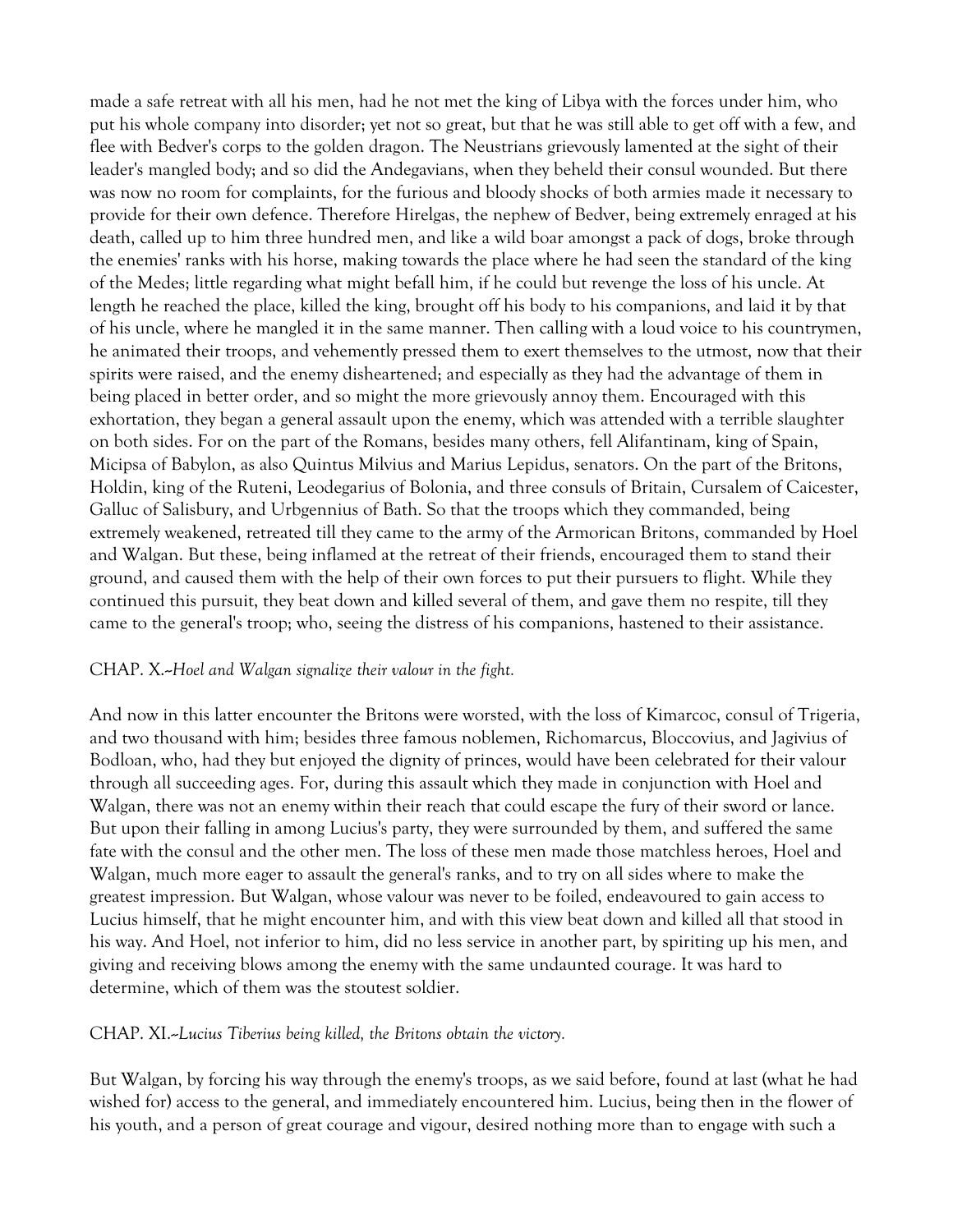one as might put his strength to its full trial. Putting himself, therefore, into a posture of defence, he received Walgan with joy, and was not a little proud to try his courage with one of whom he had heard such great things. The fight continued between them a long time, with great force of blows, and no less dexterity in warding them off, each being resolved upon the other's destruction. During this sharp conflict between them, the Romans, on a sudden, recovering their courage, made an assault upon the Armoricans, and having relieved their general, repulsed Hoel and Walgan, with their troops, till they found themselves unawares met by Arthur and the forces under him. For he, hearing of the slaughter that was a little before made of his men, had speedily advanced with his legion, and drawing out his Caliburn, spoke to them, with a loud voice, after this manner: "What are you doing soldiers? Will you suffer these effeminate wretches to escape? Let not one of them get off alive. Remember the force of your arms, that have reduced thirty kingdoms under my subjection. Remember your ancestors, whom the Romans, when at the height of their power, made tributary. Remember your liberties, which these pitiful fellows, that are much your inferiors, attempt to deprive you of. Let none of them escape alive. What are you doing?" With these expostulations, he rushed upon the enemy, made terrible havoc among them, and not a man did he meet but at one blow he laid either him or his horse dead upon the ground. They, therefore, in astonishment fled from him, as a flock of sheep from a fierce lion, whom raging hunger provokes to devour whatever happens to come near him. Their arms were no manner of protection to them against the force with which this valiant prince wielded his Caliburn. Two kings, Sertorius of Libya, and Polytetes of Bithynia, unfortunately felt its fury, and had their heads cut off by it. The Britons, when they saw the king performing such wonders, took courage again. With one consent they assaulted the Romans, kept close together in their ranks, and while they assailed the foot in one part, endeavoured to beat down and pierce through the horse in another. Notwithstanding, the Romans made a brave defence, and at the instigation of Lucius laboured to pay back their slaughter upon the Britons. The eagerness and force that were now shown on both sides were as great as if it was the beginning of the battle. Arthur continued to do great execution with his own hand, and encouraged the Britons to maintain the fight; as Lucius Tiberius did the Romans, and made them perform many memorable exploits. He himself, in the meantime, was very active in going from place to place, and suffered none to escape with life that happened to come within the reach of his sword or lance. The slaughter that was now made on both sides was very dreadful, and the turns of fortune various, sometimes the Britons prevailing, sometimes the Romans. At last, while this sharp dispute continued, Morvid, consul of Gloucester, with his legion, which, as we said before, was placed between the hills, came up with speed upon the rear of the enemy, and to their great surprise assaulted, broke through, and dispersed them with great slaughter. This last and decisive blow proved fatal to many thousands of Romans, and even to the general Lucius himself, who was killed among the crowds with a lance by an unknown hand. But the Britons, by long maintaining the fight, at last with great difficulty gained the victory.

#### CHAP. XII.--*Part of the Romans flee; the rest, of their own accord, surrender themselves for slaves.*

The Romans, being now, therefore, dispersed, betook themselves through fear, some to the by-ways and woods, some to the cities and towns, and all other places, where they could be most safe; but were either killed or taken and plundered by the Britons who pursued: so that great part of them voluntarily and shamefully held forth their hands, to receive their chains, in order to prolong for a while a wretched life. In all which the justice of Divine Providence was very visible; considering how unjustly the ancestors of the Britons were formerly invaded and harassed by those of the Romans; and that these stood only in defence of that liberty, which the others would have deprived them of; and refused the tribute, which the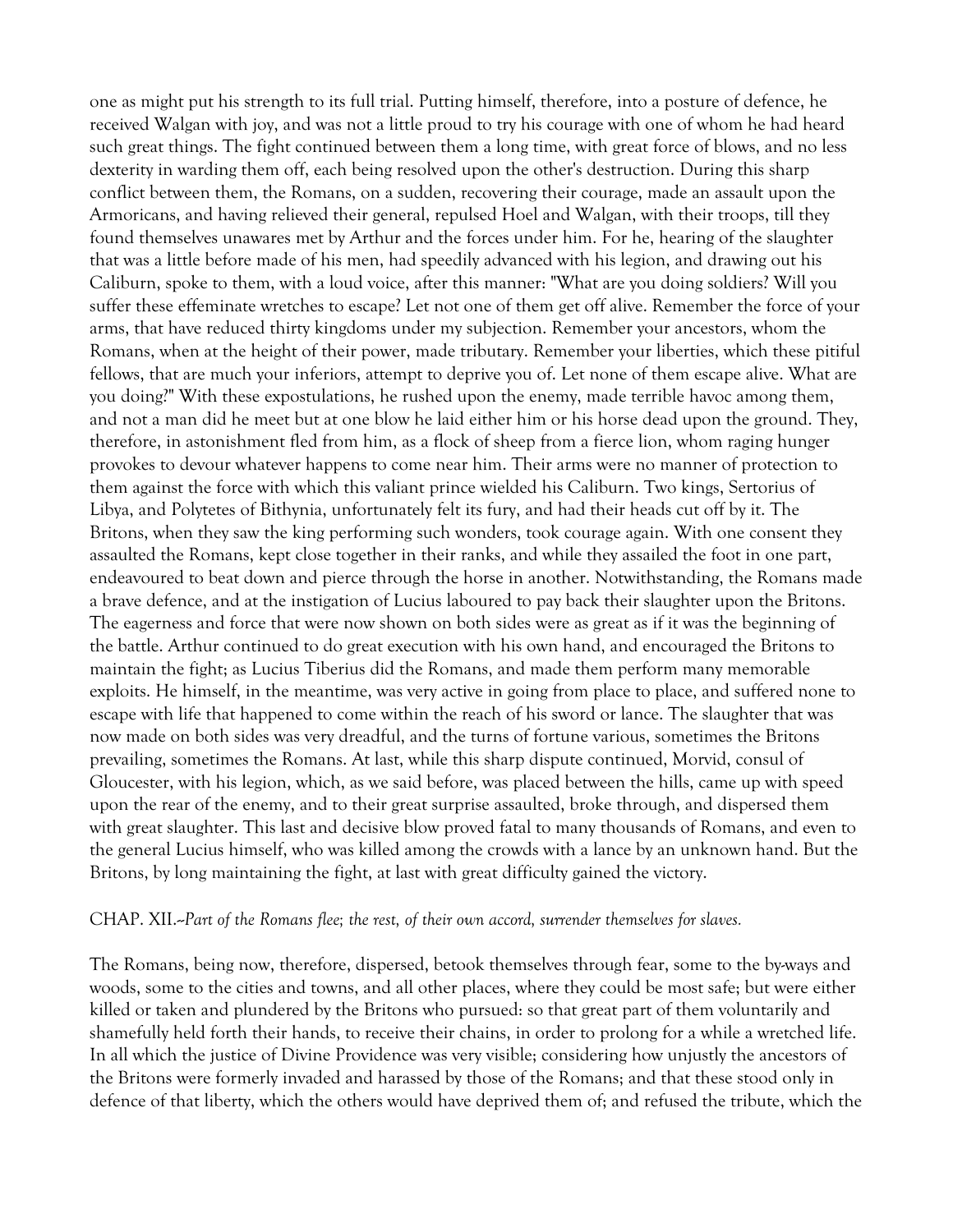others had no right to demand.

CHAP. XIII.--*The bodies of the slain are decently buried, each in their respective countries.*

Arthur, after he had completed his victory, gave orders for separating the bodies of his nobility from those of the enemy, and preparing a pompous funeral for them; and that, when ready, they should be carried to the abbeys of their repective countries, there to be honourably buried. But Bedver the butler was, with great lamentation of the Neustrians, carried to his own city Bajocæ, which Bedver the first, his great grandfather, had built. There he was, with great solemnity, laid close by the wall, in a burying-place on the south side of the city. But Cheudo was carried, grievously wounded to Camus, a town which he had himself built, where in a short time he died of his wounds, and was buried, as became a duke of Andegavia, in a convent of hermits, which was in a wood not far from the town. Also Holdin, duke of Ruteni, was carried to Flanders, and buried in his own city Terivana. The other consuls and noblemen were conveyed to the neighboring abbeys, according to Arthur's orders. Out of his great clemency, also, he ordered the country people to take care of the burial of the enemy, and to carry the body of Lucius to the senate, and tell them, that was the only tribute which Britain ought to pay them. After this he stayed in those parts till the next winter was over, and employed his time in reducing the cities of the Allobroges. But at the beginning of the following summer, as he was on his march towards Rome, and was beginning to pass the Alps, he had news brought him that his nephew Modred, to whose care he had entrusted Britain, had by tyrannical and treasonable practices set the crown upon his own head; and that queen Guanhumara, in violation of her first marriage, had wickedly married him.

### \_\_\_\_\_\_\_\_\_\_ BOOK XI.

#### CHAP. I.--*Modred makes a great slaughter of Arthur's men, but is beaten, and flees to Winchester.*

Of the matter now to be treated of, most noble consul, Geoffrey of Monmouth shall be silent; but will, nevertheless, though in a mean style, briefly relate what he found in the British book above mentioned, and heard from that most learned historian, Walter, archdeacon of Oxford, concerning the wars which this renowned king, upon his return to Britain after this victory, waged against his nephew. As soon, therefore, as the report, of this flagrant wickedness reached him, he immediately desisted from his enterprise against Leo, king of the Romans; and having sent away Hoel, duke of the Armoricans, with the army of Gaul, to restore peace in those parts, returned back with speed to Britain, attended only by the kings of the islands, and their armies. But the wicked traitor, Modred, had sent Cheldric, the Saxon leader, into Germany, there to raise all the forces he could find, and return with all speed: and in consideration of this service, had promised him all that part of the island, which reaches from the Humber to Scotland, and whatever Hengist and Horsa had possessed of Kent in the time of Vortigern. So that he, in obedience to his commands, had arrived with eight hundred ships filled with pagan soldiers, and had entered into covenant to obey the traitor as his sovereign; who had also drawn to his assistance the Scots, Picts, Irish, and all others whom he knew to be enemies to his uncle. His whole army, taking pagans and Christians together, amounted to eighty thousand men; with the help of whom he met Arthur just after his landing at the port of Rutupi, and joining battle with him, made a very great slaughter of his men. For the same day fell Augusel, king of Albania, and Walgan, the king's nephew, with innumerable others. Augusel was succeeded in his kingdom by Eventus, his brother Urian's son, who afterwards performed many famous exploits in those wars. After they had at last, with much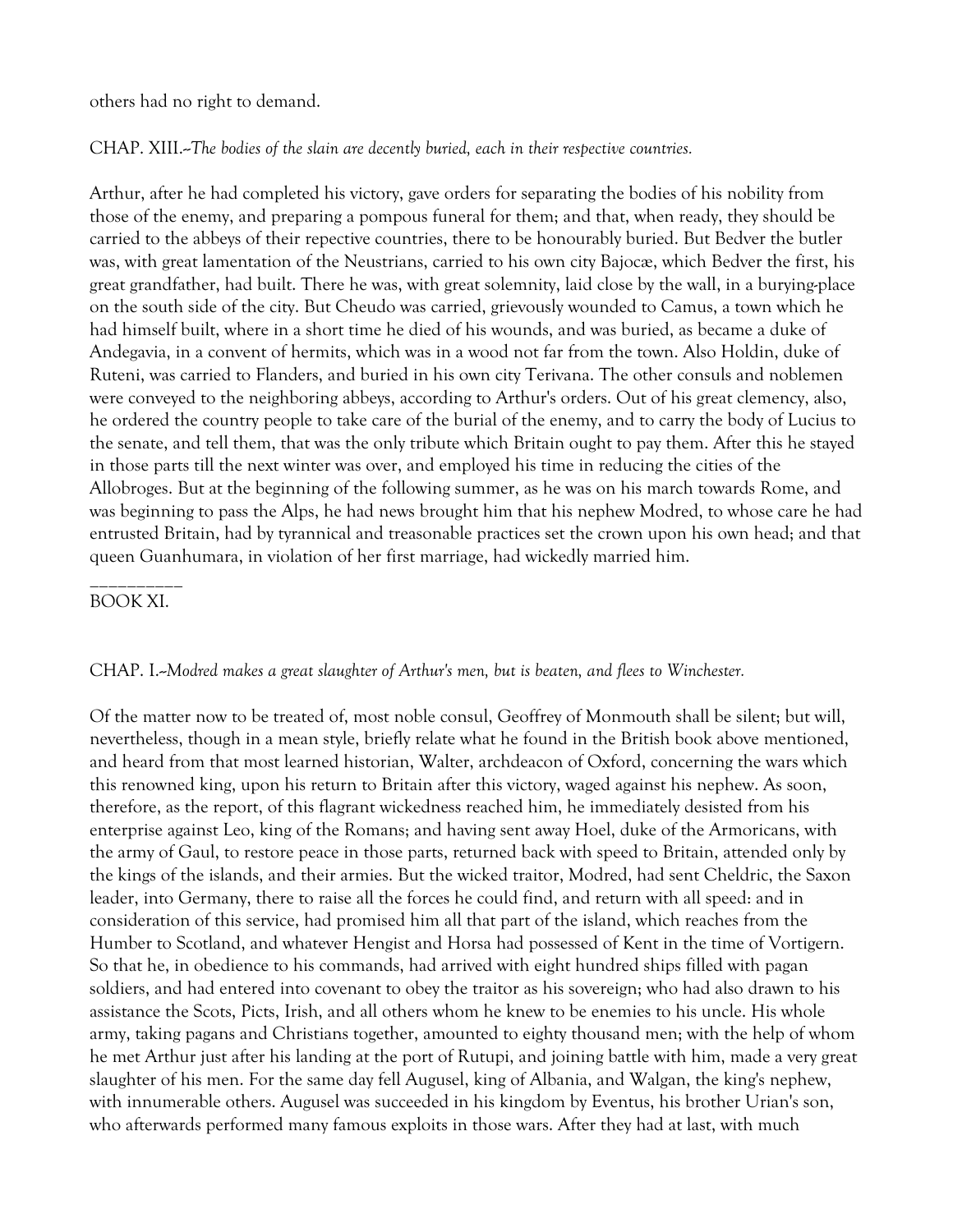difficulty, got ashore, they paid back the slaughter, and put Modred and his army to flight. For, by long practice in war, they had learned an excellent way of ordering their forces; which was so managed, that while their foot were employed either in an assault or upon the defensive, the horse would come in at full speed obliquely, break through the enemy's ranks, and so force them to flee. Nevertheless, this perjured usurper got his forces together again, and the night following entered Winchester. As soon as queen Guanhumara heard this, she immediately, despairing of success, fled from York to the City of Legions, where she resolved to lead a chaste life among the nuns in the church of Julius the Martyr, and entered herself one of their order.

CHAP. II.--*Modred, after being twice besieged and routed, is killed. Arthur, being wounded, gives up the kingdom to Constantine.*

But Arthur, whose anger was now much more inflamed, upon the loss of so many hundreds of his fellow soldiers, after he had buried his slain, went on the third day to the city, and there besieged the traitor, who, notwithstanding, was unwilling to desist from his enterprise, but used all methods to encourage his adherents, and marching out with his troops prepared to fight his uncle. In the battle that followed hereupon, great numbers lost their lives on both sides; but at last Modred's army suffered most, so that he was forced to quit the field shamefully. From hence he made a precipitate flight, and, without taking any care for the burial of his slain, marched in haste towards Cornwall. Arthur, being inwardly grieved that he should so often escape, forthwith pursued him into that country as far as the river Cambula, where the other was expecting his coming. And Modred, as he was the boldest of men, and always the quickest at making an attack, immediately placed his troops in order, resolving either to conquer or to die, rather than continue his flight any longer. He had yet remaining with him sixty thousand men, out of whom he composed three bodies, which contained each of them six thousand six hundred and sixtysix men: but all the rest he joined in one body; and having assigned to each of the other parties their leaders, he took the command of this upon himself. After he had made this disposition of his forces, he endeavoured to animate them, and promised them the estates of their enemies if they came off with victory. Arthur, on the other side, also marshalled his army, which he divided into nine square companies, with a right and left wing; and having appointed to each of them their commanders, exhorted them to make a total rout of those robbers and perjured villains, who, being brought over into the island from foreign countries at the instance of the arch-traitor, were attempting to rob them of all their honours. He likewise told them that a mixed army composed of barbarous people of so many different countries, and who were all raw soldiers and inexperienced in war, would never be able to stand against such brave veteran troops as they were, provided they did their duty. After this encouragement given by each general to his fellow soldiers, the battle on a sudden began with great fury; wherein it would be both grievous and tedious to relate the slaughter, the cruel havoc, and the excess of fury that was to be seen on both sides. In this manner they spent a good part of the day, till Arthur at last made a push with his company, consisting of six thousand six hundred and sixty-six men, against that in which he knew Modred was; and having opened a way with their swords, they pierced quite through it, and made a grievous slaughter. For in this assault fell the wicked traitor himself, and many thousands with him. But notwithstanding the loss of him, the rest did not flee, but running together from all parts of the field maintained their ground with undaunted courage. The fight now grew more furious than ever, and proved fatal to almost all the commanders and their forces. For on Modred's side fell Cheldric, Elasius, Egbrict, and Bunignus, Saxons; Gillapatric, Gillamor, Gistafel, and Gillarius, Irish; also the Scots and Picts, with almost all their leaders: on Arthur's side Olbrict, king of Norway; Aschillus, king of Dacia; Cador Limenic Cassibellaun, with many thousands of others, as well Britons as foreigners, that he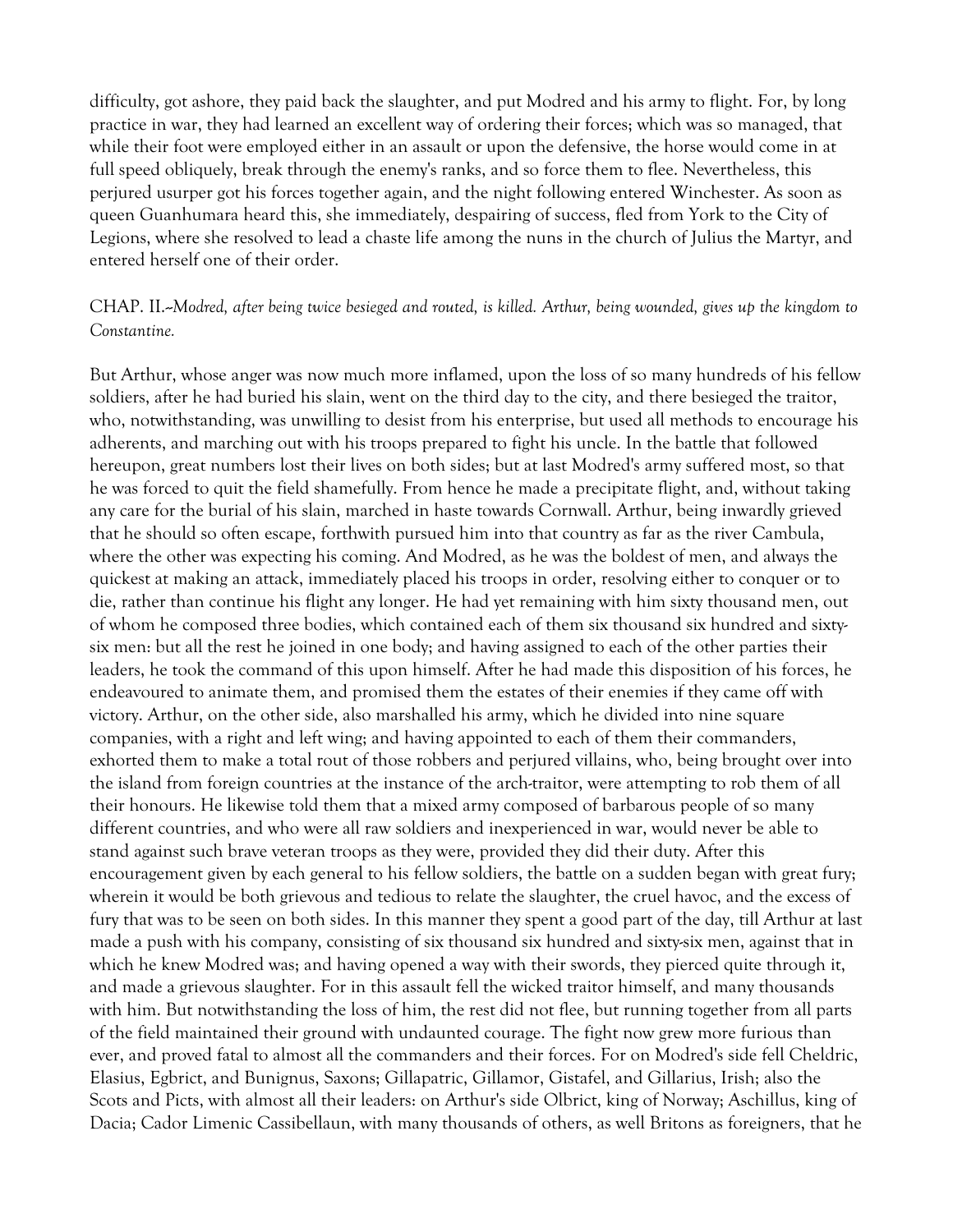had brought with him. And even the renowned king Arthur himself was mortally wounded; and being carried thence to the isle of Avallon to be cured of his wounds, he gave up the crown of Britain to his kinsman Constantine, the son of Cador, duke of Cornwall, in the five hundred and forty-second year of our Lord's incarnation.

# CHAP. III.--*Constantine meets with disturbances from the Saxons and Modred's sons.*

Upon Constantine's advancement to the throne, the Saxons, with the two sons of Modred, made insurrection against him, though without success; for after many battles they fled, one to London, the other to Winchester, and possessed themselves of those places. Then died Saint Daniel, the pious prelate of the church of Bangor; and Theon, bishop of Gloucester, was elected archbishop of London. At the same time also died David, the pious archbishop of Legions, at the city of Menevia, in his own abbey; which he loved above all the other monasteries of his diocese, because Saint Patrick, who had prophetically foretold his birth, was the founder of it. For during his residence there among his friars, he was taken with a sudden illness, of which he died, and, at the command of Malgo, king of the Venedotians, was buried in that church. He was succeeded in the metropolitan see by Cynoc, bishop of the church of Llan-Patern, who was thus promoted to a higher dignity.

# CHAP. IV.--*Constantine, having murdered the two sons of Modred, is himself killed by Conan.*

But Constantine pursued the Saxons, and reduced them under his yoke. He also took the two sons of Modred; and one of them, who had fled for sanctuary to the church of St. Amphibalus, in Winchester, he murdered before the altar. The other had hidden himself in a convent of friars at London, but at last was found out by him, brought before the altar, and there put to death. Three years after this, he himself, by the vengeance of God pursuing him, was killed by Conan, and buried close by Uther Pendragon within the structure of stones, which was set up with wonderful art not far from Salisbury, and called in the English tongue, Stonehenge.

# CHAP. V.--*Aurelius Conan reigns after Constantine.*

After him succeeded Aurelius Conan, his nephew, a youth of wonderful valour; who, as he gained the monarchy of the whole island, would have been worthy the crown of it, had he not delighted in civil war. He raised disturbances against his uncle, who ought to have reigned after Constantine, and cast him into prison; and then killing his two sons, obtained the kingdom, but died in the second year of his reign.

# CHAP. VI.--*Wortiporius, being declared king, conquers the Saxons.*

After Conan succeeded Wortiporius, against whom the Saxons made insurrection, and brought over their countrymen from Germany in a very great fleet. But he gave them battle and came off with victory, so that he obtained the monarchy of the whole kingdom, and governed the people carefully and peacefully four years.

# CHAP. VII.--*Malgo, king of Britain, and a most graceful person, addicts himself to sodomy.*

After him succeeded Malgo, one of the handsomest of men in Britain, a great scourge of tyrants, and a man of great strength, extraordinary munificence, and matchless valour, but addicted very much to the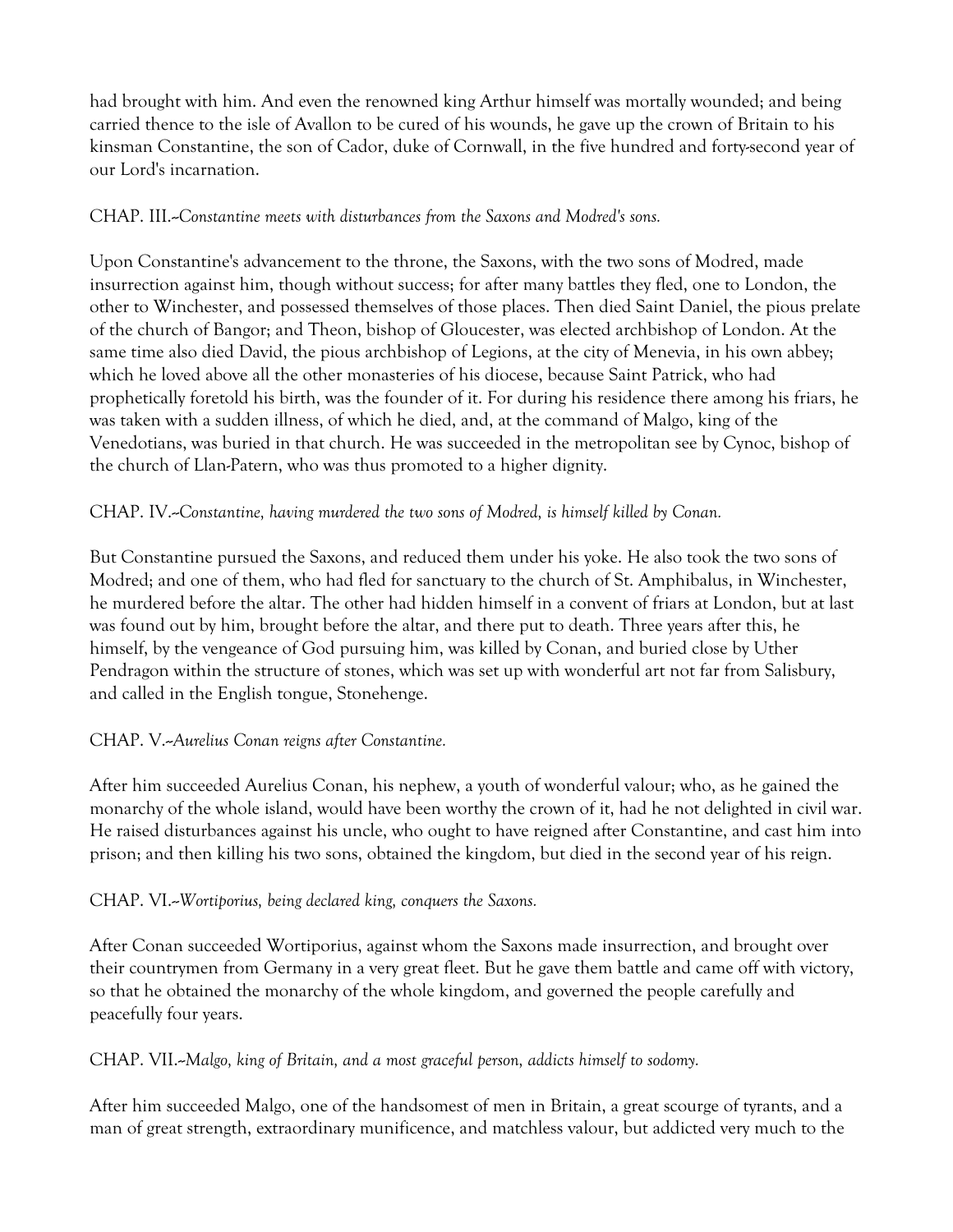detestable vice of sodomy, by which he made himself abominable to God. He also possessed the whole island, to which, after a cruel war, he added the six provincial islands, viz. Ireland, Iceland, Gothland, the Orkneys, Norway, and Dacia.

# CHAP. VIII.--*Britain, in the flame of civil war under king Careticus, is miserably wasted by the Saxons and Africans.*

After Malgo succeeded Careticus, a lover of civil war, and hateful to God and to the Britons. The Saxons, discovering his fickle disposition, went to Ireland for Gormund, king of the Africans, who had arrived there with a very great fleet, and had subdued that country. From thence, at their traitorous instigation, he sailed over into Britain, which the perfidious Saxons in one part, in another the Britons by their continual wars among themselves were wholly laying waste. Entering therefore into alliance with the Saxons, he made war upon king Careticus, and after several battles fought, drove him from city to city, till at length he forced him to Cirecester, and there besieged him. Here Isembard, the nephew of Lewis, king of the Franks, came and made a league of amity with him, and out of respect to him renounced the Christian faith, on condition that he would assist him to gain the kingdom of Gaul from his uncle, by whom, he said, he was forcibly and unjustly expelled out of it. At last, after taking and burning the city, he had another fight with Careticus, and made him flee beyond the Severn into Wales. He then made an utter devastation of the country, set fire to the adjacent cities, and continued these outrages until he had almost burned up the whole surface of the island from the one sea to the other; so that the tillage was everywhere destroyed, and a general destruction made of the husbandmen and clergy, with fire and sword. This terrible calamity caused the rest to flee withersoever they had any hopes of safety.

### CHAP. IX.--*The author upbraids the Britons.*

"Why foolish nation! oppressed with the weight of your abominable wickedness, why did you, in your insatiable thirst after civil wars, so weaken yourself by domestic confusions, that whereas formerly you brought distant kingdoms under your yoke, now, like a good vineyard degenerated and turned to bitterness, you cannot defend your country, your wives, and children, against your enemies? Go on, go on in your civil dissensions, little understanding the saying in the Gospel, 'Every kingdom divided against itself shall be brought to desolation, and a house divided against itself shall fall.' Since then your kingdom was divided against itself; since the rage of civil discord, and the fumes of envy, have darkened your minds, since your pride would not suffer you to pay obedience to one king; you see, therefore, your country made desolate by impious pagans, and your houses falling one upon another; which shall be the cause of lasting sorrow to your posterity. For the barbarous lionesses shall see their whelps enjoying the towns, cities, and other possessions of your children; from which they shall be miserably expelled, and hardly if ever recover their former flourishing state."

# CHAP. X.--*Loegria is again inhabited by the Saxons. The Britons, with their bishops, retire into Cornwall and Wales.*

But to return to the history; when the inhuman tyrant, with many thousands of his Africans, had made a devastation almost over the whole island, he yielded up the greater part of it, called Loegria, to the Saxons, whose villainy had been the occasion of his arrival. Therefore the remainder of the Britons retired into the western parts of the kingdom, that is, Cornwall and Wales; from whence they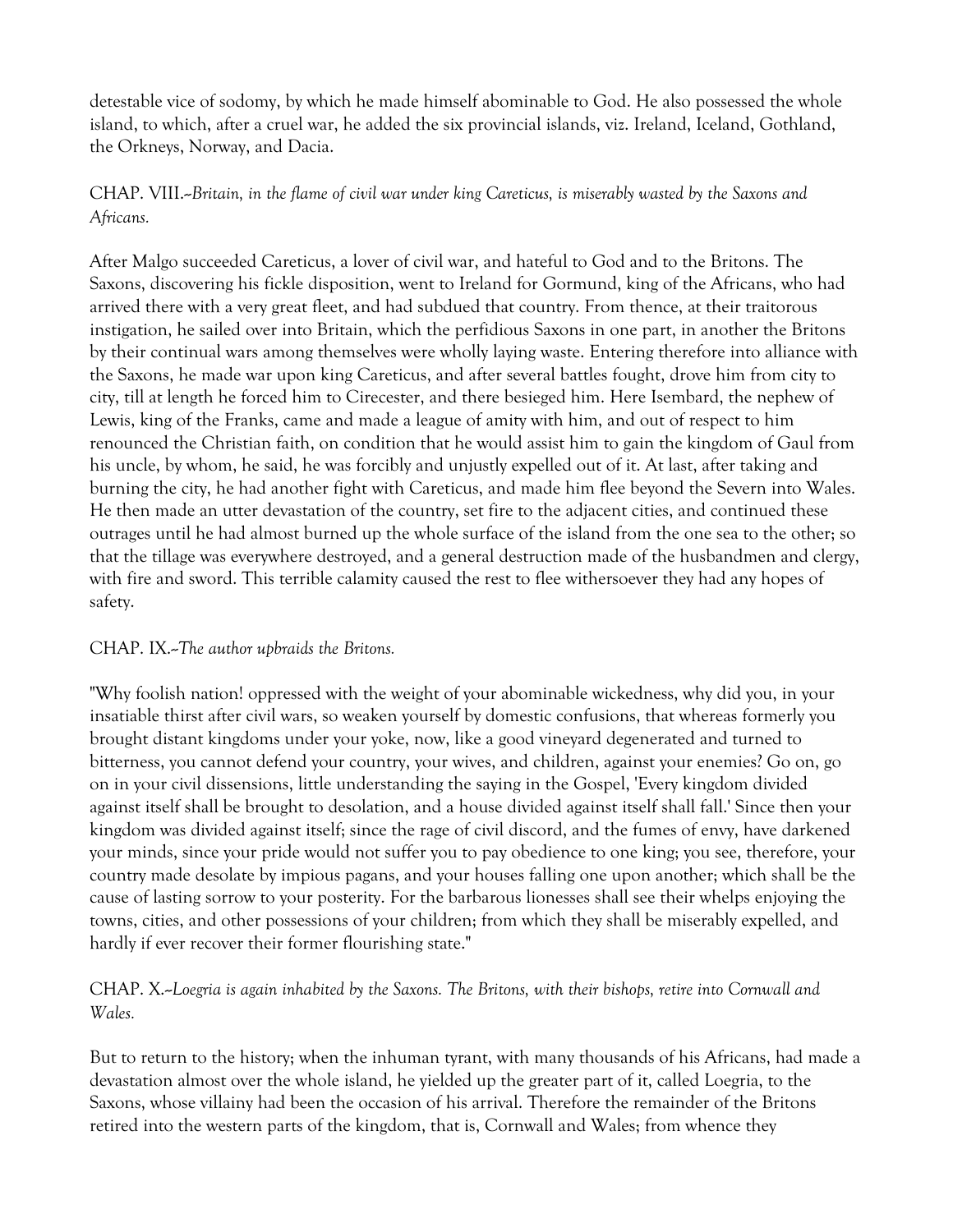continually made frequent and fierce irruptions upon the enemy. The three archbishops, viz. the archbishop of Legions, Theon of London, and Thadiocus of York, when they beheld all the churches in their jurisdiction lying level with the ground, fled with all the clergy that remained after so great a destruction, to the coverts of the woods in Wales, carrying with them the relics of the saints, for fear the sacred bones of so many holy men of old might be destroyed by the barbarians, if they should leave them in that imminent danger, and themselves instantly suffer martyrdom. Many more went over in a great fleet into Armorican Britain; so that the whole church of the two provinces, Loegria and Northumberland, had its convents destroyed. But these things I shall relate elsewhere, when I translate the book concerning their banishment.

### CHAP. XI.--*The Britons lose their kingdom.*

For a long time after this the Britons were dispossessed of the crown of the kingdom, and the monarchy of the island, and made no endeavours to recover their ancient dignity; but even that part of the country which yet remained to them, being subject not to one king, but three tyrants, was often wasted by civil wars. But neither did the Saxons yet obtain the crown, but were also subject to three kings, who harassed sometimes one another, sometimes the Britons.

### CHAP. XII.--*Augustine, being sent by pope Gregory into Britain, preaches the gospel to the Angles.*

In the meantime Augustine was sent by pope Saint Gregory into Britain, to preach the word of God to the Angles, who, being blinded with pagan superstition, had entirely extinguished Christianity in that part of the island which they possessed. But among the Britons, the Christian faith still flourished, and never failed among them from the time of pope Eleutherius, when it was first planted here. But when Augustine came, he found in their province seven bishoprics and an archbishopric, all filled with the most devout prelates, and a great number of abbeys; by which the flock of Christ was still kept in good order. Among the rest, there was in the city of Bangor a most noble church, in which it is reported there was so great a number of monks, that when the monastery was divided into seven parts, having each their priors over them, not one of them had less than three hundred monks, who all lived by the labour of their own hands. The name of their abbat was Dinooth, a man admirably skilled in the liberal arts; who, when Augustine required the subjection of the British bishops, and would have persuaded them to undertake the work of the gospel with him among the Angles, answered him with him several arguments, that they owed no subjection to him, neither would they preach to their enemies; since they had their own archbishop, and because the Saxon nation persisted in depriving them of their country. For this reason they esteemed them their mortal enemies, reckoned their faith and religion as nothing, and would no more communicate with the Angles than with dogs.

#### CHAP. XIII.--*Ethelfrid kills a great number of the British monks, but is at last routed by the Britons.*

Therefore Ethelbert, king of Kent, when he saw that the Britons disdained subjection to Augustine, and despised his preaching, was highly provoked, and stirred up Ethelfrid, king of the Northumbrians, and the other petty kings of the Saxons, to raise a great army, and march to the city of Bangor, to destroy the abbat Dinooth, and the rest of the clergy who held them in contempt. At his instigation, therefore, they assembled a prodigious army, and in their march to the province of the Britons, came to Legecester, where Brocmail, consul of the city, was awaiting their coming. To the same city were come innumerable monks and hermits from several provinces of the Britons, but especially from the city of Bangor, to pray